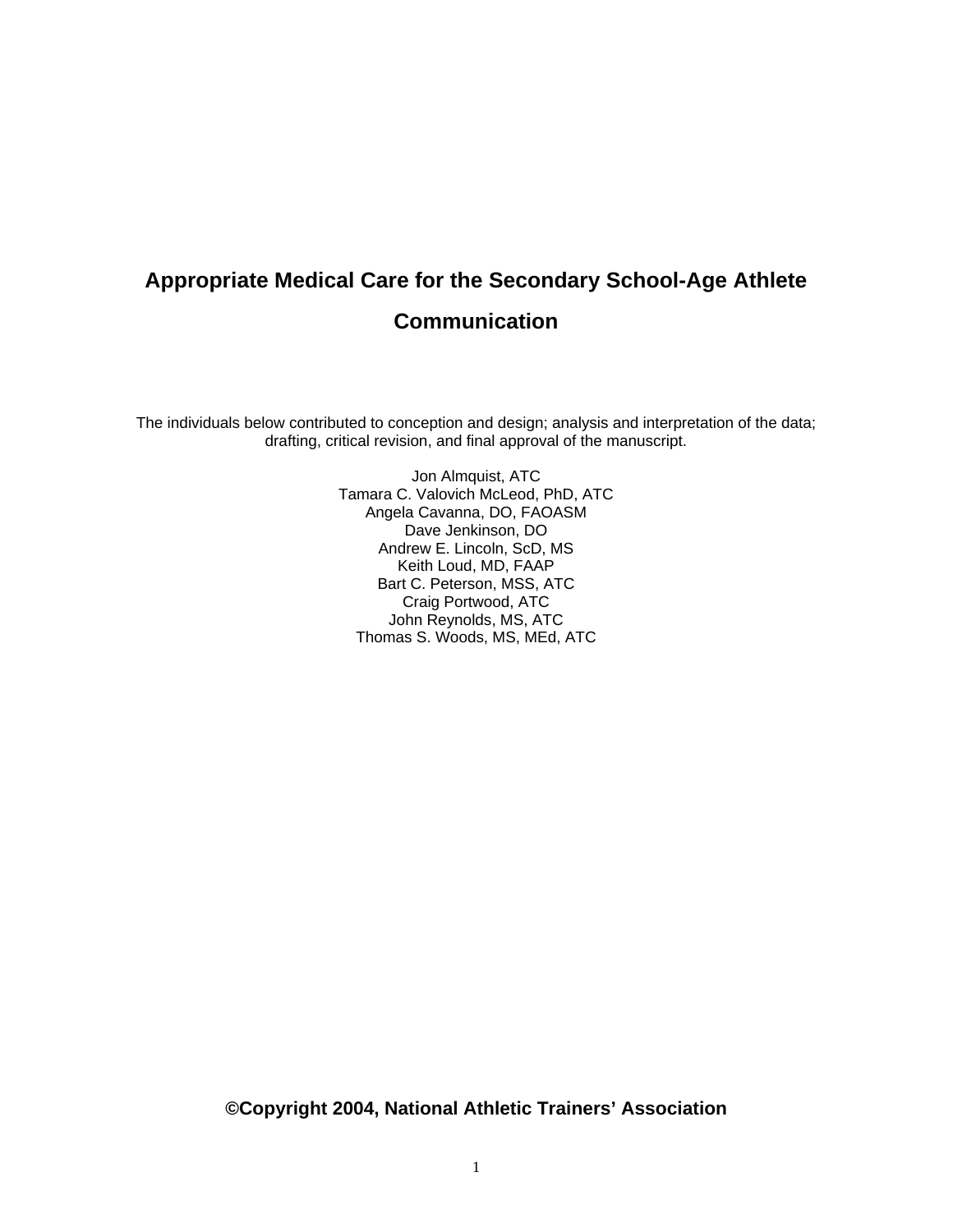#### **Special thanks to the following members and their sponsoring associations for serving on the Appropriate Medical Care for Secondary School-Age Athletes Task Force:**

*American Academy of Family Physicians*  Robert Pallay, MD

*American Academy of Orthopaedic Surgeons*  Clarence Shields, Jr., MD

*American Academy of Pediatrics*  Keith Loud, MD, FAAP

*American Medical Society for Sports Medicine*  Dave Jenkinson, DO

*American Orthopaedic Society for Sports Medicine*  Robert Hunter, MD

*American Osteopathic Academy of Sports Medicine*  Angela Cavanna, DO Michele Gilsenan, DO, FAOASM

*American Physical Therapy Association*  Erin Barill, PT, ATC

*American Public Health Association*  Andrew Lincoln, ScD, MS

*Emergency Medical Services*  Robb Rehberg, PhD, ATC, NREMT

*International Academy for Sports Dentistry*  Leslie Rye, DDS

*National Association of School Nurses*  Elizabeth Mattey, MSN, RN, NCSN

*National Association of Secondary School Principals*  David Vodila

*National Athletic Trainers' Association*  Jon Almquist, ATC – Task Force Chair Glenn Beachy, MS, ATC Glen Cooper, ATC Perry Denehy, MEd, ATC Tony Fitzpatrick, MA, ATC Lorrie Howe, ATC, CAA Joe Iezzi, ATC Roger Kalisiak, MS, ATC Scott Linaker, MS, ATC Bart Peterson, MS, ATC Craig Portwood, MS, ATC John Reynolds, MS, ATC Brian Robinson, MS, ATC Sandra Shultz, PhD, ATC, CSCS Tamara Valovich McLeod, PhD, ATC Tom Woods, ATC

*National Federation of State High School Associations*  Jerry Diehl

*National Interscholastic Athletic Administrators' Association*  Alan Mallanda

*National Safety Council*  Barbara Caracci, MS

*The President's Council on Physical Fitness and Sports*  Christine G. Spain, MA

*The information contained within this document does not necessarily reflect endorsement from the individual organizations listed above.*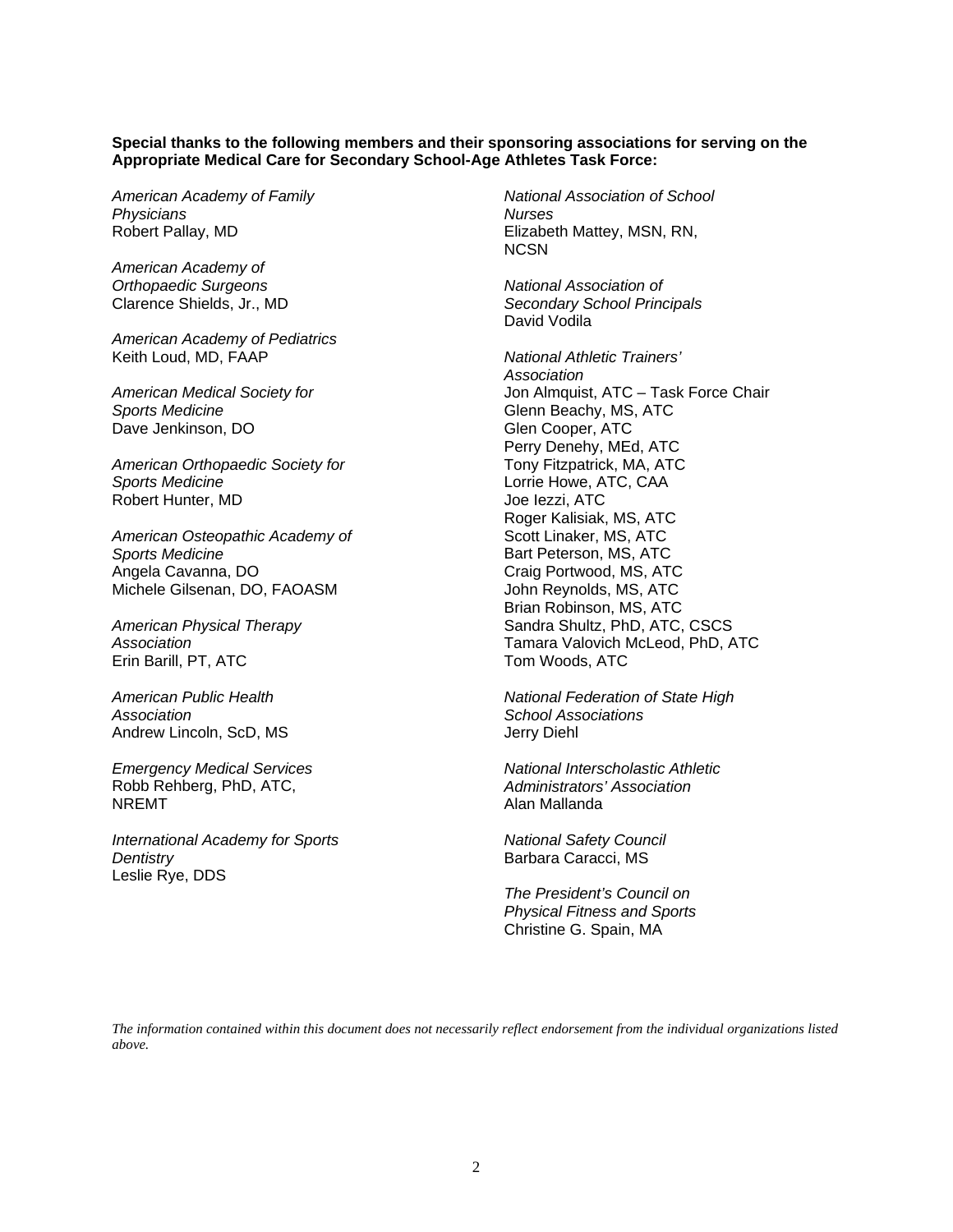#### **Appropriate Medical Care for the Secondary School-Age Athlete**

*Objective:* To provide evidence-based support for the recommendations made by the Appropriate Medical Care for Secondary School–Age Athletes (AMCSSAA) Task Force consensus statement.

*Data Sources:* MEDLINE, CINAHL, and Sport Discus databases were searched for relevant literature regarding secondary school-age athletes, health care administration, pre-participation physical examination, facilities, athletic equipment, emergency action planning, environmental conditions, recognition, evaluation, and treatment of injuries, rehabilitation and reconditioning, psychosocial consultation, nutrition, and prevention strategies.

*Conclusions & Recommendations:* There is adequate evidence-based support for all eleven of the AMCSSAA Task Force's consensus points. Organizations that sponsor athletic programs for secondary school-age athletes should establish an athletic health care team (AHCT) to ensure appropriate medical care is provided to all participants.

*Key Words:* safety, high school, adolescent, injury

#### Address correspondence to:

Jon Almquist, ATC Athletic Training Program Specialist Fairfax County Public Schools 10700 Page Ave., Fairfax, VA, 22030 PH: 703-246-4598 FX: 703-383-5156 Jon.Almquist@fcps.edu

Tamara C. Valovich McLeod, PhD, ATC, CSCS Assistant Professor Department of Sports Health Care, Arizona School of Health Sciences 5850 E. Still Circle, Mesa, AZ 85206 PH: 480-219-6035 FX: 480-219-6100 tmcleod@atsu.edu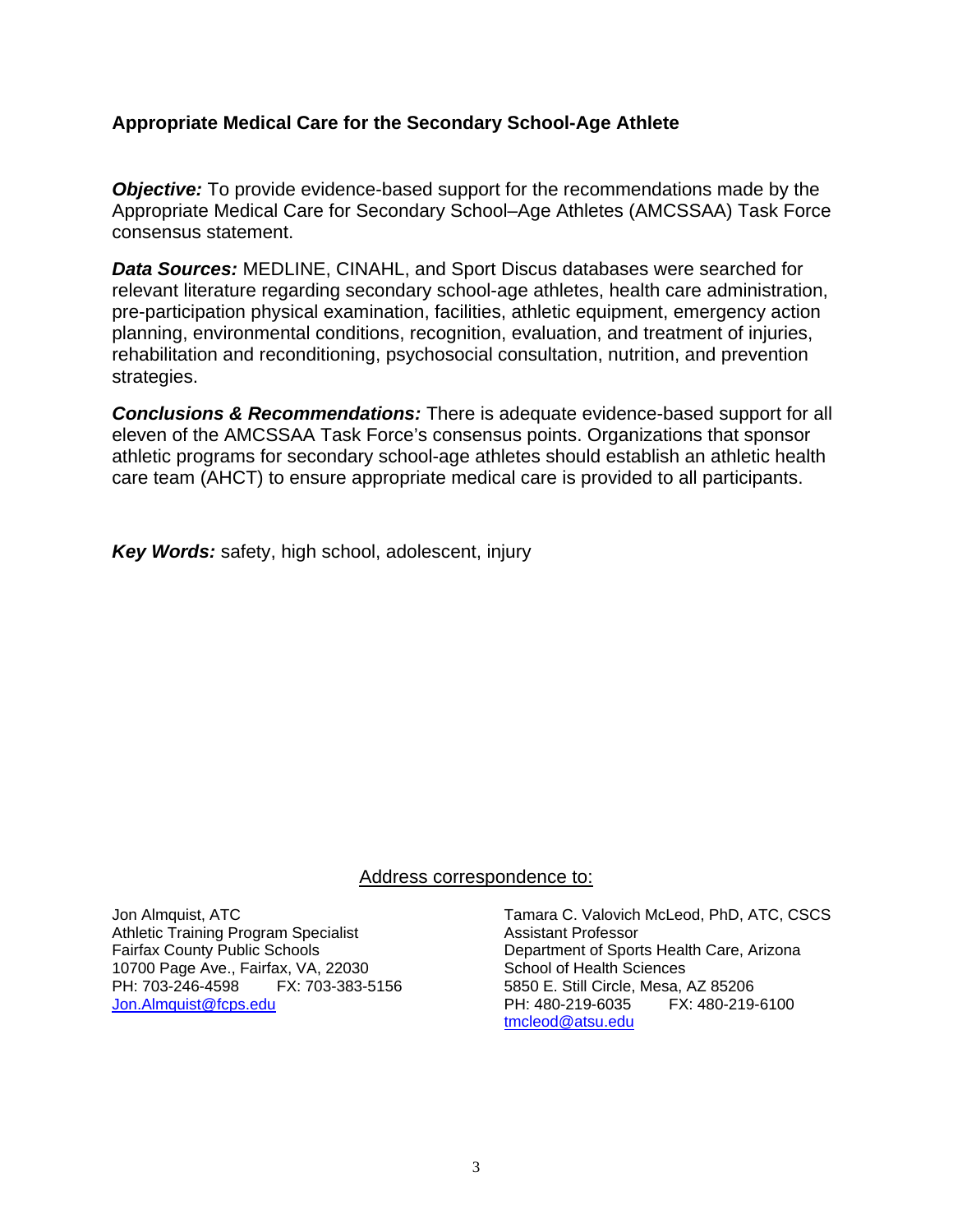#### **TABLE OF CONTENTS**

| PARTICIPATING IN THE DEVELOPMENT AND IMPLEMENTATION OF A COMPREHENSIVE ATHLETIC    |  |
|------------------------------------------------------------------------------------|--|
|                                                                                    |  |
| PROMOTING SAFE AND APPROPRIATE PRACTICE, COMPETITION, AND TREATMENT FACILITIES20   |  |
| ADVISING ON THE SELECTION, FIT, FUNCTION, AND MAINTENANCE OF ATHLETIC EQUIPMENT24  |  |
|                                                                                    |  |
|                                                                                    |  |
| PROVIDING ON-SITE RECOGNITION, EVALUATION, AND IMMEDIATE TREATMENT OF INJURIES AND |  |
|                                                                                    |  |
|                                                                                    |  |
|                                                                                    |  |
|                                                                                    |  |
|                                                                                    |  |
|                                                                                    |  |
| TABLE 1. MEDICAL PROFESSIONALS WHO SHOULD BE CONSIDERED MEMBERS OF THE ATHLETIC    |  |
|                                                                                    |  |
| TABLE 3. CHARACTERISTICS OF THE DEVELOPMENTAL STAGES OF ADOLESCENCE 67             |  |
|                                                                                    |  |
|                                                                                    |  |
|                                                                                    |  |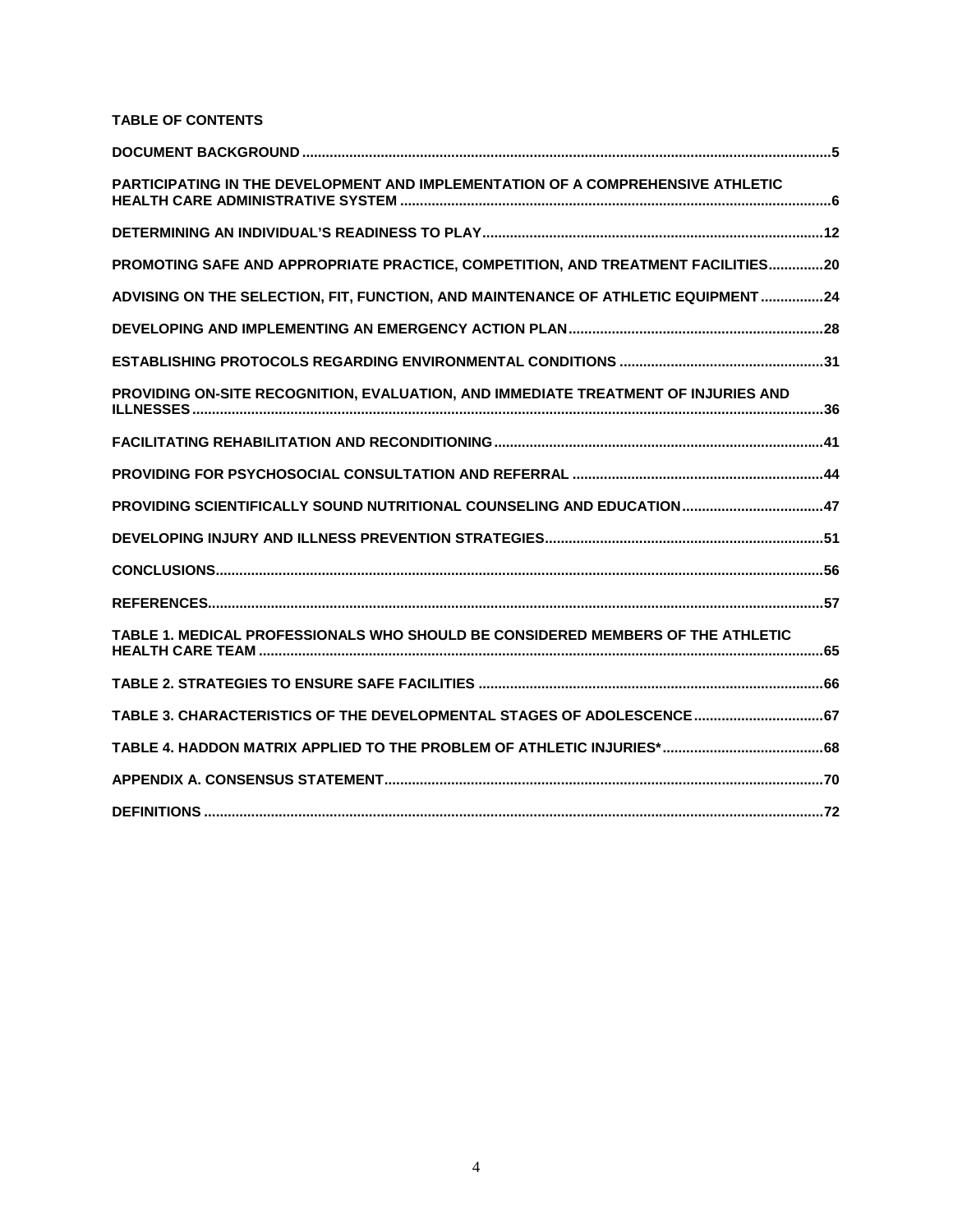#### **DOCUMENT BACKGROUND**

In 2002, the National Athletic Trainers' Association developed an inter-association task force to develop recommendations and guidelines for adolescents competing in school and club-level sports. The Appropriate Medical Care for Secondary School–Age Athletes Task Force (AMCSSAA) comprised experts from 17 school, health care, and medical associations who all shared the same goal — ensuring young athletes receive consistent and adequate medical care while participating in practices and games.

The group developed a consensus statement (Appendix A) stating minimum standards of health care for adolescent athletes. After unanimously approving the document, the task force decided to take the project one step further and put together this scientifically based document that augments the recommendations set forth in the consensus statement.

This communication will help organizations sponsoring athletic programs for this age group justify the importance of providing appropriate medical care and establishing an athletic health care team to identify the resources they should make available to adolescents participating in organized athletic programs. The article can also be used as an evaluation tool to assess current athletic health care delivery programs.

*Disclaimer: This communication provides general practice recommendations and guidelines for medical care provided by organizations sponsoring athletic programs for secondary school-age individuals. Actual medical care provided should not be based solely on the information contained in this manuscript, but should be tailored to specific facts and circumstances unique to each entity and location.*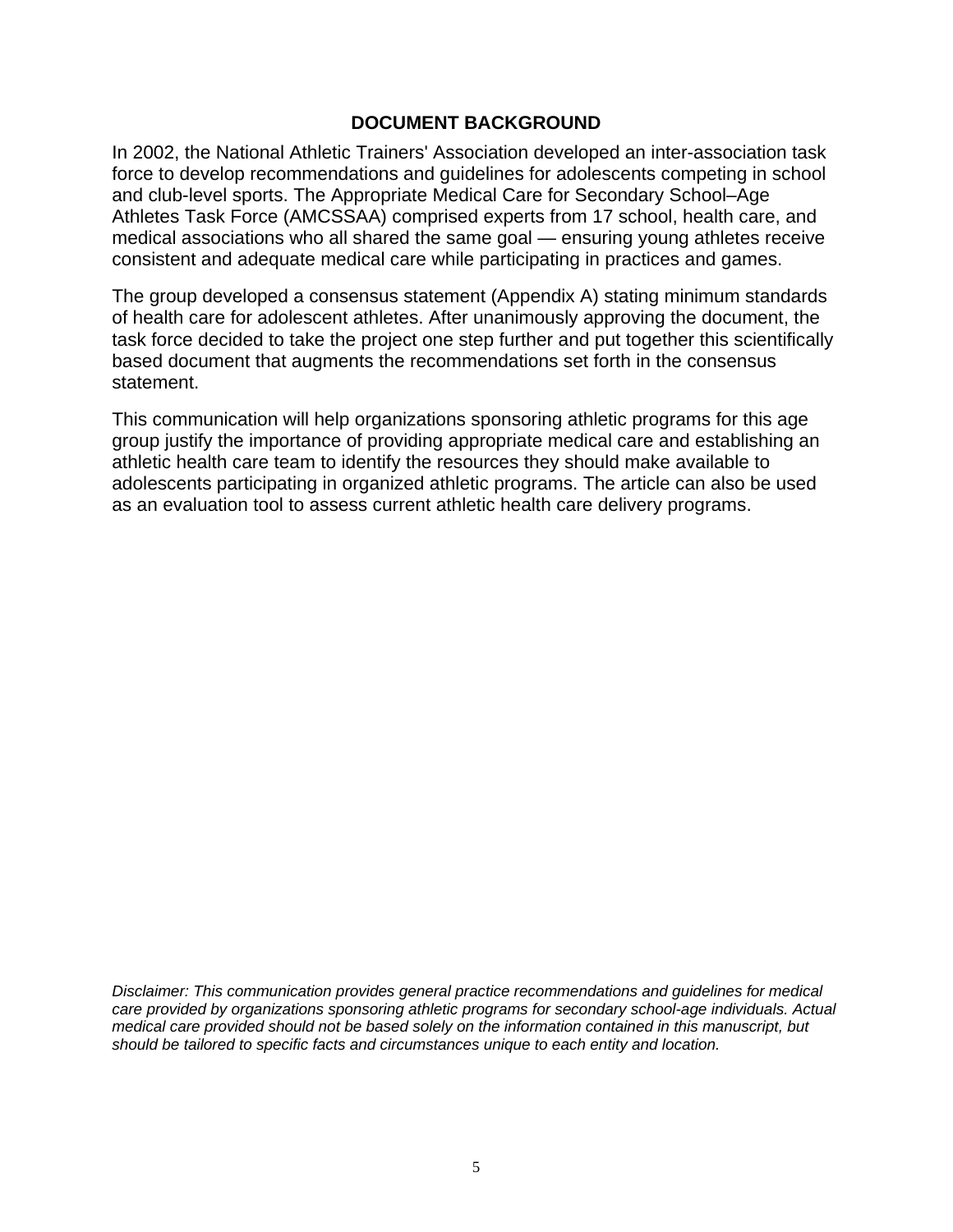#### **PARTICIPATING IN THE DEVELOPMENT AND IMPLEMENTATION OF A COMPREHENSIVE ATHLETIC HEALTH CARE ADMINISTRATIVE SYSTEM**

Organizations sponsoring athletic programs for secondary school–age individuals should establish an athletic health care team (AHCT) that functions to ensure appropriate medical care is provided for all participants. To provide appropriate medical care, the AHCT must function in a coherent, coordinated, and efficient manner with coaches and administrators of sponsoring organizations and adhere to commonly accepted standards of good clinical practice.

Medical and allied health professionals representing various disciplines are involved in the provision of athletic health care to adolescents. This communication summarizes the evidence base for points addressed in the consensus statement, which was was prepared and ratified by professional organizations representing numerous disciplines but does not mandate which specific individuals are essential to the AHCT. Nonetheless, the American Medical Association (AMA), at the request of the American Academy of Pediatrics (AAP), has recommended that athletic medical units (AMUs) include a physician director and an athletic health coordinator, with preference given to NATABOC-certified athletic trainers (ATCs) in this role (AMA Resolution H-470.995 Athletic [Sports] Medicine, 1998).<sup>1</sup> Furthermore, many jurisdictions require that ATCs be supervised by licensed physicians, just as school nurses are supervised by school physicians and emergency medical technicians (EMTs) are supervised by emergency medical services (EMS) physicians. Therefore, the ATC and team physician form the core of the AHCT, with the ATC being the most appropriate on-site member of the AHCT and the official team physician, if one has been designated, being ultimately responsible for medical decisions made by the AHCT (Figure 1). A designated school official or member of the sponsoring organization should be a liaison to the AHCT when having a member of the AHCT on-site is not possible. Other members of the team, along with the relationships among them, should be dictated by local needs and statutes.

A comprehensive athletic health care system should enhance the care of the athlete by allowing the strengths of individual members to complement each other and by preventing the unnecessary duplication of efforts. The roles and responsibilities of all team members should be clearly defined and available to all. Regardless of the specifics of a given situation (i.e., local and state qualifications and regulations) or the personnel involved in the AHCT, the extent to which the ATC is responsible for medical decisions must be explicitly understood between the team physician and ATC, with administrative members of the AHCT (e.g., athletic directors) being wholly supportive of the guidelines for decision-making established between the team physician and ATC.

At the request of the AAP, in 1998 the AMA passed Resolution H-470.995, which called for the establishment of athletic medical units (AMUs) by all organizations that sponsor athletic programs, school boards, and local boards of health. The scientific rationale for this resolution was thoroughly reviewed and published by the AMA and NATA in 1999.<sup>1</sup>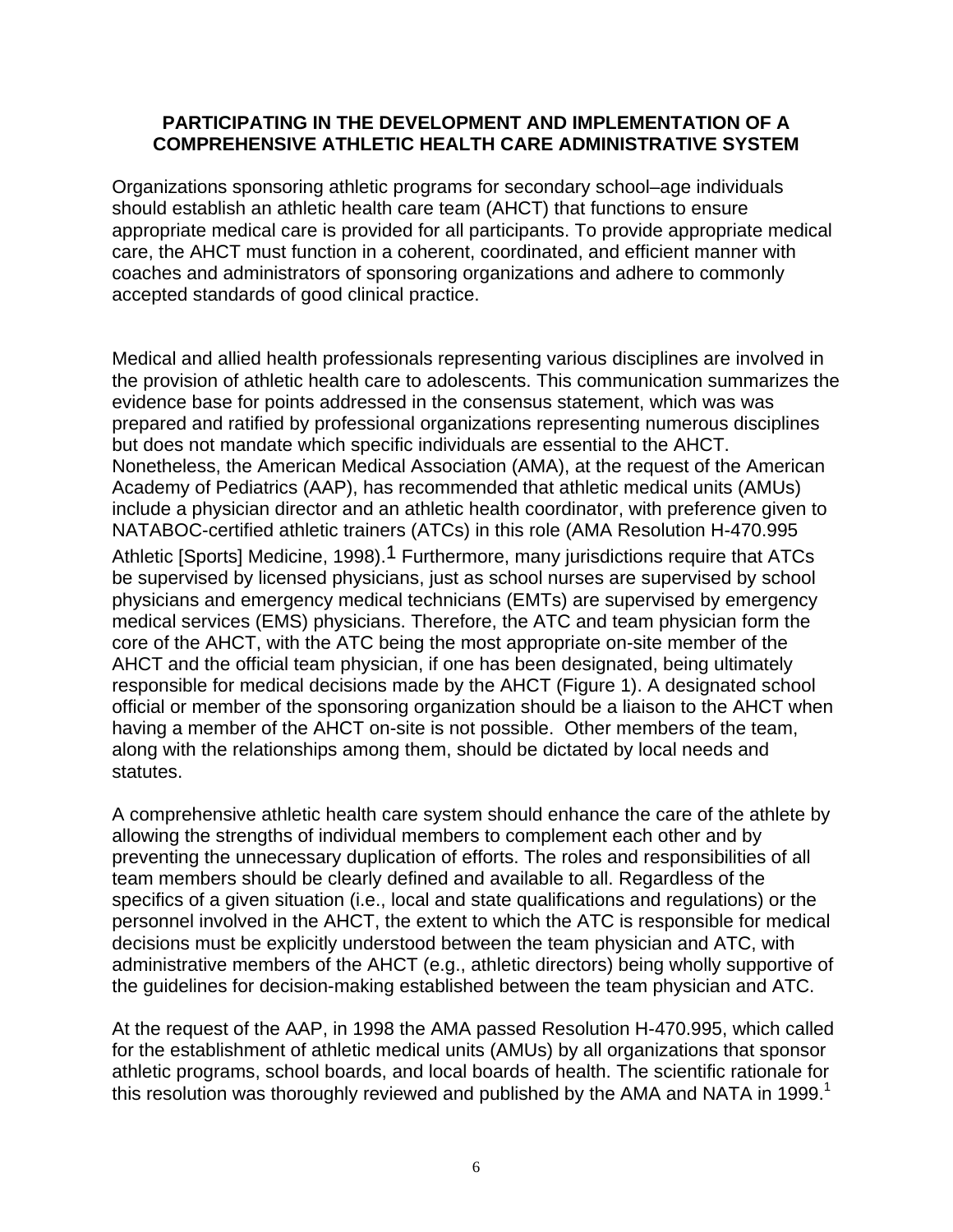Expert panels<sup>2</sup> and peer-reviewed journal articles<sup>3</sup> have recommended standardization of sports injury surveillance systems to help improve athletic health care, but little to no primary research has been conducted to demonstrate that AMUs either decrease injury rates or improve athletic health care. The AHCT proposed in this document is similar to the AMU with respect to the allied health care professionals recommended to comprise the team and the roles and responsibilities of the team.

Nonetheless, case law over the past three decades $4, 5$  has established the precedent that school districts and other agencies sponsoring athletic programs have a legal responsibility to provide medical care for participants. In *O'Brien v. Township High*  School District (1979),<sup>6</sup> the court held that a school district has a responsibility to provide proper medical treatment. Care provided by a minor student was not found improper or negligent at the time, but in the interim many states have enacted licensure statutes for athletic training. Therefore, organizations that do not provide appropriate medical care for athletes, defined as that administered by trained and certified professionals, could risk significant liability exposure.

#### **Components of recommendation**

To properly develop and implement a comprehensive athletic health care administrative system, the sponsoring organization must create the AHCT, identify their roles and responsibilities, create the appropriate policies and procedures to ensure all on-site athletic staff adhere to safe clinical practice parameters for adequate medical care, designate appropriate physical space and equipment, document the activities of the AHCT, take part in injury surveillance, and commit to cycles of quality improvement so that appropriate medical care is available for all secondary school–age athletes.

#### Members of the Athletic Health Care Team

Local availability, needs, and statutes should guide organizations that sponsor athletic programs (e.g., schools, school districts, clubs, youth leagues) to establish desirable team members. Also, organizations should be aware of recommendations made in AMA Resolution H-470.995, the American College of Sports Medicine (ACSM)/American Orthopaedic Society for Sports Medicine (AOSSM) *Team Physician Consensus Statement*, the National Federation of State High School Associations (NFHS) *Sports Medicine Handbook*, and the National Collegiate Athletic Association (NCAA) *Sports Medicine Handbook*. The AHCT should include medical professionals from various organizations, including those listed in Table 1. When appropriate, the AHCT should consult with and develop an on-going coordination of efforts with the athlete, the athlete's parents, coaches, administrators, and other school or organization officials.

Individuals interested in improving the care provided to athletes should generate a needs assessment for their program based on injury risk data collected locally as well as that found in national databases, including the NATA surveillance studies, National Electronic Injury Surveillance System (NEISS), NCAA Injury Surveillance System, and National Center for Catastrophic Sports Injury Research.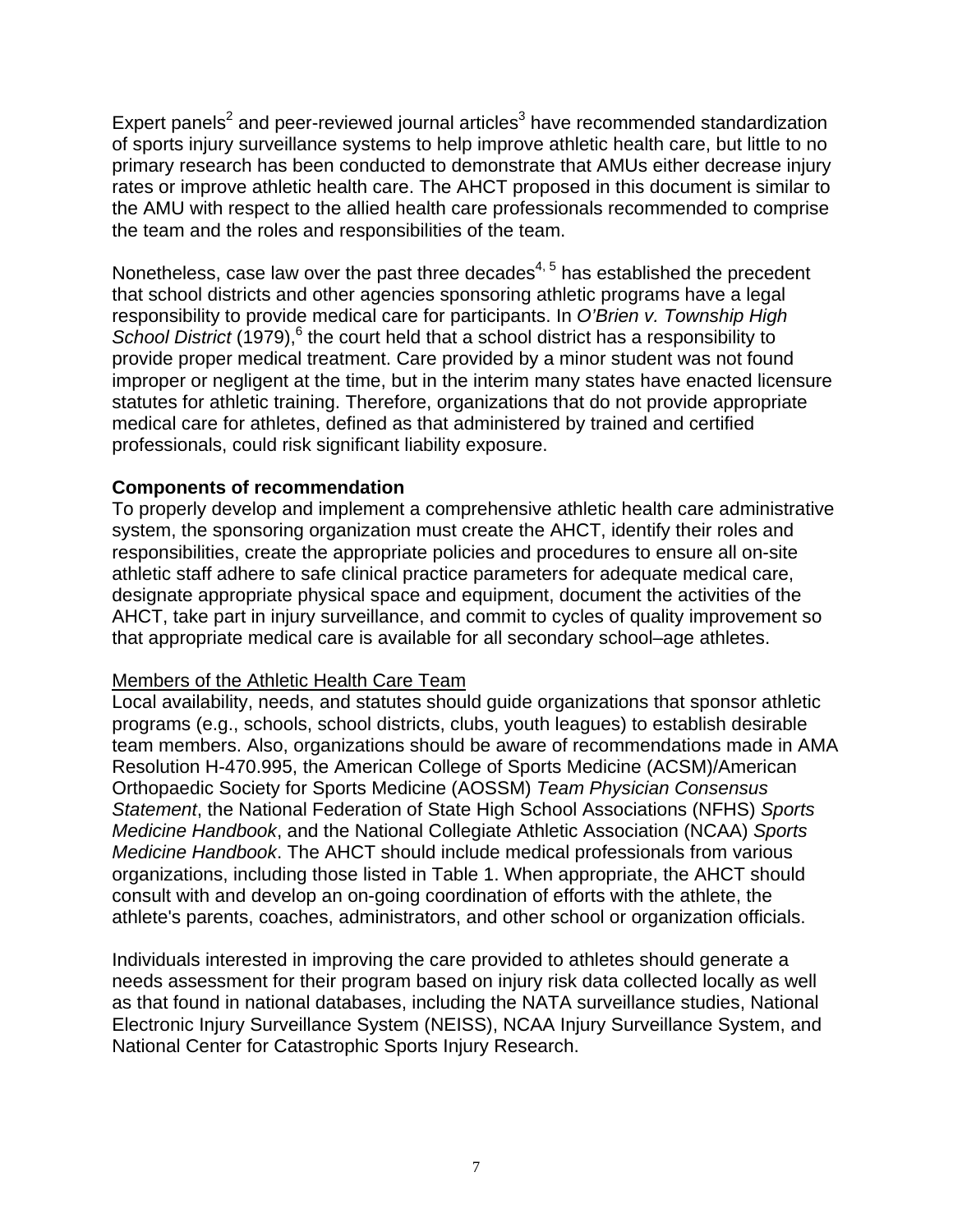Local professionals and groups should be identified and approached to join the AHCT. These may include sports medicine and other physician groups, medical schools, athletic training curriculum programs at local universities, physical therapy groups, physical therapy schools, and nursing schools.

Guidelines such as the NATA *Position Proposal Guide* (PPG) for the creation of new programs or the NATA *Position Improvement Guide* (PIG) for the improvement of existing athletic health care programs are available to the sponsoring organization as resources. Funding issues may need to be addressed by demonstrating savings in liability/health insurance premiums through the establishment of an AHCT and athletic health care delivery program, although such national data are not available.

# Roles and responsibilities

The roles and responsibilities of each team member should be clearly defined and established, especially with each of the areas addressed in the following sections of this document. It is recommended that an "exclusion policy" be instituted whereby any single member of the AHCT, including but not limited to the ATC, team physician, consulting physician, or primary physician, may, based on the member's particular expertise, render an athlete ineligible for participation due to concerns for the health or welfare of the athlete. This exclusion policy should also allow the athlete, his/her parents, coaches, and sponsoring organization to limit participation for reasons justified by their role.

#### Policies and procedures

Written policies and procedures for the AHCT should be established and kept in a manual easily referenced by team members as well as outside constituencies (e.g., parent-teacher associations) and governing bodies (e.g., school boards, local boards of health). Specific policies should be established and approved in advance of the athletic season relating to the following: 1) Readiness to participate and return-to-play decisions, 2) Facilities inspection and maintenance, 3) Proper fit, inspection, and maintenance of athletic equipment, 4) Emergency response—the written emergency action plan, 5) Environmental conditions protocols, 7) Sideline preparedness for practice and competition sessions, 8) Nutritional and weight requirements for different activities, such as wrestling, 9) Coordination of referrals to consultants, 10) Channels of communication, 11) Chain of command, 12) Documentation and record-keeping, and 13) Injury surveillance and quality improvement

This communication has been devoted to outlining the recommended roles, responsibilities, policies, and procedures of the AHCT. Several other professional organizations in medicine, sports medicine, and athletic health have also published policies and procedures that may serve as useful templates for local AHCTs.

# Physical space and equipment

The physical space and equipment necessary for the AHCT must be established and maintained. To obtain and maintain this equipment, the athletic health care annual budgeting process should include input from a member of the AHCT. Recommended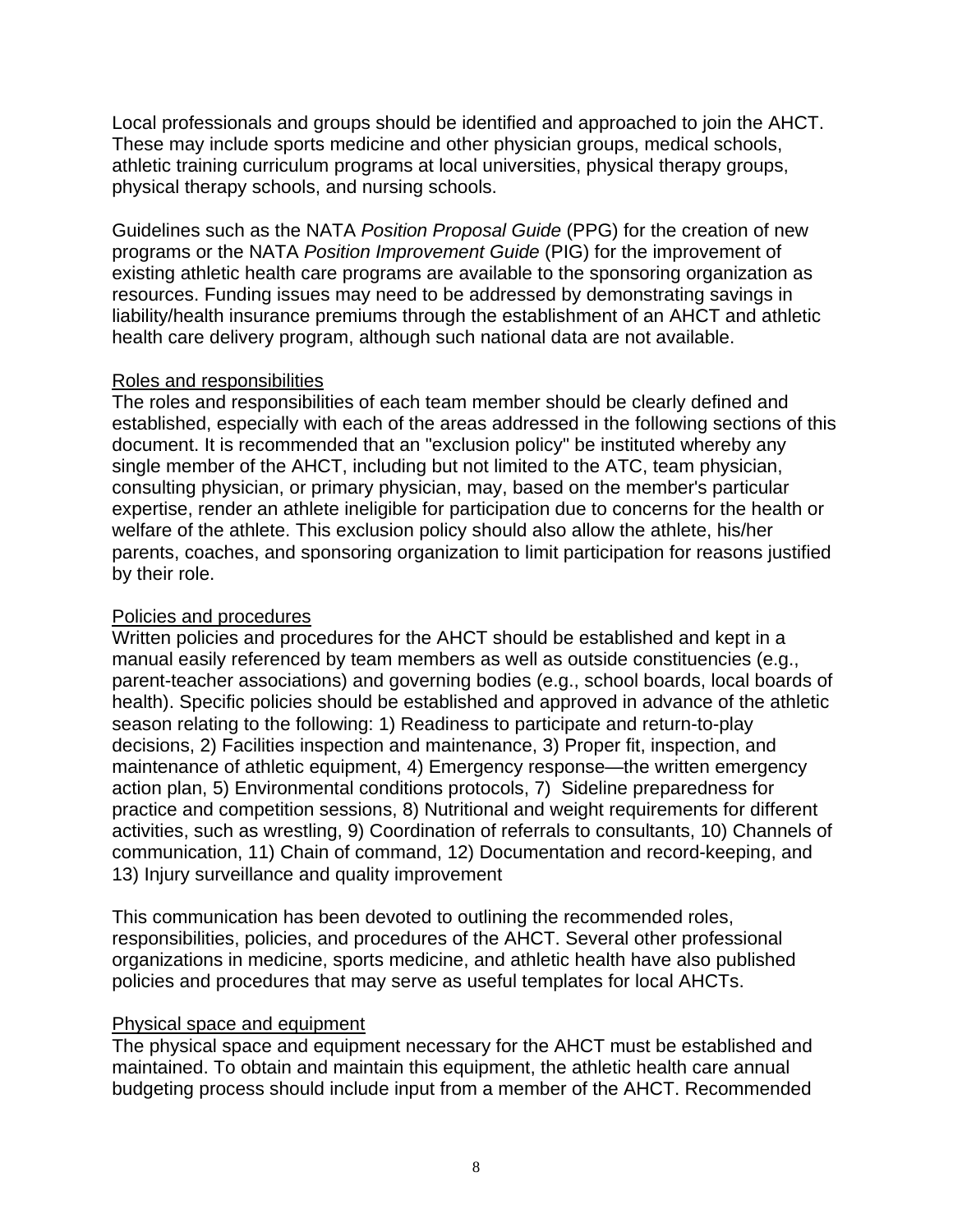standard athletic health care equipment and supplies are detailed later in this  $commonization$ . In addition, other resources<sup>7</sup> have extensive sections devoted to planning, constructing, equipping, and maintaining facilities for appropriate medical care of the adolescent athlete.

#### **Documentation**

Issues relating to the safety of equipment and facilities, as well as athlete injuries, treatment, and reconditioning, should be well documented in accordance with generally accepted standards of their respective state practice acts. To facilitate communication among members of the AHCT as well as with outside consultants and primary treating clinicians, all patient encounters should be documented in adherence with federal, state, and local regulations while keeping within the recommendations set forth by the Health Insurance Portability and Accountability Act of 1996 (HIPAA)<sup>8</sup> and Federal Education Records Protection Act (FERPA)<sup>9</sup> when applicable. Patient records (i.e., personal medical information) should be maintained in such as manner as to ensure privacy and confidentiality in all circumstances.

#### Injury surveillance

As detailed later in of this document, surveillance is the first step in the cycle of developing effective public health injury control strategies. Anonymous, high-quality injury surveillance and outcomes data should be collected regularly and shared not only with public health officials and other supervisory and regulatory agencies but also with professional health care societies committed to the advancement of their respective fields.

Injury surveillance can be defined on a continuum from action at the local level to the national level. At the local level, injury surveillance can be as simple as a coach removing a field hazard following injury to an athlete so as to not cause additional injuries to other athletes or a coach altering the bullpen throwing schedule if a rash of shoulder injuries occurs to the pitching staff. Injury surveillance at the national level could mean establishing a national secondary school–age sports injury and illness database to begin to collect data regarding the incidence of various injuries and illnesses in this population.

To more easily compare and share such information, it would be ideal to establish uniform sports injury surveillance system standards on the local, state, and national levels. Important elements of sports injury surveillance data may include a clearly defined and standardized definition of injury, type of sports event, position played, and particular activity and moment of injury, level of competition, place where the injury occurred, injury mechanism, level of supervision, nature of the injury, injured body region, severity of the injury (e.g., activity lost, working time lost, need for treatment, cost of treatment, permanent damage, impairment, and disability), characteristics of the injured person, duration and nature of the treatments needed, use of protective equipment, follow-up of game rules, cost of the injury, and well-defined exposure data (population at risk and exposure time), which are critical in determining and comparing incidence rates.10 However, staffing, time, and cost constraints may limit the feasibility of such extensive injury surveillance. A cooperative effort between the primary members of the AHCT along with the administrators of sponsoring organizations, coaches, and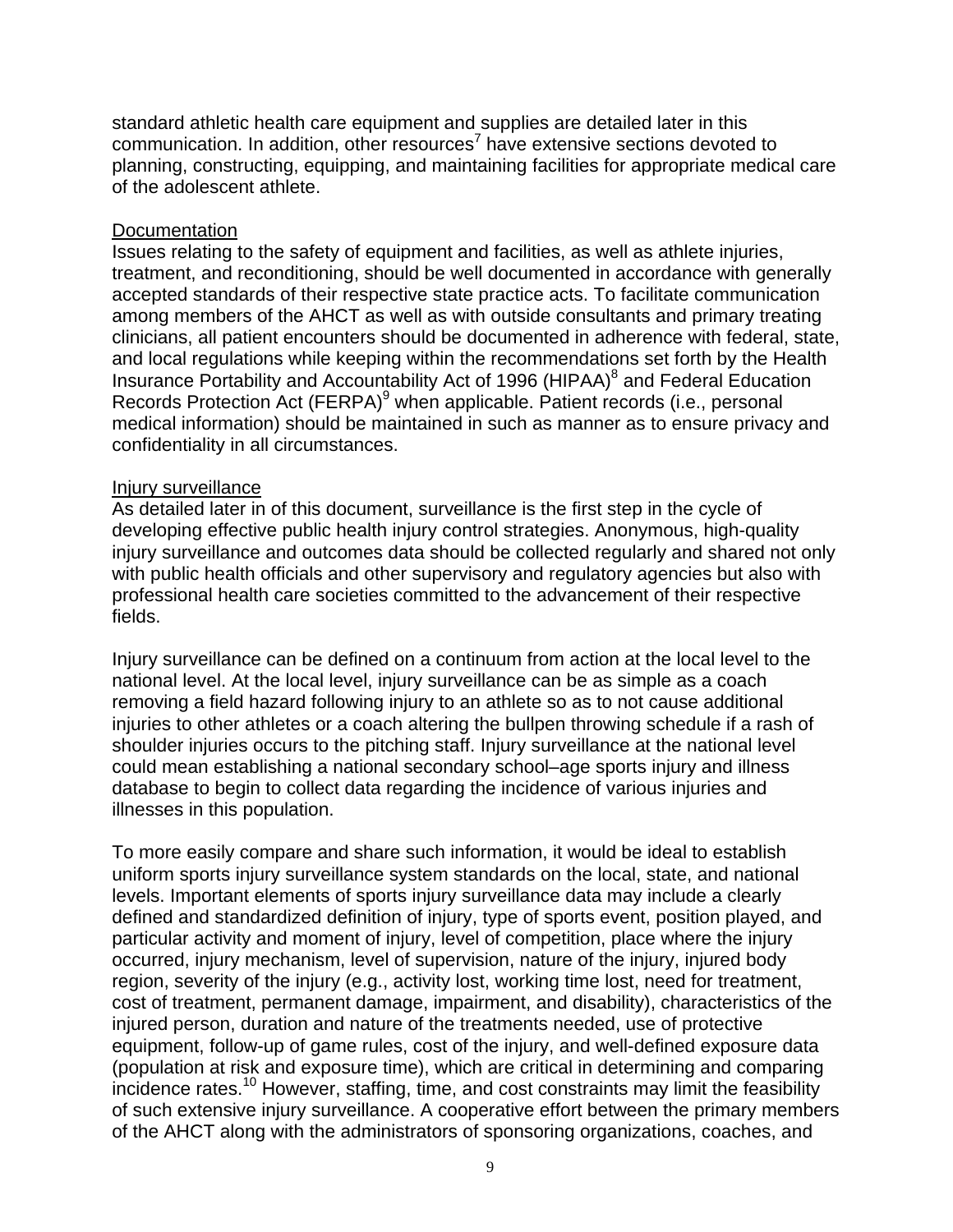parents provides the best opportunity to establish an injury surveillance system for each specific group. Analysis of the results of this surveillance system can provide vital information regarding recommendations to improve the overall safety of the athletic activity.

Just as injury surveillance is but the first step in the public health model of prevention, AHCTs and members of the sponsoring organization, including administrators, coaches, and parents, should be committed to ongoing, continuous cycles of quality improvement, whereby local surveillance and outcome data are used to suggest changes in its own members' roles, responsibilities, policies, and procedures. Practices involving quality improvement and injury surveillance need to start locally and move toward a national level.

Ideally, such information would be shared regionally and nationally to contribute to the medical literature and to provide a basis for evidence-based practice of clinical medicine.

# **Strategies for implementation**

Potential strategies for the prevention of injury and illness as they relate to athletic participation by secondary school–age individuals are described in detail in the following sections of this communication. A brief overview of each consensus statement point is listed.

#### *Consensus Statement Point 1: Develop and implement a comprehensive athletic health care administrative system*

The demands of athletic health care require a team with diverse skills and a comprehensive administrative system. The AHCT should coordinate the various aspects of the athletes' health in a coherent, effective, and professional manner.

*Consensus Statement Point 2: Determine the individual's readiness to participate*  To promote safe participation of the student athlete, the preparticipation physical examination (PPE) is used to identify individuals who may be at risk for the development of injuries related to their activity and those who may be at risk for sudden death due to an underlying medical problem.

# *Consensus Statement Point 3: Promote safe and appropriate practice, competition, and treatment facilities*

Sports organizations are expected to provide a safe environment for all athletes, including keeping the premises in safe repair, inspecting the premises for obvious and hidden hazards, removing the hazards if possible or warning of their presence, protecting invitees from foreseeable dangers, and conducting operations on the premises with reasonable care for the invitees. It is recommended that a specific treatment facility be set-up by the organization.

# *Consensus Statement Point 4: Advise on the selection, fit, function, and maintenance of athletic equipment*

Sports organizations should, to the greatest degree possible, ensure that athletes have access to appropriate equipment for the sport and that such equipment is properly fit in accordance with manufacturer recommendations and maintained by qualified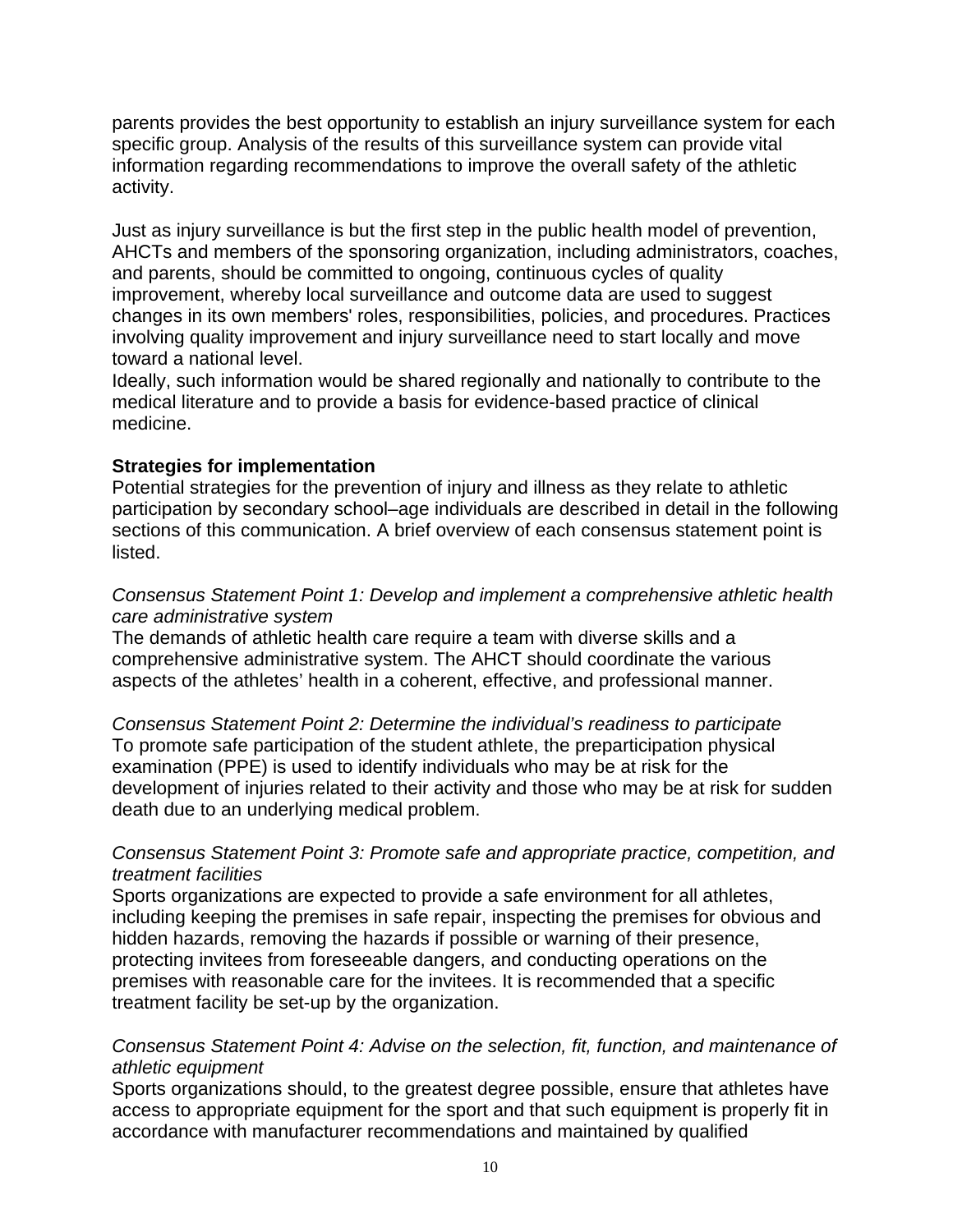#### personnel.

#### *Consensus Statement Point 5: Develop and implement a comprehensive emergency action plan*

Based on the activity, skills of participants, and geographic characteristics, various types of emergency incidents are likely to occur. An emergency action plan (EAP) is essential to ensure that all incidents are responded to in an appropriate manner and that the roles of the AHCT members are well defined and communicated in advance.

*Consensus Statement Point 6: Establish protocols regarding environmental conditions*  Environmental conditions pose potential threats to the safety and welfare of athletic participants. It is crucial that organizations responsible for athletic events develop policies and protocols to address the safety of play in hazardous environmental conditions.

*Consensus Statement Point 7: Provide for on-site recognition, evaluation, and immediate treatment of injury and illness, with appropriate referrals*  Injured athletes who do not receive timely evaluation or treatment are at greater risk for improper healing, reinjury, extended time loss from athletic participation and school, and potentially life-threatening consequences. Having a qualified individual on-site and ready to care for the ill or injured person is critical to the safety of the participants and for decision making regarding when an athlete can safely return to play.

*Consensus Statement Point 8: Facilitate rehabilitation and reconditioning*  Although the evaluation and treatment provided immediately after an injury are critical, a rehabilitation and reconditioning program designed to return the individual to their preinjury level of function is just as important. The process of rehabilitation and reconditioning is fundamental for the safe return of injured athletes to their prior level of competition as quickly as possible and prevention of further injuries.

*Consensus Statement Point 9: Provide for psychosocial consultation and referral*  The AHCT should be able to identify potential psychosocial pathologies (e.g., disordered eating) frequently associated with secondary school–age athletes and refer them for appropriate diagnosis and management. Sponsoring organizations must identify local experts in these medical fields and facilitate the referral of athletes to these consultants.

#### *Consensus Statement Point 10: Provide scientifically sound nutritional counseling and education*

Nutrition is a key factor for an athlete's health, growth, and performance. It is essential that valid and understandable information regarding nutrition be provided to secondary school–age athletes, parents, and coaches. Even more essential is the ability to refer athletes to appropriate medical personnel for treatment when necessary.

*Consensus Statement Point 11: Develop injury and illness prevention strategies*  Injury and illness can be a heavy burden on the well-being of the secondary school–age athlete. A public health framework can be used to develop effective interventions to reduce the affliction of injuries and illnesses to these young persons.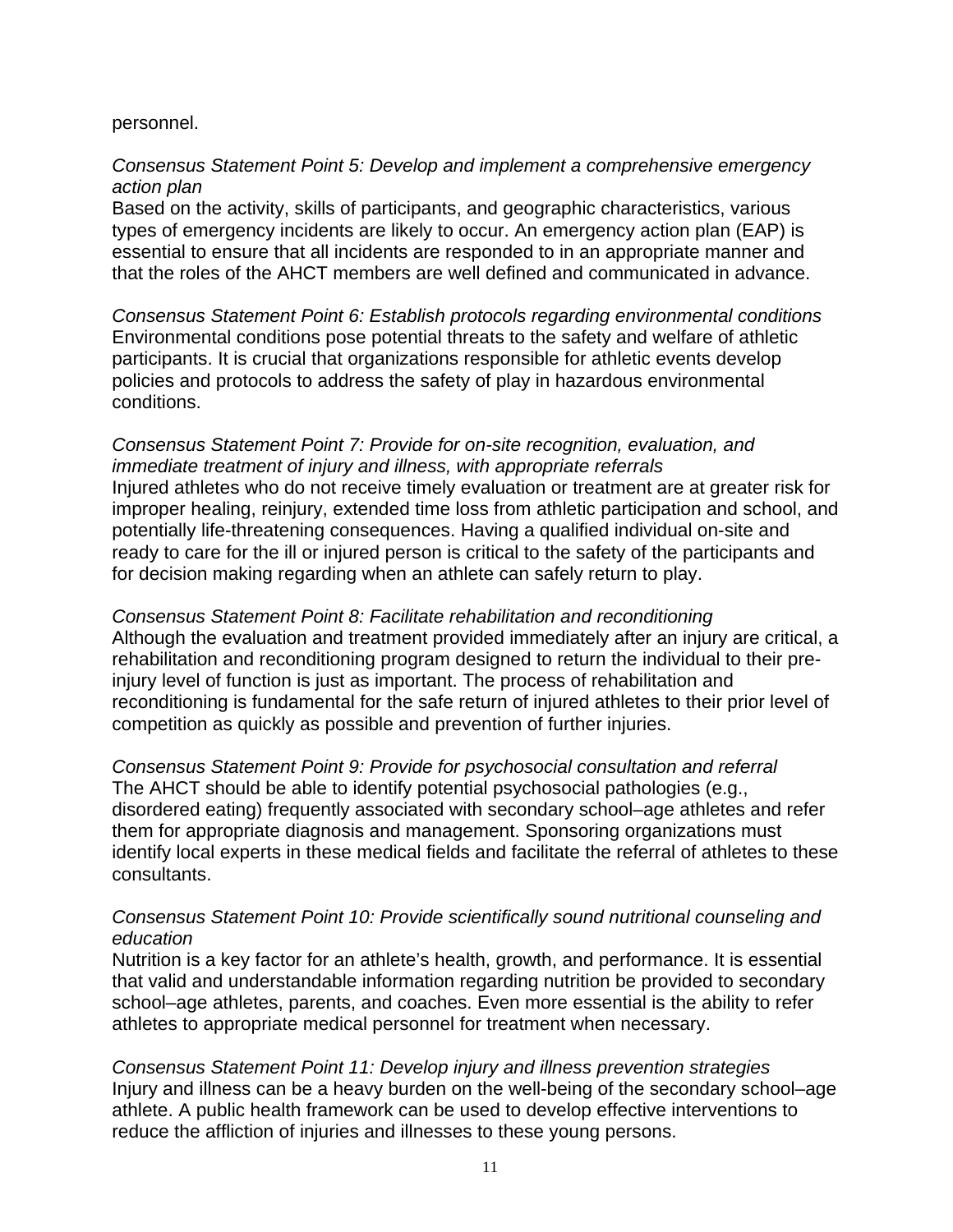#### **DETERMINING AN INDIVIDUAL'S READINESS TO PLAY: THE PREPARTICIPATION PHYSICAL EXAMINATION**

The number of individuals participating in organized sports has increased dramatically, with various sources estimating close to 6.5 million student participants in high school athletics each year.<sup>11</sup> The National Center for Catastrophic Sports Injury Research (NCCSIR) noted that between fall 1982 and spring 2001, close to 72 million males and 35 million females had participated in high school athletics.<sup>12</sup> These numbers unfortunately do not reflect the number of people participating in non−school-sanctioned programs such as community- or religious group−based leagues and recreational and developmental programs.

The Preparticipation Physical Examination (PPE) is essential to identify athletes at risk for injury and implement corrective actions before injuries occur. Yearly screening of these athletes is imperative because health conditions may change from year to year and the development of subtle problems may be overlooked. The PPE is an important requirement for all participants in any organized program and should be performed by the athlete's primary care physician, school physician, or team physician.

The purpose of the PPE is not to exclude an individual from activity but instead to recognize individuals who may be at risk for developing injuries related to their activity and those who may be at risk for sudden death due to underlying medical problems. The goal is to promote safe participation of the secondary school–age athlete. There is an inherent risk of injury in secondary school–age athletes through participation in sports and recreational activities. Krowchuk $^{13}$  noted that 22% to 39% of high school athletes sustain a significant injury and that as many as 20% of such injuries may be preventable. The value of identifying those at risk therefore is paramount to prevention.

In 1997, Beachy et al.<sup>14</sup> noted that over an 8-year time span, 14,318 athletes participating in more than 32 different sports reported a total of 11,184 injuries that required medical help. The male injury rate was 0.90 injury per athlete with 0.33 day-lost injury per athlete; the female injury rate was 0.64 injury per athlete with 0.21 day-lost injury. The overall injury rate for day-lost injuries was 28%. Almost all of the injuries reported in this study were musculoskeletal in nature.

Fortunately, the risk of sudden death is not as common as is that of musculoskeletal injuries. Between 1983 and 1993, 126 nontraumatic deaths among high school athletes were identified by the NCCSIR (overall annual death rate,  $4.68:1$  million athletes).<sup>13</sup> The impact of an unexpected death in a perceived healthy young person is remarkable and warrants screening measures and education for recognizing those at risk. Unfortunately, not all injuries and sudden deaths can be prevented, but strategies to minimize the risk are paramount. Periodic assessment of an athlete's medical history and a comprehensive physical examination provide one such prevention strategy. The AAP noted in a 2001 policy statement that although PPEs are typically not mandated until junior high school and high school, annual examinations for younger children afford the opportunity to promote physical activity and to address issues of readiness as they apply to organized sports.<sup>15</sup>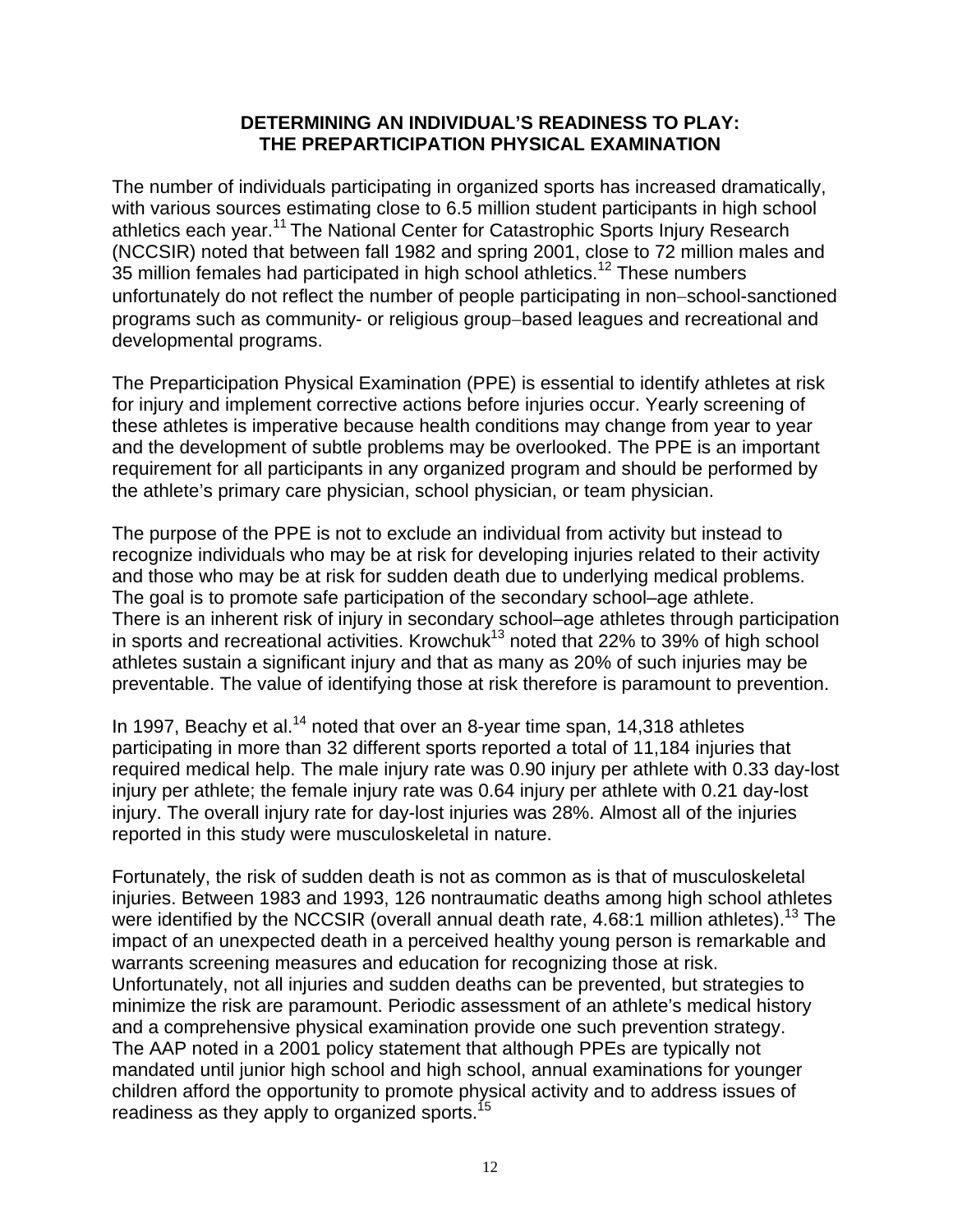In July 2002, the NFHS released the second edition of their *Sports Medicine Handbook,* which clearly states that the PPE is "a necessary and desirable pre-condition to participation."16 It is our objective to have the PPE be required for all participants in all organized programs, including those that are school, community, and religious group based.

#### **Components of recommendation**

In 1992, five organizations (American Academy of Family Physicians, American Academy of Pediatrics, American Medical Society for Sports Medicine, American Orthopaedic Society for Sports Medicine, and American Osteopathic Academy of Sports Medicine) published a consensus report regarding the PPE. This document, herein referred to as the PPE Monograph,<sup>17</sup> clearly outlines the stated goals of the PPE along with guidelines for the organization and administration of the examination. Along with the 1998 American Heart Association guidelines for cardiovascular screening of competitive athletes,<sup>18</sup> these documents set the standard for the PPE.

The PPE should be incorporated to detect conditions that may predispose injury or preclude participation in specific sports; prevent further injuries by identifying and treating musculoskeletal abnormalities; detect medical conditions that may be life threatening or disabling; determine the athlete's general health; assess fitness level for specific sports; advise the athlete in which sports he or she can participate if a condition exists that precludes participation in some sports; develop treatment and rehabilitation plans for problems; counsel the athlete on health-related issues such as nutrition, alcohol, drugs, and other psychosocial issues,;and meet legal and insurance requirements. 16-20

#### *Discovery of limiting or disqualifying conditions*

Conditions such as acute, recurrent, chronic, or untreated injuries or illnesses may compromise the performance of the athlete and place him or her at greater risk for the development of other injuries. For example, examination of foot pain in a young gymnast may uncover a chronic stress fracture that may be due in part to an underlying eating disorder and, if left unrecognized, may lead to further disability and injury.

The discovery of a new medical condition during the PPE is very rare. Recently, the Mayo Clinic<sup>21</sup> reported that of 2,739 students screened over a 3-year period, 13.9% were given dispositions other than being cleared for sports. In this group, 1.9% (53 students) were not cleared for sports due to underlying medical concerns.

Musculoskeletal abnormalities accounted for the largest proportion of those not cleared (43.4%). Cardiac abnormalities, which included exertional presyncope or syncope and palpitations, were the second leading cause of a "not cleared" disposition. If medical conditions are identified during the PPE, recommendations for handling these problems should be dealt with on an individual basis and follow guidelines set forth by the AAP<sup>22</sup> and the 26th Bethesda Conference.<sup>23</sup> A summary of these guidelines can be found in various sources, including the PPE Monograph.<sup>17</sup>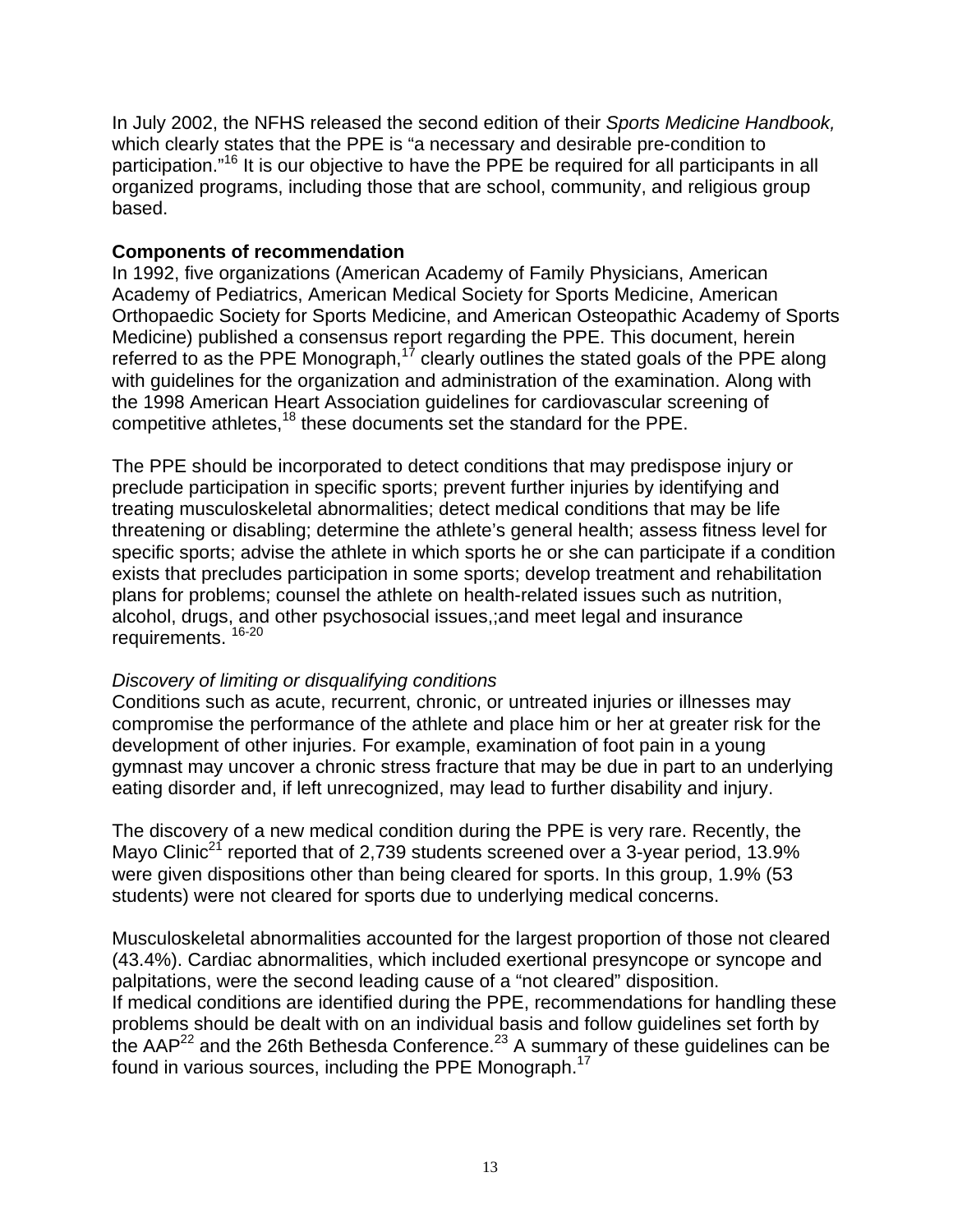#### *Sudden death*

The incidence of sudden death in school-age athletes is low compared with the number of musculoskeletal injuries incurred during participation. However, sudden death in a young competitive athlete is usually a devastating and tragic event that affects the community. Most cases of sudden death are related to underlying cardiac abnormalities. Maron et al. $^{24}$  evaluated a total of 158 sudden deaths that occurred in trained athletes between 1985 and 1995. A total of 124 deaths were cardiac: 48 (36%) were due to hypertrophic cardiomyopathy and 17 (13%) were due to congenital malformations of the coronary arteries. In 3 individuals (2%), a "normal" heart was found on autopsy with no other apparent cause of death. In the same study, Maron et al.<sup>24</sup> noted that PPEs were performed before competition in 115 of the 158 cases reviewed. Of these 115, only 4 (3%) were suspected of having cardiovascular disease and the cardiovascular abnormality responsible for sudden death was correctly identified in only 1 athlete (0.9%).

Given this information, it has been argued that the PPE may not be an adequate tool in assessing risk for sudden death in young athletes. Many articles have been written about using other noninvasive means for screening this population such as the use of echocardiograms, electrocardiograms, and stress tests to identify those at risk. This testing is cost prohibitive and the yield is too low to have a dramatic impact on the overall screening process and therefore is still not required as part of the PPE.23, 25-28 However, there remains a critical need for effective, low-cost screening methods. The American Heart Association's<sup>29</sup> history module that consists of five questions has been adopted by some states for use on the PPE and may be a reasonable alternative.

#### *Assessing general health of the athlete*

The PPE should be considered as part of an overall health care plan for the secondary school–age athlete and should not be a substitute for the student-athlete's routine medical care. It can be incorporated into a regular examination with the studentathlete's primary care physician and should not replace regular scheduled visits and/or checkups. Unfortunately, approximately 80% to 90% of adolescents report that the PPE substitutes for a routine examination.<sup>30</sup>

It is important to recognize that the PPE may be the only contact that some studentathletes have with a physician on a regular basis and that attention should be given to issues of routine health maintenance. A standardized form, like that printed in the PPE Monograph,<sup>16, 17</sup> helps address some of these issues and can aid in further screening of potential problems and/or deficiencies.

#### *Assessing fitness level for specific sports*

The fitness assessment should include body composition, flexibility, strength, and endurance.<sup>16</sup> Not all of these components can be routinely assessed as part of the PPE, but a review of some of these components and a discussion of the sports in which they want to participate can help establish a baseline for training. For example, an obese male who wants to participate in his high school football program should be counseled on the effects his weight may have on his play. The excess weight may also make him more prone to heat injuries and this should be discussed, by a member of the AHCT, with the athlete, his parents/guardians, and the coaching staff. The athlete should be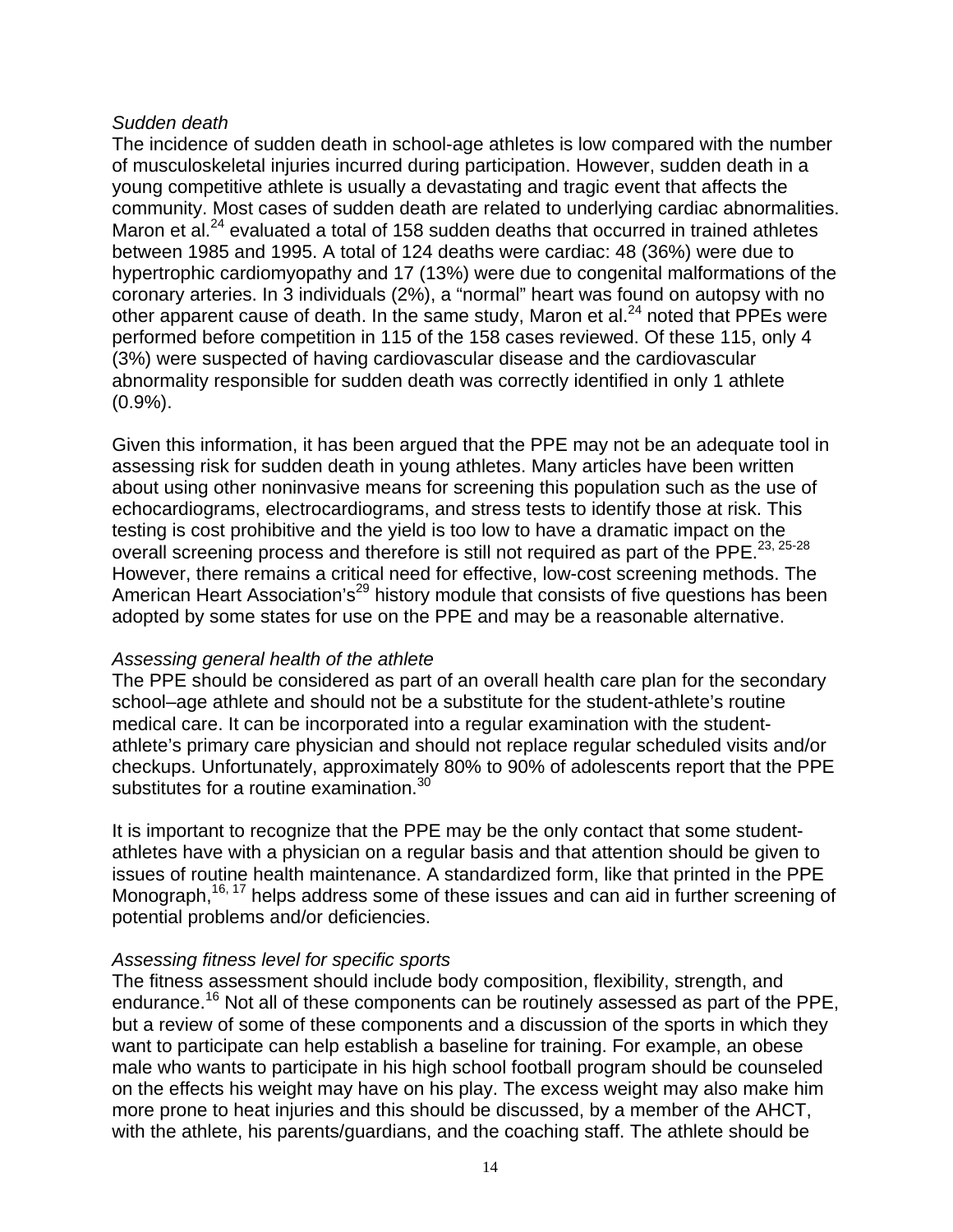encouraged to participate because the physical activity is important, but it should also be recommended that he be counseled on proper nutrition, weight training, and aerobic conditioning prior to and during the season to help improve his performance and to avoid injury and illness.

#### *Counseling athletes on health-related topics*

The PPE affords an opportunity for the physician to counsel athletes on potentially risky behaviors such as drug, alcohol, and supplement use and nutritional concerns. As previously noted, the PPE may be the only contact a student has with a health care provider during the school year and this opportunity should not be lost.

The use of a standardized PPE form that includes questions about drug, alcohol, and supplement use and concerns about weight can provide a useful screening tool for the physician and coaching staff; any "yes" response should prompt discussions with the athlete at the time of the PPE. Further recommendations for counseling and/or follow-up with the athlete's primary care provider can be made on an individual basis. In female athletes, a review of menstrual history is paramount because many young female athletes have menstrual irregularities that may be related to their training.

Screening for amenorrhea, alterations in body image, and eating disorders can be accomplished by review of the medical history and discussion with the student-athlete at the time of the PPE.

#### *Implement rehabilitation programs*

If a chronic condition is uncovered during the PPE or if the athlete has not completely recovered from a prior injury, the examiner should address the potential for reinjury or the risk for other injuries. The medical team should perform a thorough evaluation. Any problems noted during this evaluation should be addressed, treated, or referred to an appropriate medical professional to prevent further injury

McCoy et al.<sup>31</sup> noted that primary care physicians now carry a major responsibility to become familiar with general rehabilitation principles for all types of sports-related injuries and that the reinforcement of a sophisticated plan of applying ice and elevation as treatment for acute injury and range of motion (ROM) exercises followed by strengthening exercises and functional evaluation is critical in the return-to-play decision process. It is no longer acceptable to keep an athlete away from the sport for an indefinite period of time. Short- and long-term goals of treatment need to be established and monitored. In schools or organizations with access to ATCs, this process can usually be accomplished more quickly and efficiently. If ATCs are not available, the responsibility rests with the primary care physician, team physician, school nurse, coaching staff, parents/guardians, and the athlete to ensure proper referrals to appropriate resources for an efficient and safe return to play.

#### *Meeting legal needs*

In 1988, Feinstein et al,  $32$  found that 35 states require yearly physical examinations, 3 states require a physical examination every 3 years, 1 state required only 1 physical examination, and 6 states did not specify their requirements. Many local school districts and organizations have their own policies in place with regard to the medical eligibility of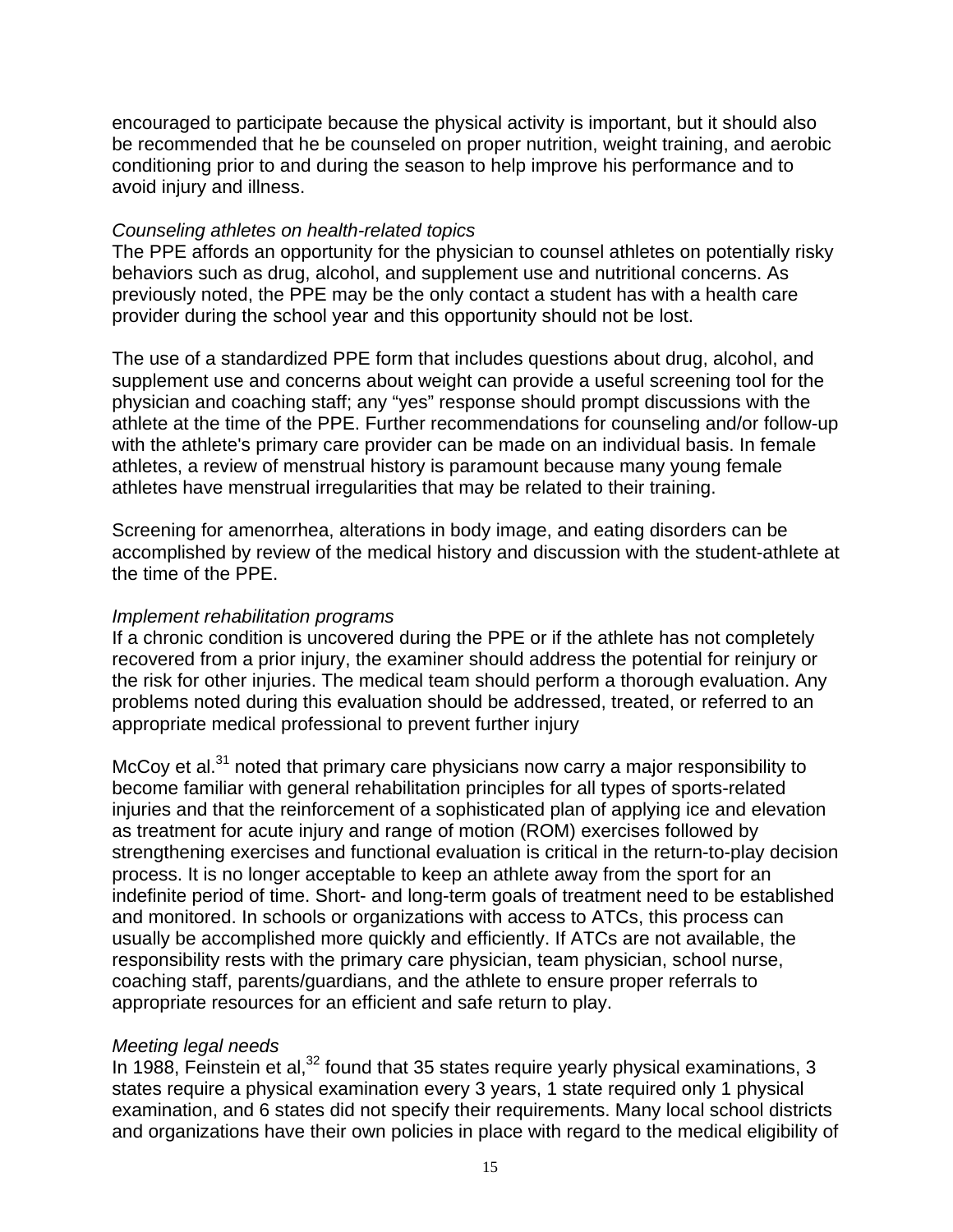secondary school–age athletes, with the PPE, generally the cornerstone of this requirement.

#### **Strategies for implementation**

#### *Implement an optimal time frame for the PPE*

While no time frame exists for performing the PPE, it has been suggested that the PPE be performed in advance of the sports season to allow optimum time to address any issues that may arise during the examination  $-4$  to 6 weeks before the start of a season seems to be most appropriate. In scholastic sports played in the fall season, the PPE should be performed before the end of the preceding school year so that any chronic injuries can be addressed and a treatment plan can be laid out for the student-athlete for the summer months.

Many schools and states require yearly evaluations as a prerequisite to participation. The American Heart Association<sup>18</sup> recommends that both a history and physical examination be performed before participation in organized high school sports, with repeat screening every 2 years. An interim history should be performed in intervening years or sooner if there have been any changes in the student-athlete's health.

The AMA Group on Science and Technology endorses the work of Risser et al.<sup>33</sup> and McKeag,  $34$  who recommend that a PPE be performed at the beginning of any new level of competition with an intercurrent review before the start of each new season.<sup>35</sup> Regardless of the time frames adapted, it is important to realize the importance of routine screening for injury and illness recognition and prevention.

#### *Methods of performing the PPE*

The PPE can be performed in three different ways: (1) by the athlete's private physician in the office setting; (2) by multiple examiners as part of a station examination; or (3) by a physician as part of a mass "assembly-line" examination.<sup>16, 19, 32</sup>

Examination by the athlete's *private physician* would be the most ideal situation because this offers the most continuity of care with the most comprehensive medical history. The physician is likely to have an established relationship with the athlete, and the components of the PPE can be incorporated into a comprehensive health evaluation. Unfortunately, not all physicians are familiar with sports medicine issues, and they may be limited in their ability to detect musculoskeletal abnormalities. Also, many student-athletes do not have a physician whom they see on a regular basis.<sup>13</sup> Communication issues may arise because the private physician is not usually the school or team physician. Confusion regarding abnormalities, treatment plans and clearance can ensue if concerns are not directly forwarded to the ATC, coaching staff, and/or athletic director by the private physician. Comments from the primary physician should be forwarded to on-site personnel through the AHCT to alleviate any possible problems.

The *station* method, in which components of the PPE are broken down and delegated to adequately trained support staff, has been more widely accepted as the best model for efficiently performing large numbers of examinations.<sup>16, 18, 19, 33</sup>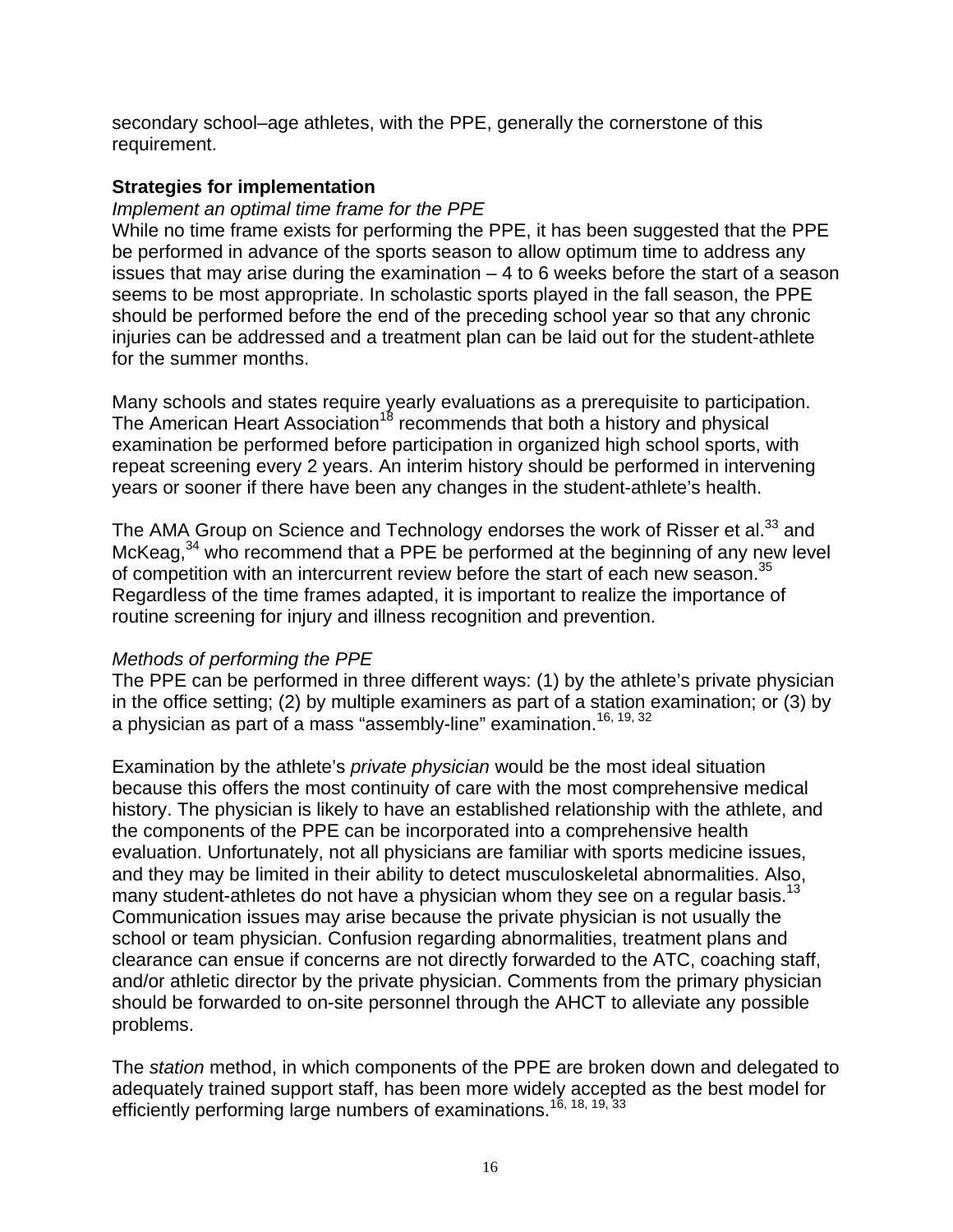These stations are often staffed by personnel who are educated in sports medicine and can provide better evaluation of potential problems. The final station is manned by the supervising school or team physician, who reviews each athlete's history and physical examination and makes final recommendations with regard to clearance. This method is very helpful in providing adequate communication with the other members of the AHCT and the coaching staff, as most will be actively involved in the PPE process. A potential drawback to the multistation PPE is lack of sufficient qualified medical personnel to man the stations. In addition, any abnormal findings identified through use of this method should be reported back to the athlete's family physician for follow-up care.

The "*assembly line*" method or traditional "*locker room*" examination, in which one physician examines a large number of athletes with little or no support staff, is very inefficient and not recommended.<sup>18</sup>

# *Identify and use a standard form for all PPEs*

The history portion of the PPE is vital in obtaining accurate and up-to-date information regarding the student-athlete's past medical problems, injuries, and current medications. Rifat et al.<sup>35</sup> reviewed 2,574 PPEs and showed that the history accounted for 88% of the abnormal findings and 57% of the reasons cited for restriction from a particular sport. Many sources advocate the development of a standardized form to help ensure uniformity; these forms can be given to the student-athlete before the PPE for completion of the history section with their parents/guardians. The **history** section should include questions that assess for the following<sup>13, 16, 17, 19</sup>:

1. *Past injuries causing the athlete to miss a game or practice.* Specific questions should be posed regarding a prior history of fractures, operations, or use of casts or braces.

2. *A loss of consciousness or memory after a head injury.* Repeated concussions may be criteria for exclusion from contact sports and/or prompt or warrant a comprehensive assessment.

#### 3. *Previous exclusion from sports for any reason*

4. *Syncope, near syncope, chest pains, or palpitations during exercise.* Specific questions regarding passing out, nearly passing out, chest pains, or irregular heartbeats during exercise must be asked because these may be the only clue to an underlying cardiac condition.

5. *Past medical history.* This includes conditions currently being treated, history of asthma or exercise-induced bronchospasm, history of one paired organ, and history of sickle cell disease or trait.

6. *Prior surgical procedures and complications* 

7. *Current medications and dosage* 

8. *Allergies to medication, stinging insects, foods, and other environmental triggers*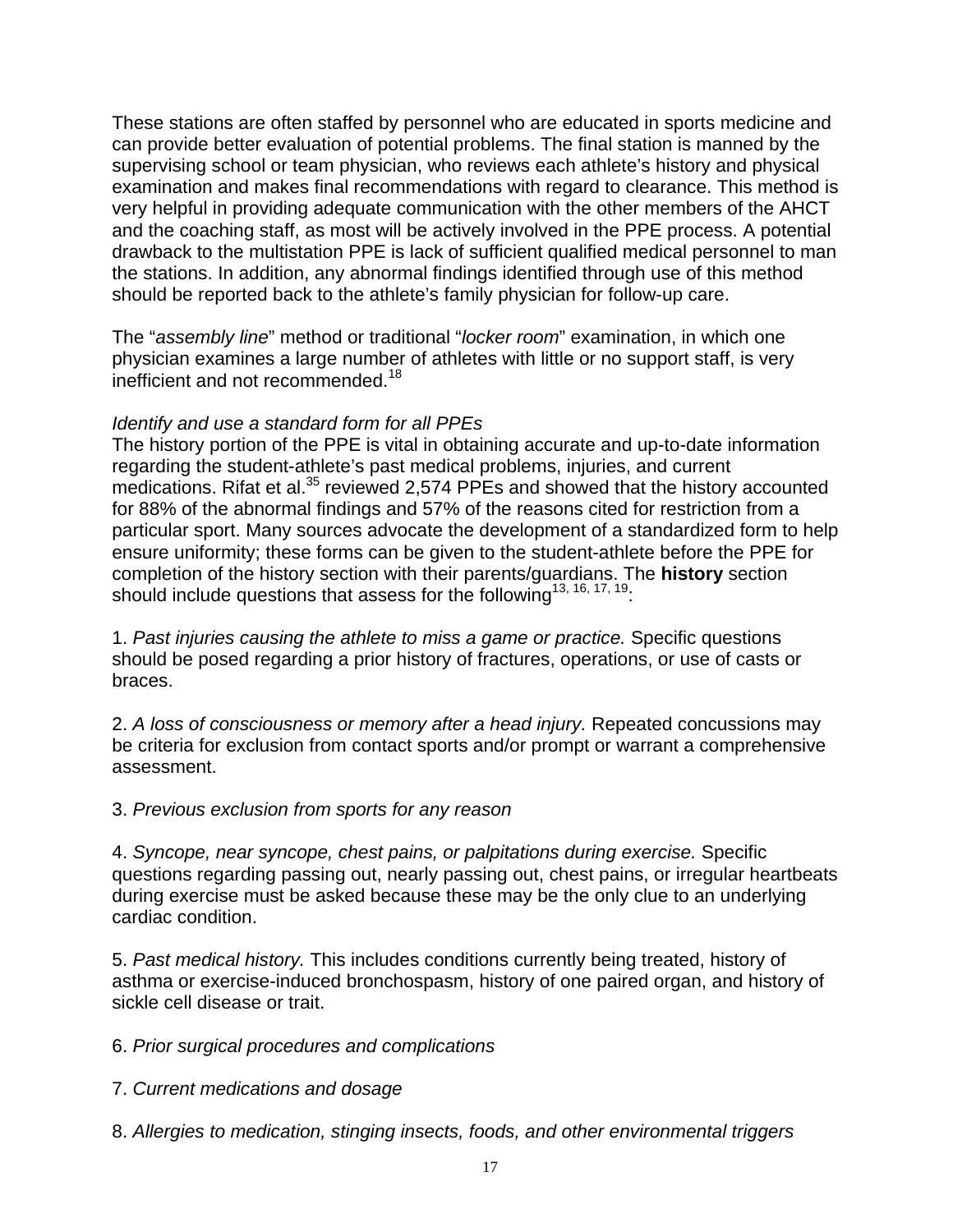9. *Immunization records, including tetanus* 

10. *Family history of sudden death* 

11. *Menstrual history with age of menarche and frequency of menses for all female athletes* 

12. *History of significant weight gain or loss and the athlete's perception of his or her current body weight* 

13. *History of over-the-counter supplement use* 

The **physical examination** portion of the PPE form should include the following<sup>13, 16, 17,</sup> 19:

1. *Vital signs, including height, weight, blood pressure, and resting and postexercise pulse* 

2. *Vision screening with the use of a traditional Snellen chart.* If corrected acuity in either eye is 20/40 or greater, the athlete should be referred to a specialist for follow-up.

3. *Tanner staging* 

4. *Assessment of the head, eyes, ears, nose, mouth, and throat for any abnormalities*

5. *Cardiovascular and lung examination* 

6. *Abdominal examination with evaluation for hernia in males.* Pelvic examinations in females should be referred to appropriate specialists if the history warrants concerns because these are usually not required as part of the PPE.

7. *Muscle strength testing and brief neurological assessment* 

8. *Examination of the skin for any rashes, chronic skin condition, or abnormal moles* 

9. *Musculoskeletal evaluation.* This should include ROM testing in the upper and lower extremities; assessment of laxity or instability in the shoulders, elbows, wrists, hips, knees, and ankles; and assessment of the spine for scoliosis and/or abnormalities of the thorax, such as pectus excavatum.

10. *Section to list abnormalities and recommendations for clearance and, if necessary, treatment plans*

11. *Determine Body Mass Index (BMI)*

Preprinted forms that encompass all of the above points can be found in several sources, including the NFHS *Sports Medicine Handbook*16 and the PPE Monograph.17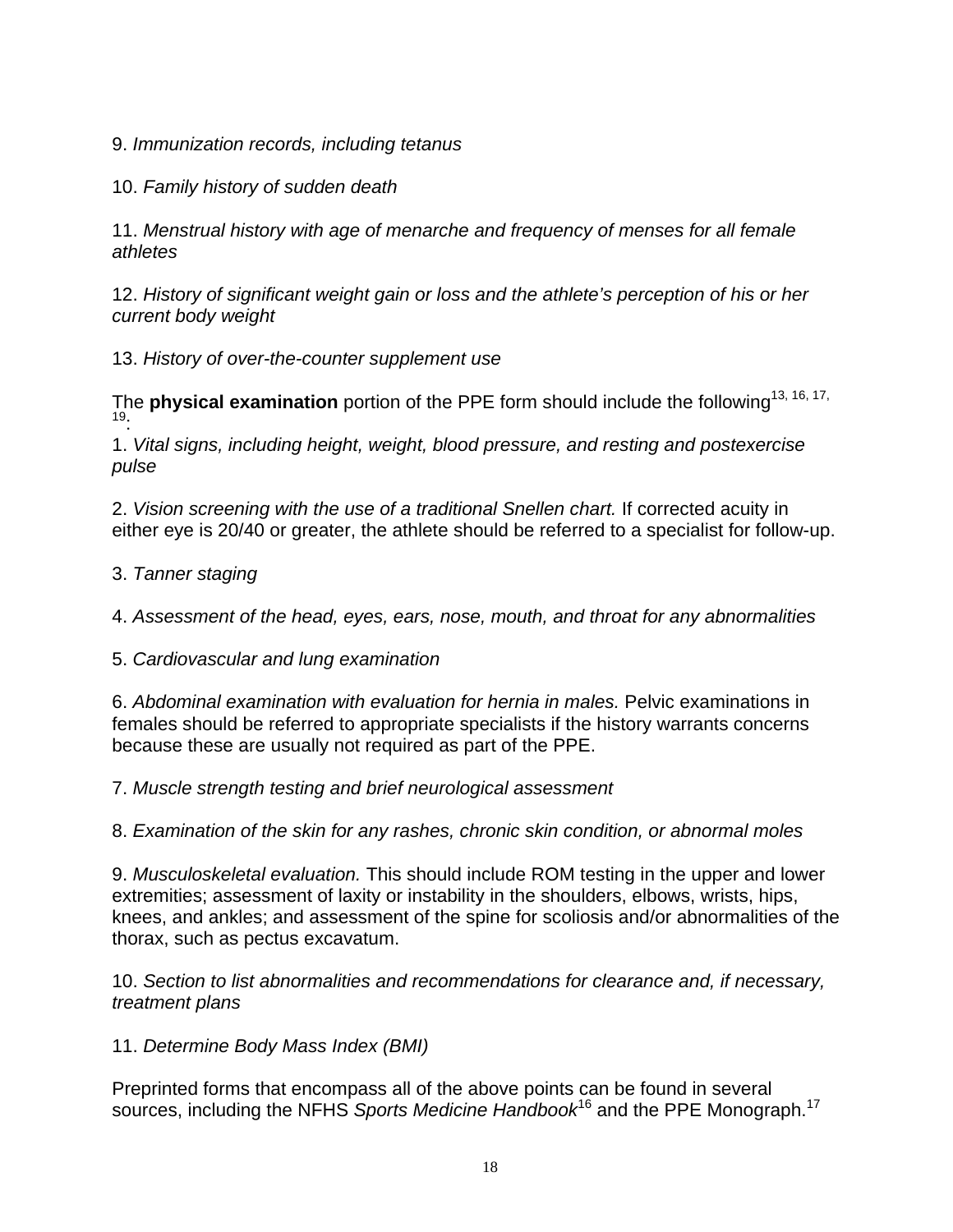These forms can be copied and adapted to the needs of the school district or organization.

#### *Communication system*

A good communication system should be in place between the medical staff, athlete, parents/guardians, coaches, and athletic director. It is recommended in HIPAA that this communication begin with a formal letter to parents/guardians advising them of the purpose and nature of the PPE. Consent forms and a copy of the PPE history can be mailed separately or along with the introductory letter with instructions for completion before the PPE. A cover letter should also accompany the PPE to the family physician as a mechanism to avoid any communication problems that could arise. This cover letter should specifically ask for any physician comments on any specific concerns that might affect athletic performance as well as suggested rehabilitation or treatment options for current problems. Once the data have been collected, it must be kept on file for reference purposes; this should be the responsibility of the school nurse or ATC. If the athlete is participating in a non−school-sponsored program, the sponsoring organization should keep these records up to date. Any abnormalities need to be communicated to the student-athlete, his/her parents/guardians, the ATC, and the athletic department. If the student opts to have the PPE performed by his or her primary care physician, the use of the standardized PPE form is imperative to maintain uniformity and to ensure that all components of the examination have been addressed. New regulations instituted by HIPAA may require other specifications with regard to the privacy of these records; this should be part of the organization's overall compliance plan. School-based groups should adhere to FERPA regulations.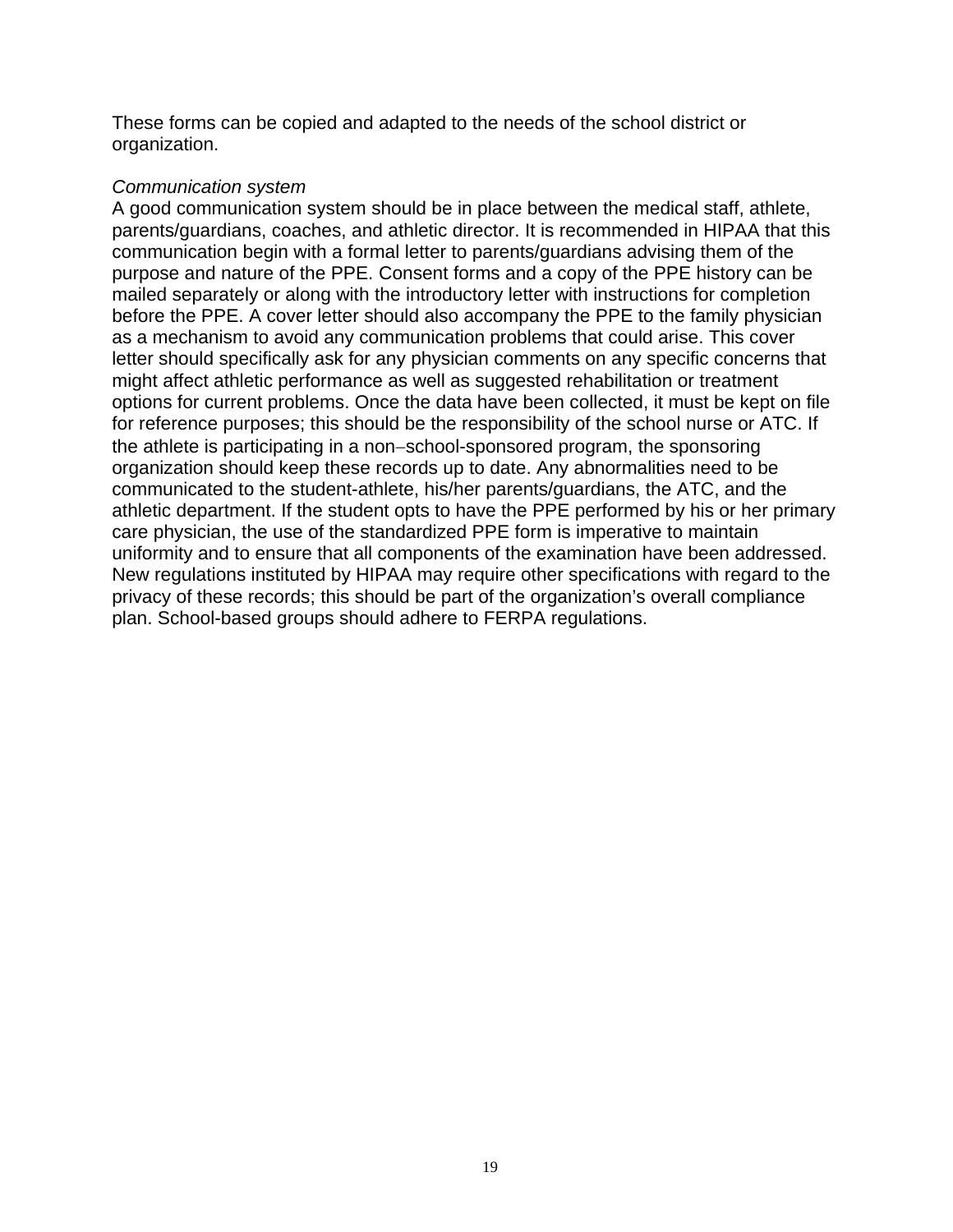#### **PROMOTING SAFE AND APPROPRIATE PRACTICE, COMPETITION, AND TREATMENT FACILITIES**

Secondary school–age athletes have a right to play in facilities that are safe and without the potential for unnecessary harm. When injuries do occur, these participants also have a right to be treated in a clean and appropriate environment that is dedicated to this purpose. While the benefits young athletes gain from sports participation are immeasurable, the impact of accidental injuries and deaths to this age group cannot be ignored. Although very few youth sports injuries are fatal, or even catastrophic, their frequency and financial impact warrant our attention. The U.S. Consumer Products Safety Commission has estimated that up to 22% of girls and 39% of boys in organized sports are injured per season.<sup>36</sup> According to the National Youth Sports Safety Council,<sup>37</sup> sports-related injuries to youths up to 14 years of age cost society more than \$49 billion in 1997.

These statistics, coupled with a desire to make sports participation a positive experience for children, underscore the need to prevent injuries whenever possible. Making sports facilities safe for young athletes is of paramount importance.

Providing safe facilities is an integral component of effective sports management and is governed by ethical, legal, and other administrative considerations. Safe facilities provide the opportunities for safe participation and a positive experience for the young athlete. The right to participate in safe and healthy environments is contained in *The Bill of Rights for Young Athletes*. 38 Well-maintained facilities ensure that safety is a priority, and that priority is then carried to the public.

A review of case law shows that sponsoring organizations that do not provide a safe environment expose themselves to unnecessary legal action and the athletes they are supposed to help to undue preventable injury. Facilities that are not maintained routinely also provide opportunity for undue accidental injury.

Countless lawsuits have been filed, and frequently won, by parties who have sustained injuries due to improper inspection and maintenance of facilities,  $39-41$  hazards in and around facilities, $42-45$  unsafe grounds and external walkways, $46-48$  and improper facility signage.<sup>49-51</sup> Such litigation depletes the financial resources of sponsoring institutions and reflects a negative image to the public about the specific institution and about sports in general.

Federal, state, local, and professional guidelines regulate certain aspects of most sports facilities. Parties who administer youth sports programs can avoid potential professional censure or criminal proceedings through diligent compliance with regulations pertaining to health and safety.

#### **Components of recommendation**

Athletic facilities can vary greatly in size and complexity. Regardless of the size and purpose of a facility or the resources of its caretakers, entities that sponsor sports opportunities for secondary school–age athletes should ensure that all facilities are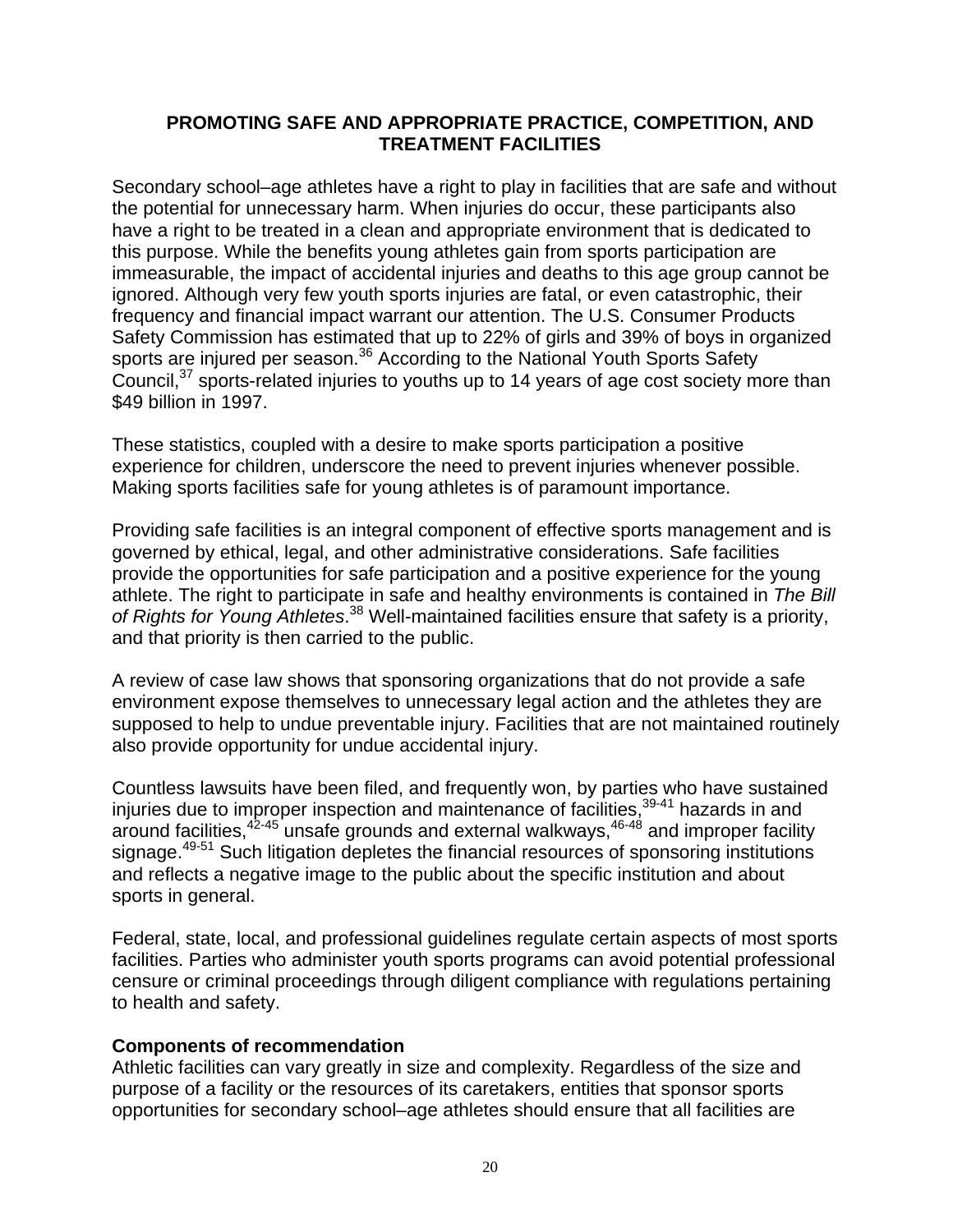safe. The AHCT can play a vital role in sports facility safety issues, specifically maintenance and sanitation, use, and supervision.

#### Maintenance and Sanitation

A regular maintenance program should be developed for all said facilities and capital equipment. Organizations sponsoring athletic events for the secondary school–age athletes, as well as members of the AHCT, should be aware of maintenance issues in and around the athletic facility. In addition, it is imperative for AHCT members to incorporate proper sanitary procedures when treating the secondary school–age athlete and to provide guidance and recommendations for coaches to comply with proper sanitary, maintenance, and repair procedures.

Maintenance schedules should follow industry or regulatory standards. Individuals who will perform specific maintenance tasks must be familiar with the prerequisite techniques (e.g., pool sanitation, field maintenance) and ensure that these techniques are used. With indoor facilities, appropriate circulation, temperature, and humidity must be maintained. Other health and safety considerations pertaining to sports facilities may include electrical, lighting, signage, and slip control areas of floors.

Locker rooms, bathrooms, and shower areas can present special problems in maintaining a safe environment for young athletes. According to Seidler,<sup>52</sup> "Concrete" floors and walls, steel lockers with sharp corners, and standing water, all make locker rooms perhaps the single most dangerous facility in sports and recreation." Because of the potential for injury and infection that these areas pose, they should be checked frequently for hazards, sanitized regularly, and supervised closely to prevent horseplay.

When dealing with outdoor facilities, the sponsoring organization should be concerned with the ground and surface conditions, spacing around fields, and vehicular traffic around the facility. Hazards in any of these areas could pose a risk to participating secondary school–age athletes. Ground hazards requiring immediate attention include holes and depressions in fields, excess moisture, erosion, rocks, broken glass, and playing surfaces or access ways that are abnormally uneven. Prior to athletic competitions, the grounds and/or playing fields should be inspected by the coach or an on-site member of the AHCT as a means of injury prevention. Structures that encroach upon playing areas should be moved. If this is not feasible, then the activity should be repositioned or modified to eliminate potential player impact with the structure. Other hazards include low hanging power lines over playing areas and exposing young athletes to vehicular traffic, either as they play or as they enter and leave the facility.

When a facility hazard is discovered, it is appropriate to either avoid using the facility or modify the sports activity to avoid exposing the young athletes to the hazard. If the problem cannot be corrected on the spot, written reports and requests for repairs should be submitted at the earliest opportunity.

Treatment facilities where athletes would be provided injury treatment and rehabilitation should be maintained in a manner consistent with medical facilities.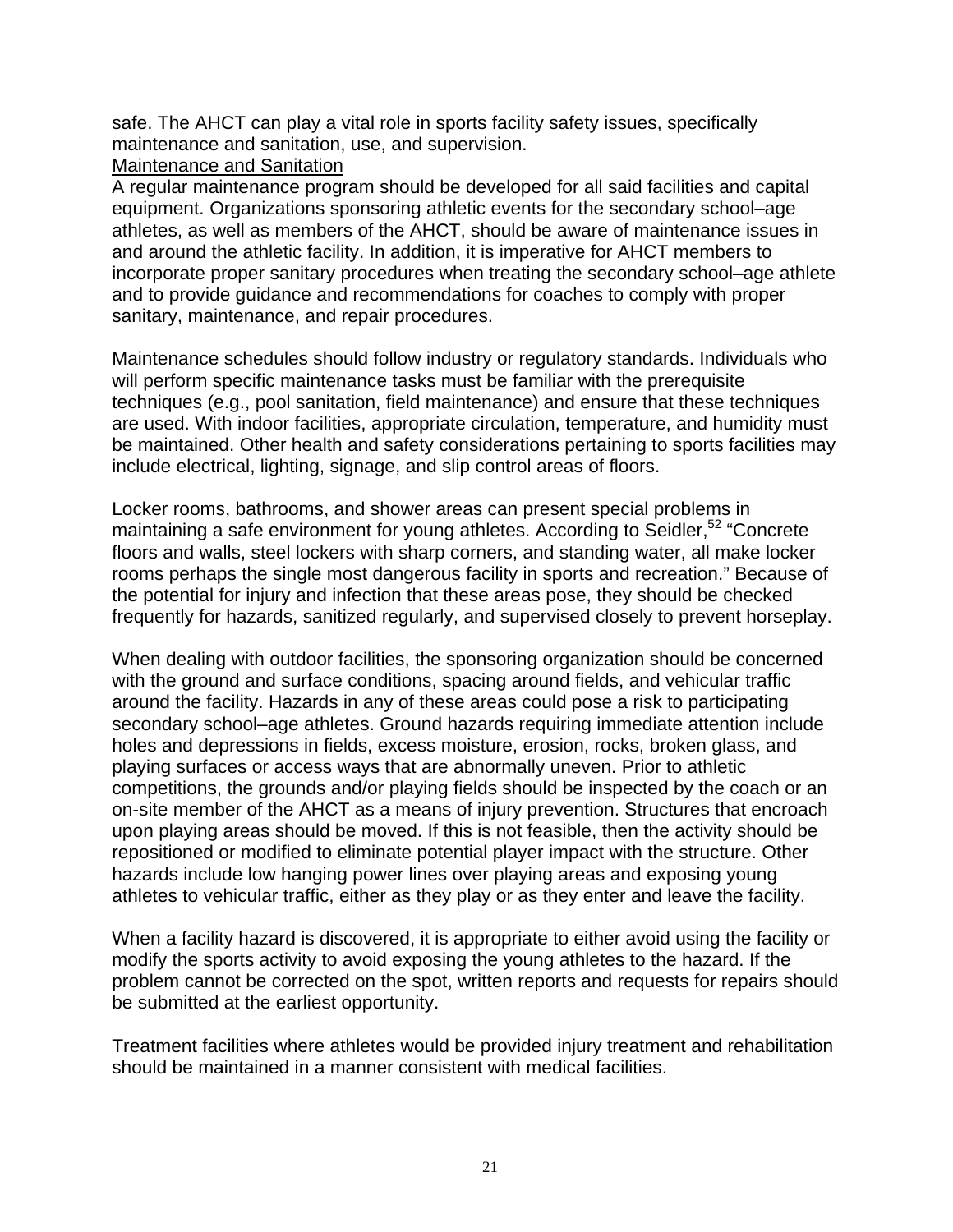#### Use and Supervision

Before activity begins, venue-specific Emergency Action Plans (EAPs) must be formulated, reviewed, and posted within the facility (Section 5 of this document addresses EAPs in detail). Adult sponsors must ensure that first aid/emergency equipment is readily available, that some form of communication is available to contact EMS personnel, and that the facilities are accessible to EMS vehicles. This designation should be clearly marked so all know where help can be obtained. In addition, an area of the facility should be dedicated to sports medicine, with an AHCT member available to provide appropriate treatment and care for injuries sustained through the course of participation in sport.

To minimize injury potential, the activities of young athletes must be supervised. Athletes must also be instructed to use facilities safely. This is particularly true in higherrisk venues, such as aquatic facilities. The use of appropriate signage can help instruct the secondary school–age athlete on safe facility use, but should be used in conjunction with appropriate adult supervision. Some signage, such as those marking emergency exit routes, may be required and/or regulated by local fire codes. Signage should comply with the American National Standards Institute (ANSI) and other professional standards for readability, color, and size. Although specific needs will be unique to a particular facility, safety-oriented signage within sports facilities can include general regulations for facility use, instructions for use of specific equipment (e.g., weight equipment, whirlpools, saunas), the EAP, the location of emergency/first aid equipment, the location of automated external defibrillators (AEDs) if available, warning signs identifying known or potential hazards, and markers to delineate play/activity areas, as well as those used to designate buffer areas around equipment.

Facilities specifically designated for injury treatment and rehabilitation should be used in a manner that promotes a safe environment for all participants and allow direct supervision of all athletes and equipment at all times by a qualified member of the AHCT.

# **Construction and Design**

The opportunities to be involved in the design and construction of sports facilities are limited, but there is little doubt that a well-designed facility can make the job of injury prevention easier. In addressing the significance of design and construction on sports facility safety, it has been noted that poorly planned, designed, or constructed sports and recreation facilities often lead to an increase in the exposure to hazardous conditions for the participants.<sup>52</sup> In addition, these hazardous conditions may make facility maintenance and daily operation more difficult and can increase liability.

Problems commonly encountered in the design and construction of sports facilities include the use of improper building materials, poor access control and security, poorly planned pedestrian traffic flow through activity areas, a lack of proper storage space, inadequate lighting, and inadequate safety zones around courts and fields. It should be noted that once construction on a sports facility has been completed, these problems can be difficult to correct.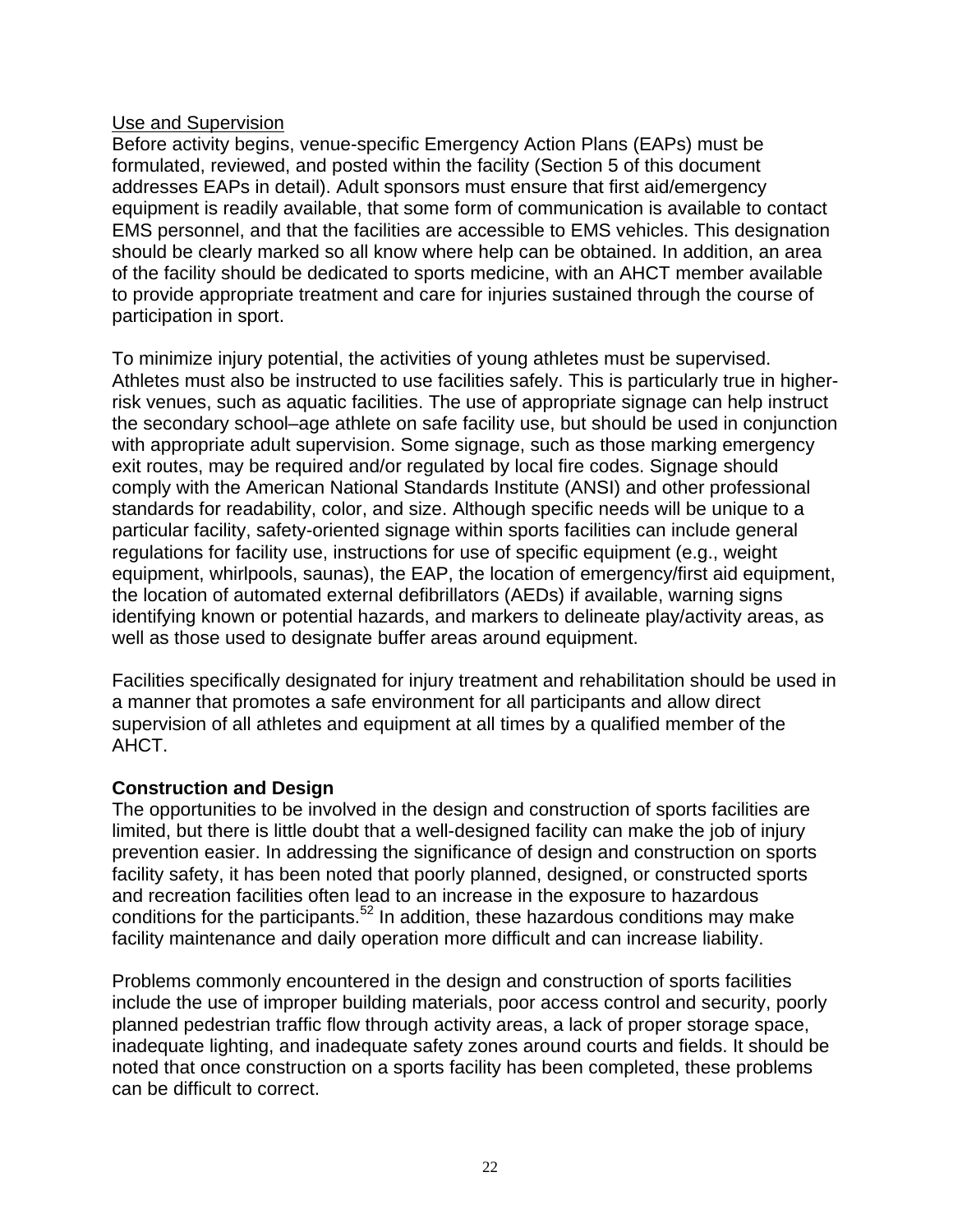#### **Strategies for implementation**

The best implementation strategy begins during the design and construction of new athletic facilities to ensure that all of the safety features listed above are present. However, because most secondary school–age athletes practice and compete in existing facilities, individuals and organizations involved with these athletes should implement strategies to establish procedures, inspect facilities, and record and repair potential hazards.

All parties involved with youth sports activities should regularly and thoroughly inspect their facilities: coaches, administrators, grounds/facilities staff, and members of the AHCT. Some areas, such as fixed building structures, will require less frequent inspections, whereas other areas, such as fields and floors, must be constantly inspected. Young athletes should be encourage to be a part of this "injury prevention team" by immediately reporting any unsafe conditions to their adult sponsor.

The methods to be used for evaluating the safety of facilities and locations to be inspected should be established and recorded (Table 2). In general, sports safety inspections should include all structures and surfaces used by the athletes. A form or other instrument onto which findings are recorded can be helpful. The individual performing the inspections should sign the tool. As Hossler<sup>53</sup> points out, "It is better to prepare than to repair." This statement underscores the importance of aggressive injury prevention in youth sports. Many strategies for providing safer sports facilities have been previously mentioned in this document. The success of any sports facility safety program depends on the cooperation of many individuals, from players to parents to coaches to administrators. Therefore, it is of paramount importance to involve these persons as the program is planned and then implemented.

In addition, Clover<sup>54</sup> suggests professional staff use the mental cue "S.A.F.E." to ensure safety in the performance of their duties and responsibilities: **Supervision** from the locker room to the practice field. **Aid** the athletes when needed. This includes creating and practicing the EAP; keeping proper records of physical examinations, injuries, treatments, insurance, parental releases, and equipment; ensuring first aid kits are available and well stocked; and checking to ensure that water and injury ice are available for the athletes. **Facilities** must be checked daily for possible hazards. If there is a hazard, the area must be clearly marked or precluded from use. A written work order must be filled out and a time frame for completion of work must be established in writing on the work order. A copy of the work order should be kept on file. **Equipment** in facilities should be checked daily. From the pitching machine to the modalities used in the athletic training room, all equipment should be well maintained. This ensures the equipment lasts longer and stays in proper working condition.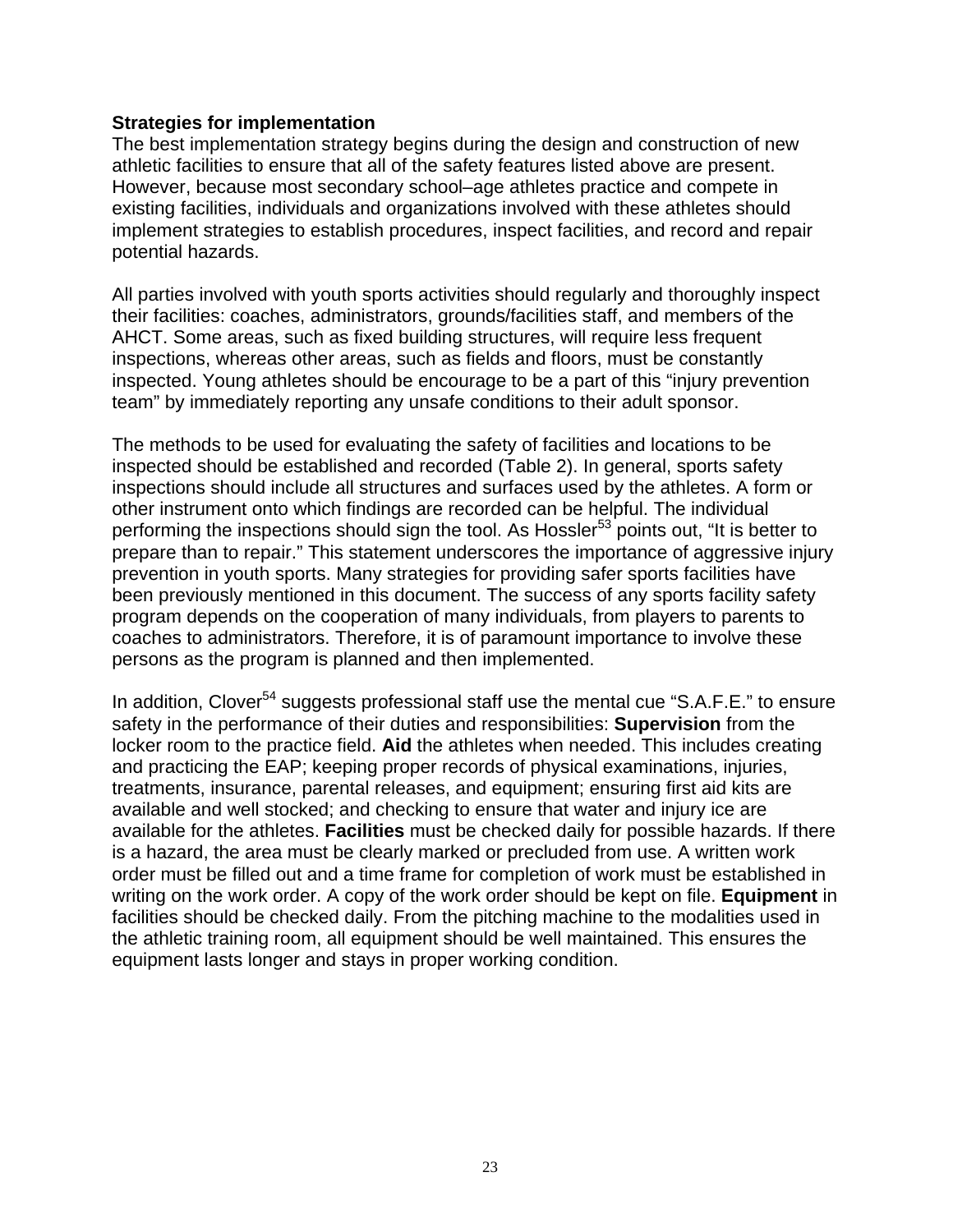#### **ADVISING ON THE SELECTION, FIT, FUNCTION, AND MAINTENANCE OF ATHLETIC EQUIPMENT**

Participation without proper equipment, or with equipment that is inappropriate or improperly fitted, subjects the participant to an increased risk of injury, illness, and even death. A great number of secondary school–age children want to participate in sports, and most parents allow and encourage their participation. Equipment essential to some sports (helmets, shoulder pads for football, sticks for field hockey) may be supplied by the sponsoring organization or the individual participant. If a sponsoring organization requires the participant to provide such equipment, it is incumbent upon the sponsoring entity to ensure that all equipment worn and used is appropriate and properly fitted. In addition, equipment specific to the purpose of caring for injuries and illnesses of athletes on-site will be addressed. Proper supervision is also essential when using equipment, including frequent inspections to ensure proper fit and function. Safe, effective, and appropriate equipment should be maintained and provided to the participant. Sponsoring organizations that require the participant to provide their own equipment must ensure that personal equipment complies with requirements outlined by a sports regulatory agency.

Entities that provide guidelines for approval of athletic equipment are the National Operating Committee on Standards in Athletic Equipment (NOCSAE) and the American Society for Testing and Materials (ASTM). Equipment that has not been approved by certifying bodies – that is, inappropriate equipment or appropriate equipment that is improperly fitted or in poor repair or not maintained on a regular schedule – could introduce the athlete to injury that is needless and preventable.

Equipment that is properly fitted and appropriate for the sport or activity is essential for the secondary school–age athlete to be able to enjoy athletic participation in a safe and orderly environment. ATCs and educated coaches of the particular sport are the persons most likely to have the education and qualifications to select, fit, maintain, inspect, and supervise athletic equipment use. An on-site member of the AHCT may be recommended as responsible to perform this activity and a member of the AHCT can be responsible to oversee this in the absence of an on-site AHCT member. A review of case law shows that equipment that is not well maintained or improperly fitted can contribute to, if not cause, injury to participants. In addition, the use of equipment that has not been approved by the appropriate certifying body exposes the athlete to injury as well as liability and negligence to the sponsoring entity.<sup>4-6, 55-65</sup>

#### Fitting Protective Equipment

Ensuring that all athletes have properly fitting equipment is important to maintaining a safe athletic environment. Sponsoring agencies should ensure that qualified personnel (coach, ATC, equipment manager) fit equipment and that the participant has appropriate equipment for participation. Schutt Inc., a helmet manufacturer, as well as other manufacturers, provide detailed instructions on the fitting of their equipment.<sup>66-68</sup> Use of these instructions should be followed when fitting participants or the sponsoring agency could be found liable. In the case of *Gerritty v. Beatty*,<sup>63</sup> the school was found liable when an athlete reported poorly fitting equipment and the school had done nothing about it.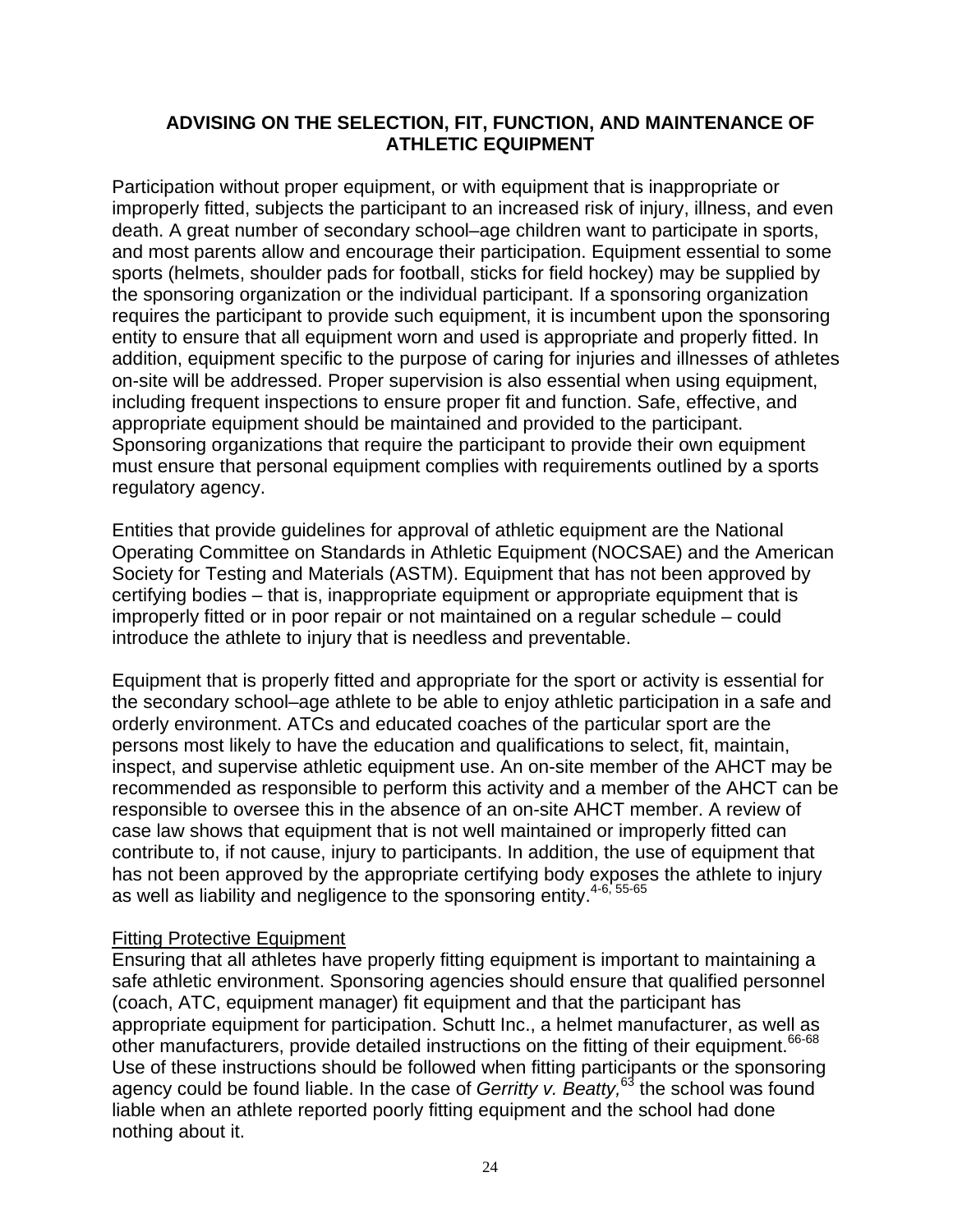# Maintenance and Reconditioning

Once equipment is properly fit to the athlete, sponsoring agencies and members of the AHCT must make sure the equipment is properly maintained and reconditioned. All athletic equipment should be examined periodically during the season and the fit maintained throughout the season (i.e., if an athlete shaves his head, the helmet should be refit).<sup>69</sup> In addition, school and team officials should closely inspect any equipment used by or around participants and know the risks involved in the use of such equipment. Case law has judged in favor of the plaintiffs in cases where a latent defect in a pitching machine caused injury to the face of an athlete while the machine was unplugged<sup>58</sup> and where a vaulting horse was altered and the holes for the pommels were exposed.<sup>65</sup>

Many manufacturers now recommend that equipment be reconditioned on a regular basis, checking for flaws and defects in the product. Most manufacturers state that they will not stand behind the product if the proper reconditioning and checks have not been made.<sup>70</sup> In the case of *Gerritty v. Beatty*,<sup>63</sup> the school district was found negligent for refusing to furnish well-maintained equipment. Therefore, school districts should ensure that qualified personnel purchase, fit, and maintain appropriate athletic equipment and recondition existing equipment according to manufacturer recommendations. In addition, the sponsoring organization should be cautioned not to accept used equipment passed down from higher level organizations unless the equipment has been properly maintained and reconditioned.

#### Supervision During Use of Equipment

Finally, all participants in physical education, sports, and recreational teams and events have the right to be supervised by qualified and competent coaches and provided with competent health care.<sup>71</sup> *Competent* may be defined as being proficient in the skills required by the job description and training. Sponsoring entities and governing bodies should ensure that competent, trained individuals always supervise participants. State or local regulations may influence the parameters of what is required for appropriate supervision. Training should focus on the sport(s) to be supervised, as well as proper fit and use of equipment. In addition, the sponsoring entity or school should provide adequate and appropriate health care as described throughout this monograph.<sup>71, 72</sup>

Lack of appropriate supervision when using equipment in sport can also expose the athlete to undue risk. Two cases, *Grant v. Lake Oswego School District Number 7*59 and *Tiemann v. Independent School District #740,*65 provide emphasis that not only should participants be supervised while using equipment but also that the supervisors or coaches should be trained in how to adequately supervise individuals. In both cases, equipment was used that either was set up incorrectly or dangerously (*Grant*) or was faulty (*Tiemann*).

#### **Components of recommendation**

The sponsoring organization should identify personnel to educate in the necessary procedures to appropriately select, fit, and maintain all equipment specific to individual sports; protective equipment consistent with specific sports; and protective equipment general to all sports. The person who issues equipment should be trained in the proper fit, function, and use of athletic equipment specific to his/her sport. Members of the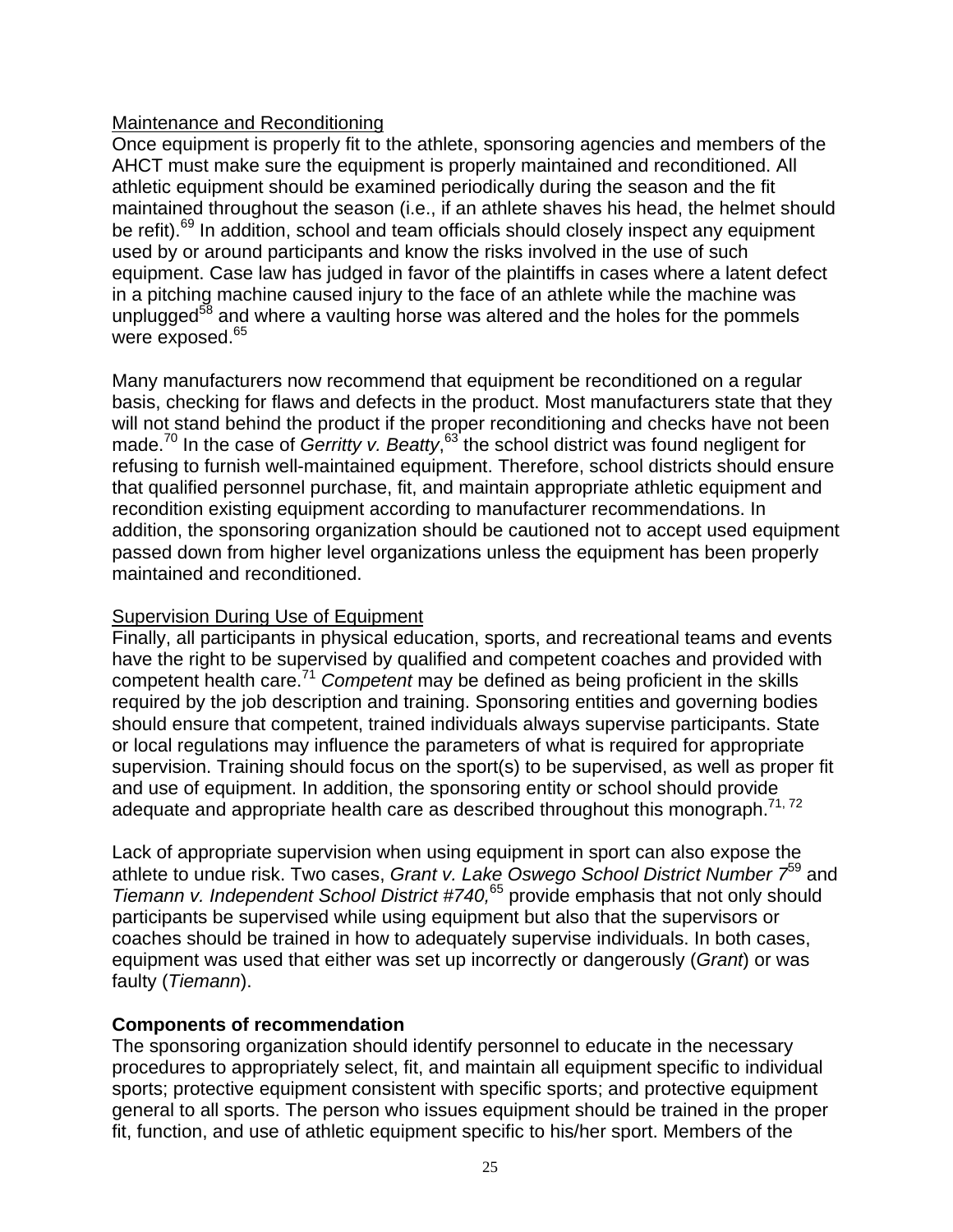AHCT should be educated on the proper selection, fit, and maintenance of athletic equipment and take an active role in reviewing quality and selection of safety equipment provided by a sponsoring organization. Equipment should be chosen based on the appropriateness to the sport, level of competition, age of participants, and overall quality. Maintenance of such equipment should be subject to a predetermined schedule and follow all of the manufacturer's recommendations and rules of the governing sporting association.

Rule changes should be investigated by governing bodies of contact and collision sports and of small ball sports to protect the face and eye from injury. Rules should include requiring the use of eye protection in practice and games.<sup> $73, 74$ </sup> Investigation by a governing body provides the basis for rules changes to be implemented by that governing body. These changes should be based on scientific data. Governing bodies should use such scientific data to amend rules to best protect the participant. Many times, professional athletes do not wear a complete set of *pads*, making it enticing for younger athletes to emulate the actions of the professionals. Secondary school leagues and officials should be encouraged to enforce the rules designed to protect these players.

# **Strategies for implementation**

Coaches, parents, athletes, and members of the AHCT should be aware of the limitations of each piece of equipment and be able to instruct the athlete in its proper use, as well as potential hazards with its misuse. Sponsoring entities should mandate general training as well as sport-specific training for all coaches and individuals dealing with participants, including but not limited to equipment fit, function, and maintenance. $^{\tilde{7}1,1}$  $72$  In addition, sponsoring organizations should require appropriately trained personnel to maintain adequate supervision (i.e., within a close proximity as to prevent an inappropriate or dangerous action) of participants at all times.

With respect to equipment, braces should be used to treat or prophylactically prevent injury as directed by, or under the supervision of, a physician.<sup>75</sup> A qualified member of the AHCT should be the designated person to determine and fit appropriate braces, tape, or safety equipment. *Shoulder harnesses; braces* for the wrist, elbow, ankle, and knee; and custom-made braces should all conform to the rules of the sport and be used under the direction of a physician or other health care provider.<sup>75</sup> No equipment should be modified from manufacturers' standards. Equipment should be used only for the intent it was manufactured.

Mouthguard use is recommended for all sports with a risk for mouth and dental injuries. The use of a *mouthguard* is required by some organizations in football, lacrosse, ice hockey, and boxing for both practices and games.76-78 Organizations that sponsor sports in which mouthguards are required should provide education to the participants and parents on the appropriate fit and care of mouthguards.<sup>79</sup>

*Helmets* for all sports should always comply with the appropriate standards. They should be periodically inspected and reconditioned in accordance to the manufacturers' recommendations. Helmets should be used only as directed and should never be used as a weapon or be the point of attack.16, 69, 80, 81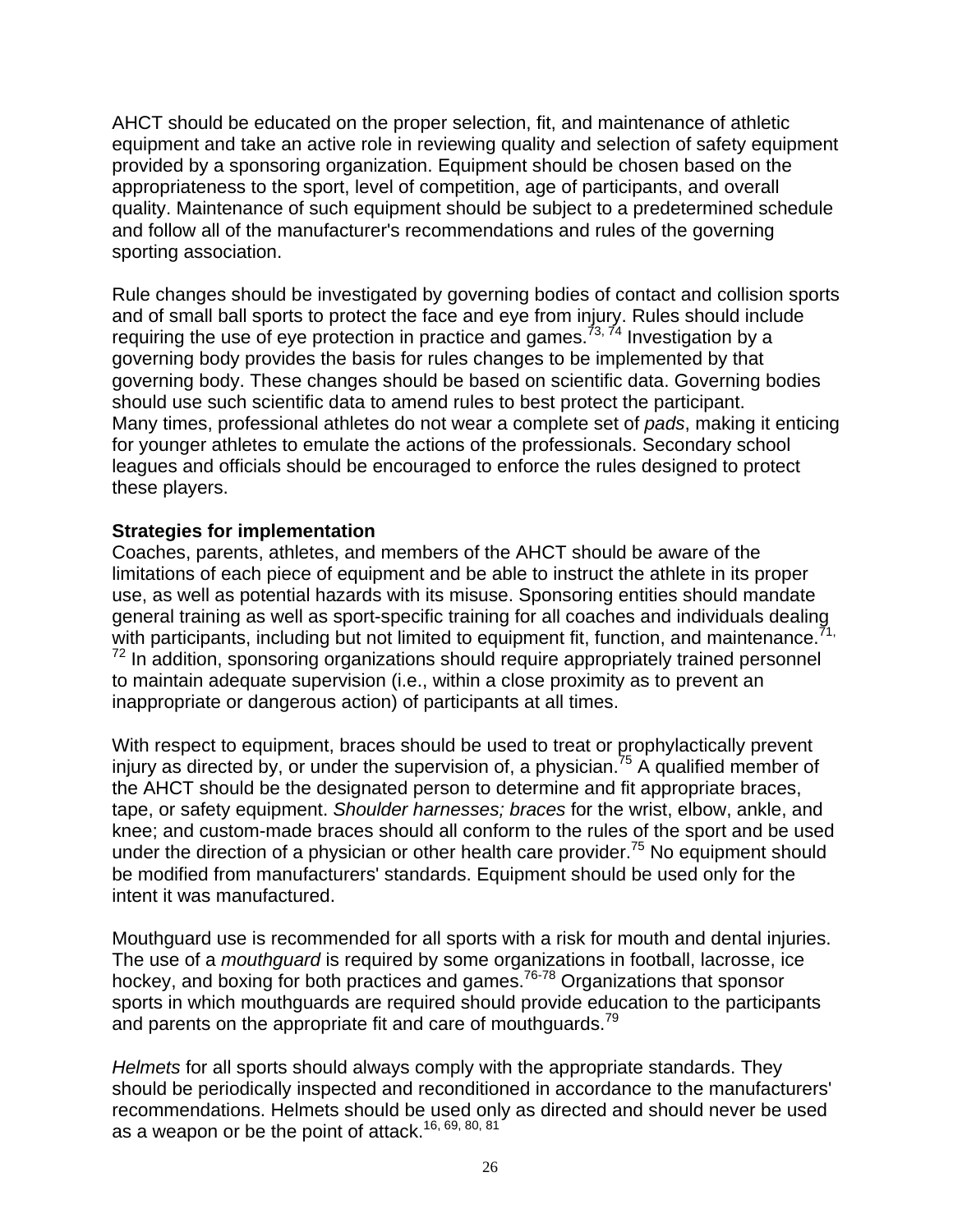*Facial protection* or *facemasks* should be worn in sports where such rules apply or the possibility for injury to the face is high, such as football, ice hockey, men's lacrosse, baseball, and softball. In baseball and softball, it is recommended that children between 5 and 14 years of age wear a batting helmet with a polycarbonate face shield.<sup>82-84</sup>

*Eyewear* is recommended as a wise precaution in limited-contact sports<sup>85</sup> such as racquetball and high school girls' lacrosse.74 Extra eye protection should be required for any athlete with corrected vision poorer than 20/40 in either eye or with a history of eye injury or surgery.<sup>69, 74</sup>

*Footwear* that fit and is appropriate for the sport and playing surface should be used. The footwear should be replaced when worn out.<sup>69</sup>

*Athletic mats*, such as those used in wrestling, should be cleaned at least once daily and on a regular schedule with a tuberculocidal cleaner. Further study is recommended to determine the effectiveness of mat-cleaning programs to prevent the spread of skin disorders in wrestling.<sup>86</sup>

Maintenance and reconditioning are essential in providing appropriate safe equipment. A member of the AHCT should document that a designated employee of the sponsoring organization has been trained in the proper fit and care of athletic equipment in the absence of an on-site AHCT member. Sponsoring entities should schedule regular maintenance before equipment is issued to or used by participants. Inspections should be performed on a regular basis throughout the course of the season. In addition, season-end equipment inspections are also recommended to ensure that equipment is repaired or replaced before the start of the next season.

In some sports, forms stating "assumption of risk" for equipment fitting and appropriate use should be used to ensure that there is proper documentation that the participants, and their parents, understand these concepts. If rule changes are to be used to implement improved equipment to protect the participant, care must be used to address public education, the cost of implementation, liability, manpower to implement the rule changes, and the timing of the program.  $87$ 

Additional research has been identified in a number of recommendations. This research is vital in determining how best to protect the participant in any sports program. Every effort or consideration should be made to fund research when it is proposed.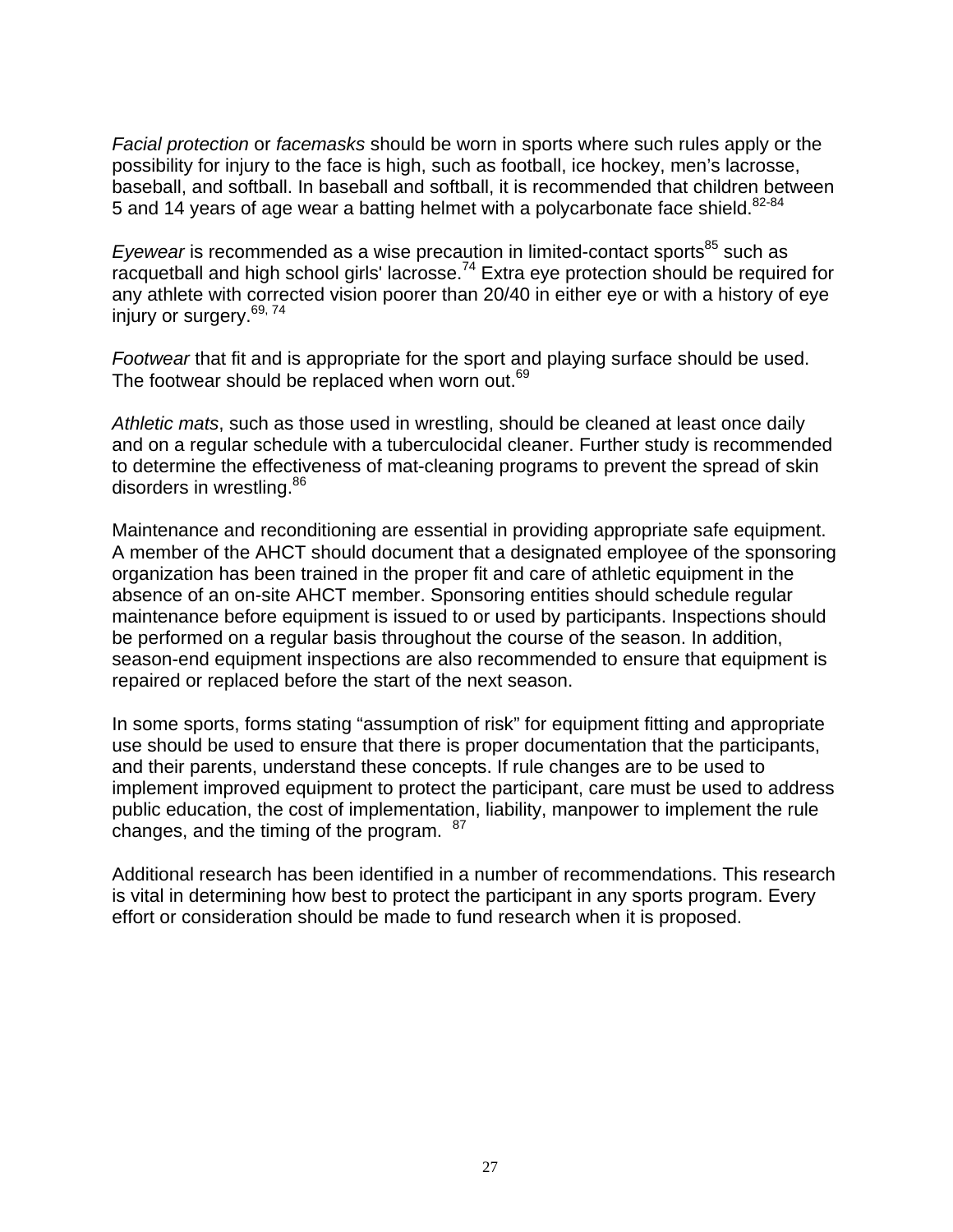# **DEVELOPING AND IMPLEMENTING AN EMERGENCY ACTION PLAN**

Sports-related injuries and illnesses are common in athletics involving secondary school–age athletes. Members of the AHCT, along with coaches and administrators, need to be prepared for possible emergency situations through the development and implementation of a comprehensive Emergency Action Plan (EAP).

An understood principle within athletics is the possibility that a serious or life-threatening injury and/or illness may occur. There are both intrinsic and extrinsic risks involved with participation in athletics, and it is essential for the sponsoring organization to have a well-developed EAP for such instances to ensure that the appropriate care can be provided in a timely manner. In addition, the EAP should include planning for events that are not athletic related such as natural disasters and crowd control problems that may occur when large groups of people are gathered for athletic events.

In 2002, NATA issued a position statement regarding the need for established emergency plans in all athletic venues and suggested guidelines for developing and implementing the plans.<sup>88</sup> The need for an EAP has been well documented in literature and injury/illness statistics<sup>15, 88-94</sup> and supported in case law.<sup>95</sup> In *Kleinknecht v. Gettysburg College* in 1993,<sup>96</sup> it was decided that an institution owes a duty to each athlete to provide an emergency plan that is adequate for the risks involved in sport participation. This extends beyond the collegiate level and interscholastic athletic events, as seen in *Barth by Barth v. Board of Education* in 1986,<sup>97</sup> which showed the need for obtaining prompt medical treatment for students injured in physical education activities. In the case of *Jarreau v. Orleans Parish School Board* in 1992,<sup>98</sup> a school board was found to be vicariously liable for the failure to promptly seek medical attention for an injured athlete. The implementation of an EAP addresses these needs and provides the most efficient opportunity for treatment for injury and/or illness.

#### **Components of recommendation**

The AHCT is an important component of establishing a good EAP. The medical personnel who make up the AHCT often have experience in various areas of emergency athletic care and can contribute to the plan to ensure it is comprehensive and appropriate for school-age athletic events. The development of an EAP requires the input of all members of the AHCT in addition to the administrators of the sponsoring organization, coaches, and facility managers, along with parents and official groups. This allows for the writing of a comprehensive EAP that fully covers all aspects of emergency situations and environmental conditions and involves the expertise and cooperation of all team members. Examples of individuals to participate in EAP development include the members of the AHCT, coaches, administrators, venue managers, officials, and organizations.

If the event will take place in areas such as city parks, recreation departments, or golf courses, then the governing bodies of these organizations should also be involved or consulted in the development of the EAP. This multiorganization committee would be responsible for developing protocols to manage emergency situations, including establishing the chain of command for emergencies, the specific responsibilities for each team member, emergency situations specific to each sport, emergency situations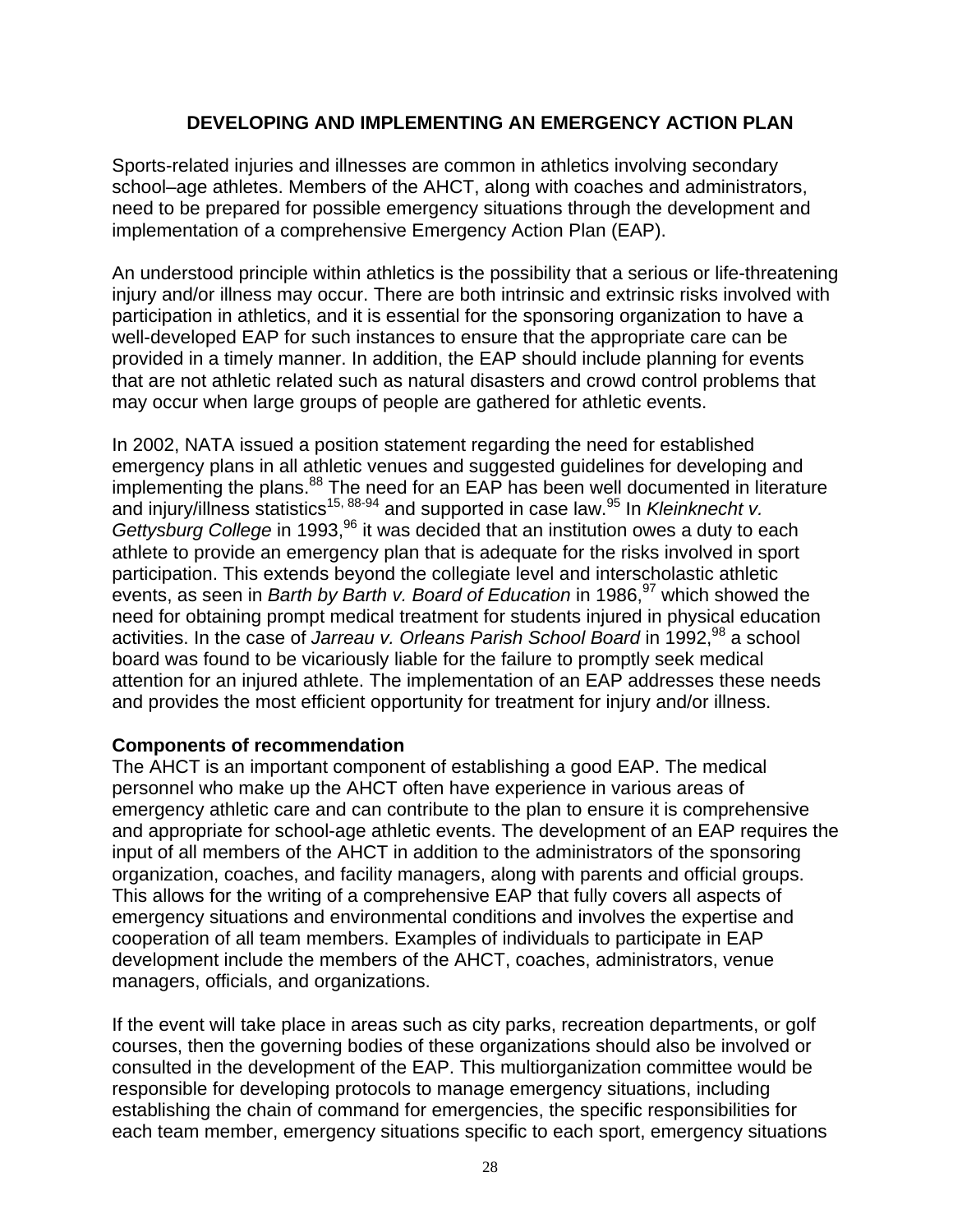specific to a particular venue, the necessary emergency equipment and use of said equipment and the training of athletes to help the coach in an isolated situation.

Once the EAP has been developed and implemented, it is essential that all personnel be fully trained in the steps of emergency management, that these training procedures are documented and that there is communication with EMS personnel before the event to ensure cooperation and quicker response to emergency situations. Game and event personnel should also be trained in the necessary skills for emergencies, such as first aid, CPR and AED use, and the prevention of disease transmission.

Minimum athletic emergency equipment should include vacuum splints (or suitable alternative), a long spine board (or scoop stretcher), hard neck (Philadelphia) collars, facemask removal equipment, resuscitation masks, shoulder immobilizers, blankets, crutches, blood pressure cuff, gloves for universal precautions, and a first aid kit. <sup>99</sup> It is also advisable to have access to an AED during practice and/or competition. This emergency equipment must be readily accessible during all practices and games to all staff responsible for first aid or medical care of the injured athlete.<sup>72</sup>

Steps should also be in place for the documentation of all injury and/or illness situations that occur during the event. A review of the established procedures and all incidences of emergency situations should occur at the conclusion of each event, and a comprehensive review of the entire EAP should occur on an annual basis.

#### **Strategies for implementation**

One of the most important immediate steps is to identify the appropriate personnel to write the EAP. The AHCT should be led by a medical director, preferably the team physician, and include the other members of the team. The members of this team must take into consideration all possible emergency situations that might arise during practice and/or competition. Categories of incidences to consider would be life-threatening injuries, life-threatening illness, and environmental threats. There should be specific thought given to the types of possible incidents based on the type of activity as well as the specific venue in which it is being held. It is also imperative to ensure that emergency medications, such as an individual athlete's asthma inhaler, EpiPen, Glucagon, or insulin, are available and that the correct protocols for use are followed. Although it is not anticipated that all contingencies will be thought of, a well-developed plan can cover most emergencies and leave a protocol in place to address other issues that arise. The development team should carefully document the emergency treatments and procedures for incidences based on the input and advice of physicians, ATCs, EMS personnel, and other qualified AHCT members. Careful consideration should be given to establishing and documenting specific responsibilities for each member of the AHCT before and during the event.

Written documentation should also include the types and locations of emergency equipment present, methods of communication (e.g., walkie-talkie, cellphone, land line telephone), venue-specific maps, and the location of the hospital or other health care facility for transportation and a list of emergency telephone numbers.

Once the EAP has been written, it is essential to review, practice, and revise the EAP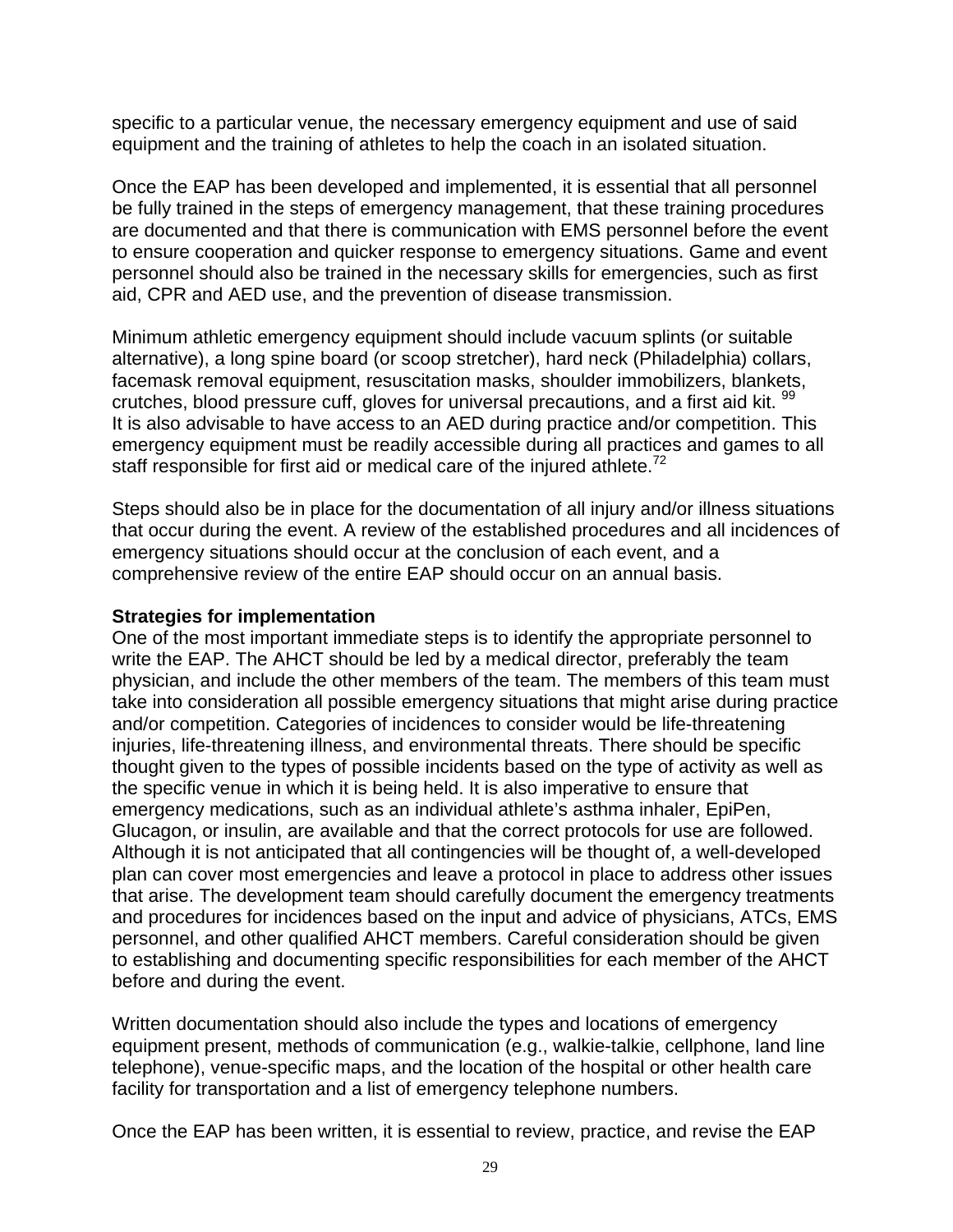so that all duties and responsibilities are clearly outlined and understood. Placing the responsible individuals in mock scenarios is an effective way of testing the EAP for validity. Documentation of all emergency situations during an event is key for liability issues and for revision of the existing EAP. At a minimum, the EAP should be reviewed and practiced on an annual basis and subsequent retraining should take place to refamiliarize the necessary personnel with their duties and responsibilities.

There are several existing documents from supporting organizations that can assist in the development and implementation of an EAP for various venues and athletic settings, including those published by the NATA <sup>88</sup>, NFHS<sup>16</sup>, NCAA<sup>94, 100</sup>, American Academy of Pediatrics<sup> 15, 91, 92, 94, 100</sup>, AOSSM<sup>101</sup>, and The Inter-Association Task Force for Appropriate Care of the Spine-Injured Athlete.<sup>102</sup>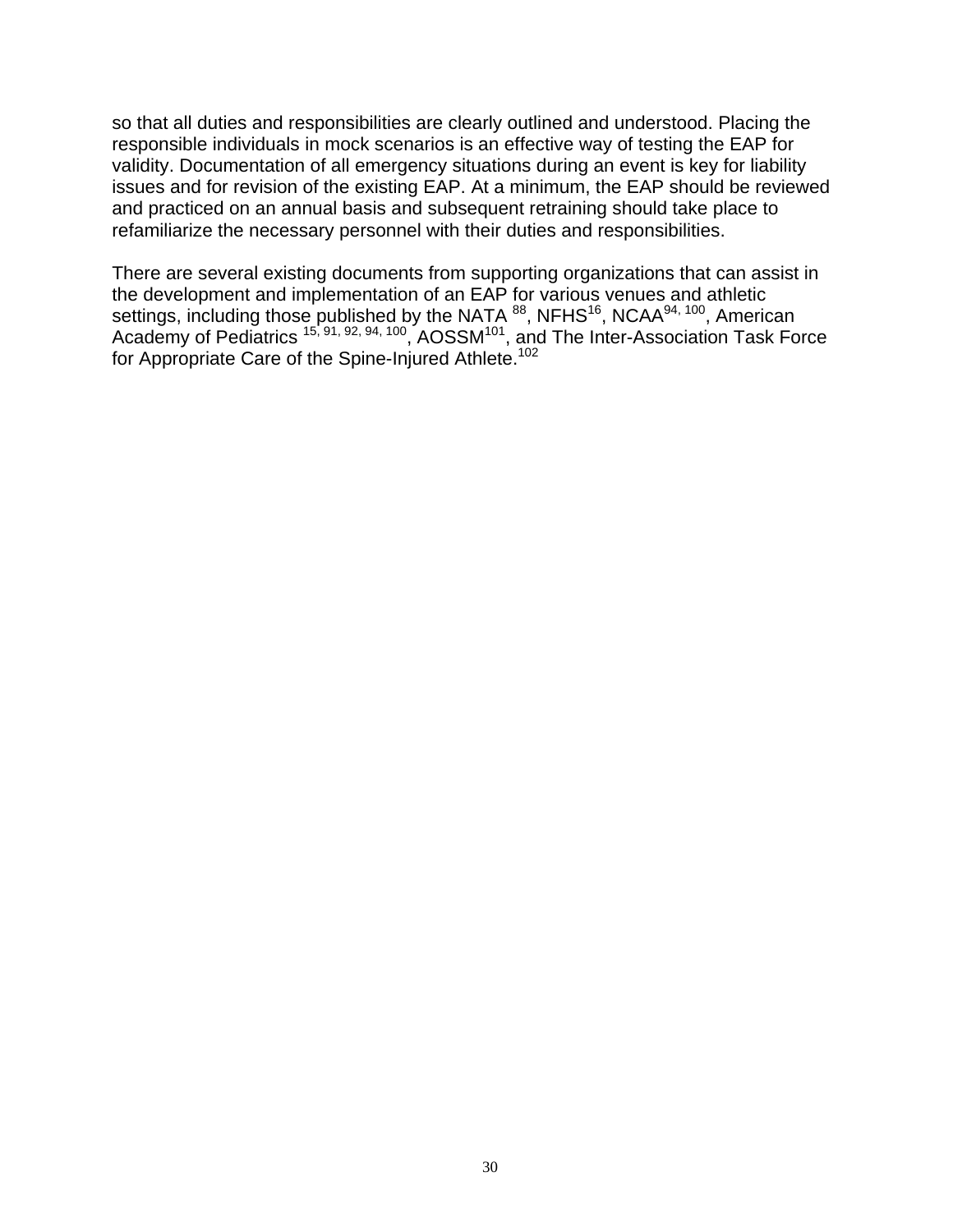# **ESTABLISHING PROTOCOLS REGARDING ENVIRONMENTAL CONDITIONS**

Secondary school–age individuals participating in athletics are subject to injury due to adverse environmental conditions. Each organization that sponsors an athletics program should establish protocols related to adverse environmental conditions specific to their region. The organizations should identify individuals responsible for ensuring the implementation of the protocols.

Adverse environmental conditions pose varying challenges to athletic events based on geographic regions and the influencing factors specific to those regions. The sponsoring organization's AHCT should be responsible for the development and implementation of policies regarding adverse environmental conditions. Threats can include heat stress, cold stress, lightning, severe weather, air quality, insects, rodents, reptiles, fire, and possible allergic reaction−inducing conditions. Other factors as indicated by geography and climate should be taken into consideration.

It is an understood principle that adverse environmental conditions can pose potential threats to the safety and welfare of athletic participants. Therefore, it is essential that institutions and organizations associated with athletic events have policies and protocols in place to regulate athletic participation.<sup>101</sup> These protocols should be specific to each athletic venue and should take individual geographic effects into consideration. Some environmental conditions can pose greater threats to athletes in particular regions of the country.

There are several environmental considerations and threats that can be included in an individual protocol depending on the venue and geographic region, as given earlier. Several established policies regarding heat stress,<sup>103-107</sup> cold stress,<sup>107,108</sup> and lightning<sup>109, 110</sup> can be used as models for development. Other environmental condition protocols should be established with the members of the AHCT to ensure that all contingencies have been discussed in detail.

#### *Heat Stress*

Exercising in hot temperatures has been shown to have a variety of physiological effects on the human body and can compromise the health of the athlete if not closely monitored.111, 112 *Heat acclimatization* is a process through which athletes improve from a physiological standpoint when exposed to exercise in the heat through careful monitoring.<sup>113</sup> Athletes often become acclimatized and adjust to the demands placed on the body by exercise in heat. Throughout this acclimatization period, they should be closely monitored by qualified personnel, most preferably an on-site member of the AHCT.<sup>114</sup> The responsibility of the members of the AHCT should be to allow athletes to acclimatize to heat conditions within certain limits.

There are several position statements and supporting documents that outline safe methods of participation in heat stress conditions and when practice and competition should be suspended.<sup>103, 105, 106, 115</sup> In 2000, the NATA position statement on fluid replacement for athletes outlined the practices that would encourage the optimum fluid replacement for athletes, decreasing the chances for occurrence of heat stress syndromes.<sup>115</sup> In 2002, the NATA position statement on exertional heat illness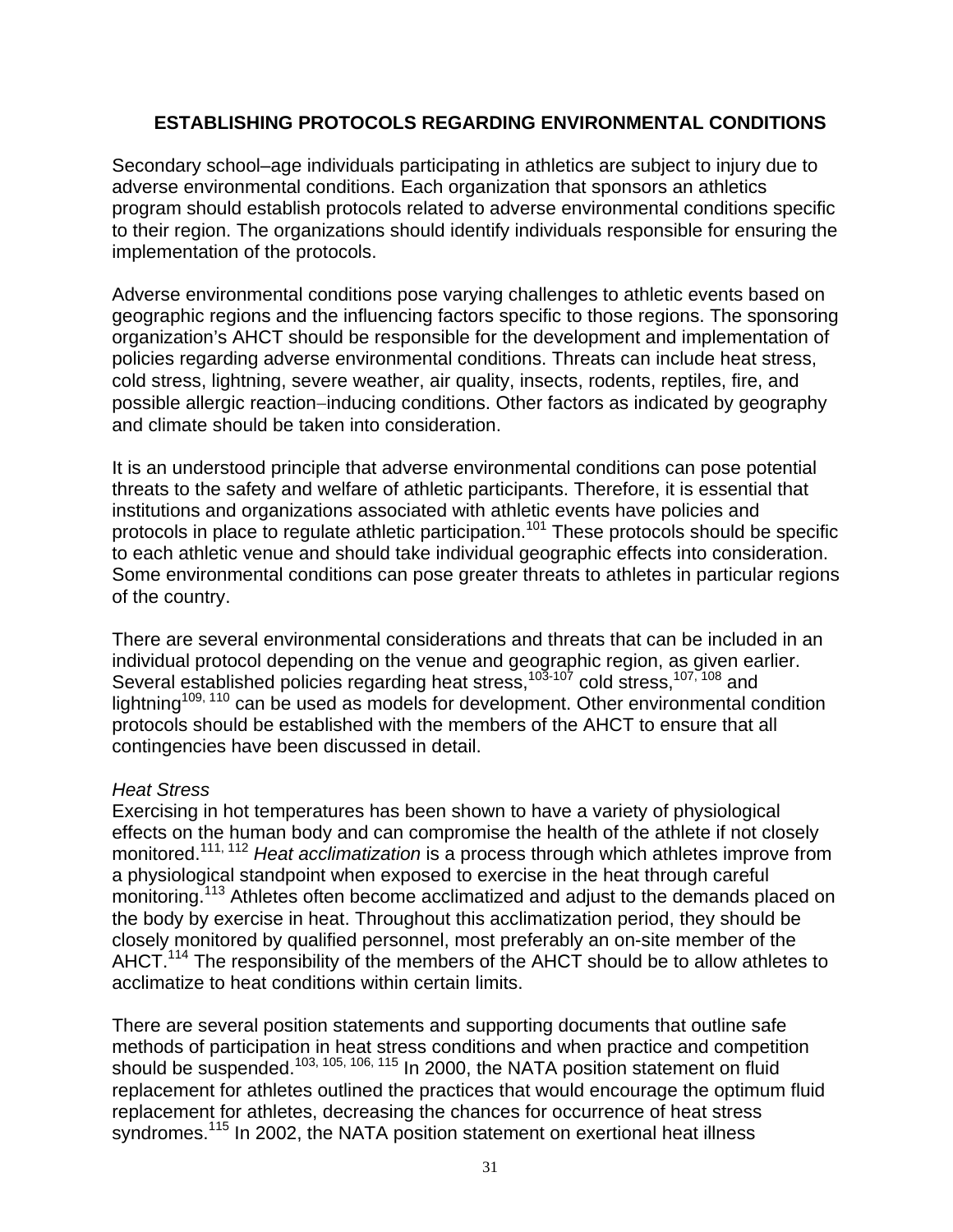established recommendations for preventing, recognizing, and treating illnesses that occur from athletic participation. This position statement,  $103$  as well as the Inter-Association Task Force on Exertional Heat Illnesses Consensus Statement,<sup>105</sup> contains many details concerning the methods of preventing heat stress syndromes as well as the necessary accommodations that should be made for practices and competitions under given conditions.103 The NFHS also addresses heat illnesses in detail in their Sports Medicine Handbook.<sup>16</sup> The handbook describes the signs and symptoms of heat stress syndromes, as well as treatments and prevention techniques, and provides information on when practices and competitions should be limited based on the ratio of heat to relative humidity.<sup>16</sup> Other organizations that have issued policy statements, position stands, and/or guidelines for heat illnesses include the ACSM,107 the NCAA,106 and the AOSSM.101

# *Cold Stress*

Cold stress is often an overlooked cause of injury and illness, as heat stress syndromes tend to receive the most attention. However, exposure to cold is obviously more of a concern in certain geographic regions than in others.<sup>116</sup> Extensive research has been done concerning the effects of and possible damage caused by cold on the body during exercise. Exercise and athletic activity in a cold environment can have deleterious effects on performance and human health, which may not be realized by the participant until damage has occurred.<sup>117</sup> Therefore, it is essential to carefully establish a protocol regarding participation in cold environments.

#### *Lightning*

Lightning is the second most common environmental cause of death in the United States after floods.<sup>118</sup> It is particularly abundant in early afternoon storms, during which many outside athletic practices and competitions occur.<sup>109</sup> Because there is no absolute protection against the effects of lightning while outside, proper education and a wellestablished protocol can prevent many deaths and injuries.<sup>119, 120</sup>

The NATA published a position statement on lighting safety for athletics and recreation in 2000 to educate those involved in athletics about the risks involved with participation in a lightning environment and to provide guidelines for safe behaviors during lightning and to advocate appropriate care for lightning strike victims.109 The NCAA guidelines for lightning safety emphasize many of the same points, including details on an established chain of command and on obtaining weather reports and monitoring of weather systems to provide the most accurate and up-to-date data.<sup>110</sup> The NATA and the NCAA advocate evacuating outside areas as soon as lightning is seen or thunder is heard and seeking shelter in safe buildings. This is the protocol encouraged by the NFHS.<sup>16</sup> The key to lightning injury prevention is to carefully monitor the weather conditions and to allow those individuals in the chain of command to perform their duties in protecting the athletes and participants.

The established environmental protocols should be carefully documented and distributed to all members of the AHCT, coaches and administrators. Opportunities for rehearsing scenarios and revising policies should also be made. It is imperative to ensure that all involved individuals must be aware of the protocols and understand their role in the event of an environmental emergency. An annual revision (similar to that of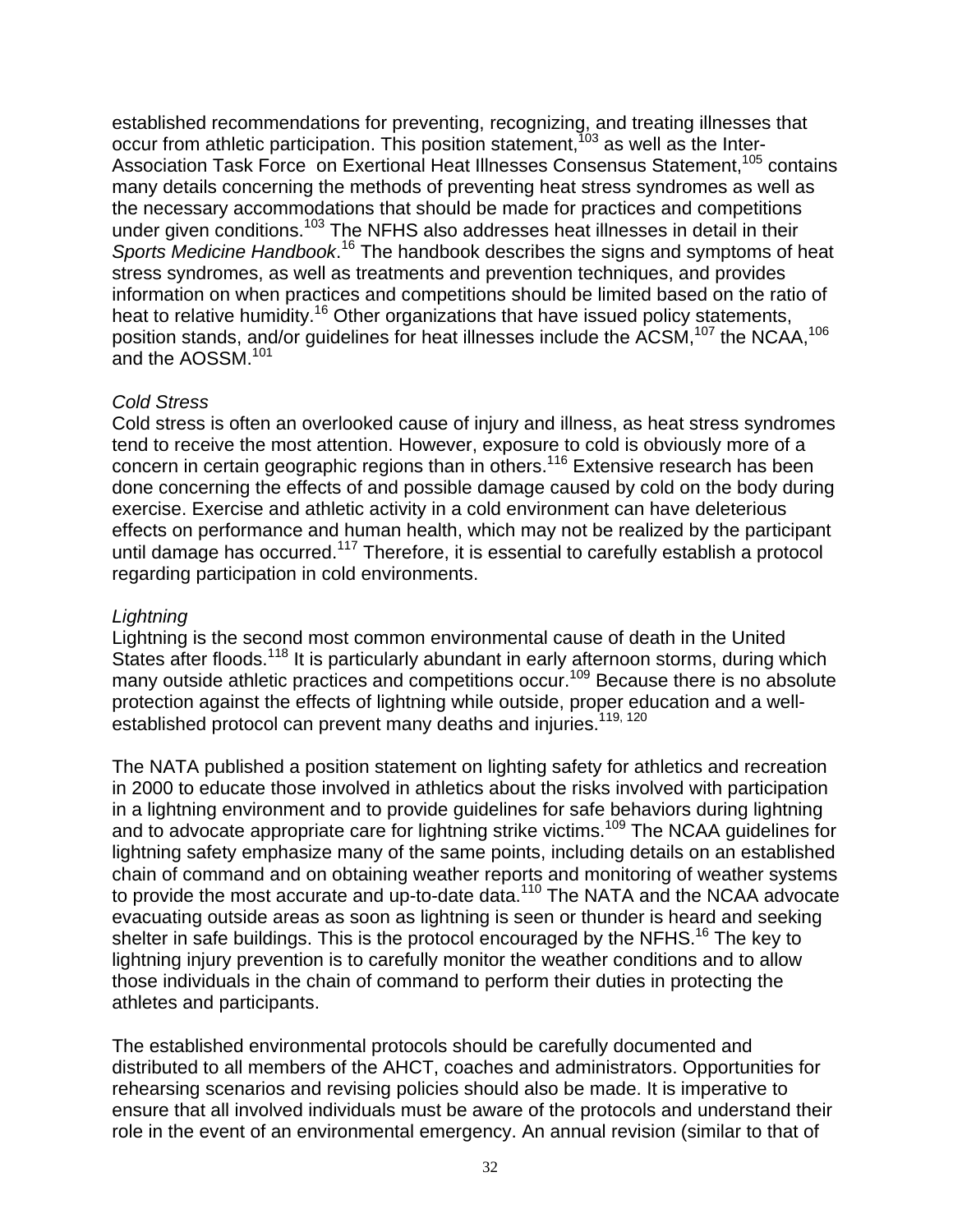the EAP) should take place to retrain AHCT members and to address any inaccuracies and inadequacies in the plan.

#### **Components of recommendation**

Before an athletic event or contest takes place, it is essential for the necessary members of the AHCT to meet to develop policies regarding adverse environmental conditions, including lightning, heat stress, and cold stress. The details of this vary as each individual venue and geographic region have concerns that are inherent to that area. The AHCT will begin to develop methods for assessing the site-specific concerns that have been identified. There is a great deal of information available concerning the various environmental conditions and the appropriate planning for prevention and treatment that can be used in identifying the steps to take in each circumstance.<sup>103, 109,</sup>  $115$  Each AHCT will have to decide what is best for each geographic region based on normal environmental conditions for that area.

Taking into account the given possible adverse environmental concerns, written detailed plans that provide for the safety and welfare of all participants will assist the AHCT and event management personnel with decisions regarding participation. In writing these environmental policies, it is also important to carefully delegate responsibility to the appropriate decision makers. Factors to take into consideration include who is responsible for monitoring conditions, what methods will be used to monitor the environment, the time frame parameters for decision making, detailed alternative plans for participants and spectators, and who communicates plans to all relevant individuals.

#### **Strategies for implementation**

There are many members of the AHCT who may be capable of providing input into the development of environmental conditions policies, but it is essential that there is effective communication between the medical director, the ATC, and the administrators of the sponsoring agency. These individuals have the greatest opportunity to effectively design and provide input for the development of these policies. The involvement of all members of the team not only increases the effectiveness of the document but also ensures that all individuals are aware of the policies for safeguarding athletes. It is also essential that communication from the AHCT during contest continues to include the administration and officials.

The use of existing position statements and policies will ease the process of developing individual policies. It is essential that these policies be put into writing so that they may be adequately enforced. Responsibilities for each member of the AHCT should also be put in writing to ensure compliance and to ensure that all members are clear as to what they are to do in given situations. The methods of communication between AHCT members and for the acquisition of necessary environmental information need to be clearly outlined as well (e.g., walkie-talkie, cellphone, CB radio, weather radio).

#### *Heat Stress*

Members of the AHCT should be involved with the written guidelines regarding when it is potentially hazardous to participate in athletic events during times of heat and humidity. These guidelines should be implemented by the sponsoring organization and AHCT to determine when it is unsafe for the secondary school–age athlete to participate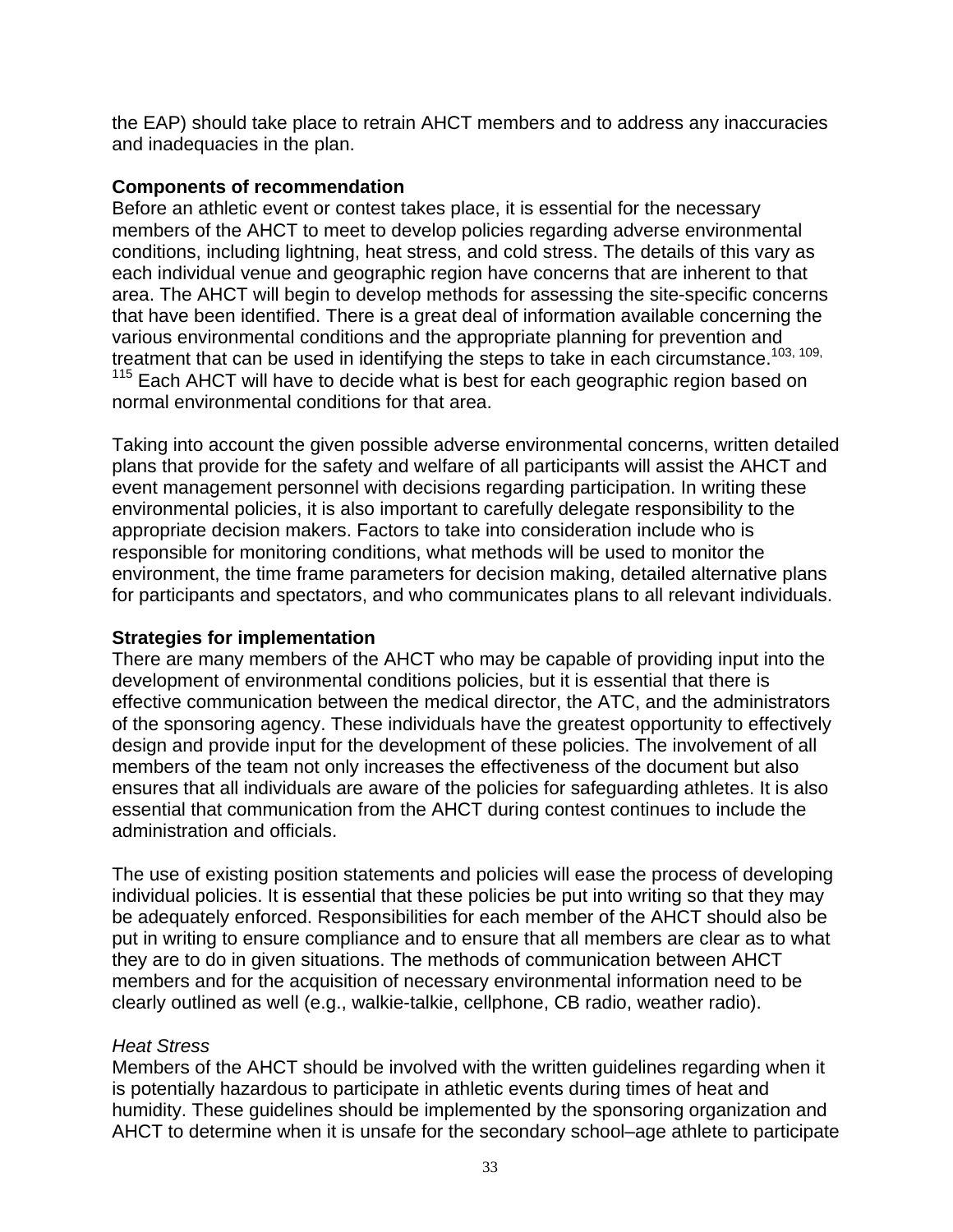in sporting events. Several position statements have been written regarding heat illness, and they recommend that an individual be responsible for evaluating the temperature and humidity. Established local guidelines (limiting personal equipment, increasing fluid replacement breaks, limiting practice intensity and duration, avoiding the heat of the day when possible, etc.) can be followed. Inexpensive sling psychrometers can be used to evaluate wet-bulb and dry-bulb temperatures and humidity, and heat stress.103, 105, 106, 115

#### *Cold Stress*

Sponsoring agencies and the AHCT also need to create guidelines for determining when it is unsafe to participate in athletics due to the cold and/or wind chill. The implementation of these protocols should fall to a designated individual who determines the outdoor temperature with the wind chill and advises whether it is safe for the secondary school–age athlete to participate without the added risk of frostbite or hypothermia. The NCAA has written a guideline for member institutions that reflects the effects of exposure to cold temperature and wind over a period of time and the increased risk for frostbite. These guidelines also include methods of preventing cold illness, such as appropriate clothing, maintenance of energy/hydration levels, and use of a proper warm-up.108 The NFHS also addresses cold illness in their *Sports Medicine Handbook* and includes greater details on the effects of temperature and wind on the body as well as recognition and treatment of frostbite, hypothermia, and related syndromes.<sup>16</sup> Both organizations provide a solid foundation that can be used to develop an individual cold stress protocol to protect athletic populations.

#### *Lightning*

A written lightning policy, such as that published by the NATA,<sup>109</sup> should be put into place by the sponsoring agency. It should include the name of a person(s) responsible for monitoring the weather, the criteria for suspension and resumption of activity during lightning, and the safe areas to which the participants and spectators should retreat during inclement weather. Often, the criterion used to determine when activities should cease and resume during lightning is the 30-30 rule, which dictates suspension of activities when the flash-to-bang count nears 30 seconds and resumption of activities after a 30-minute wait following the last lightning flash thunder or after lightning has been seen or heard.<sup>121</sup> In addition, there are other methods of detection, including the weather service radio, lightning detection equipment, and lightning detection services.

There should be a designated person responsible for determining the flash-to-bang count at each outside venue, practice, and competition when severe storms are forecast. It is recommended that this designee be someone other than a game official or coach due to the attention they must pay to the game. This count is determined by beginning to count the seconds from the time the lightning is seen to the time the thunder is heard. The time in seconds between the flash of the lightning and the bang of the thunder is divided by 5 to determine the how far the storm is from the individual who is counting.<sup>119, 121</sup> It is recommended that as the flash-to-bang count nears 30 seconds (means that lightning strike was 6 miles away), all participants and spectators should immediately seek a safe shelter.<sup>109</sup>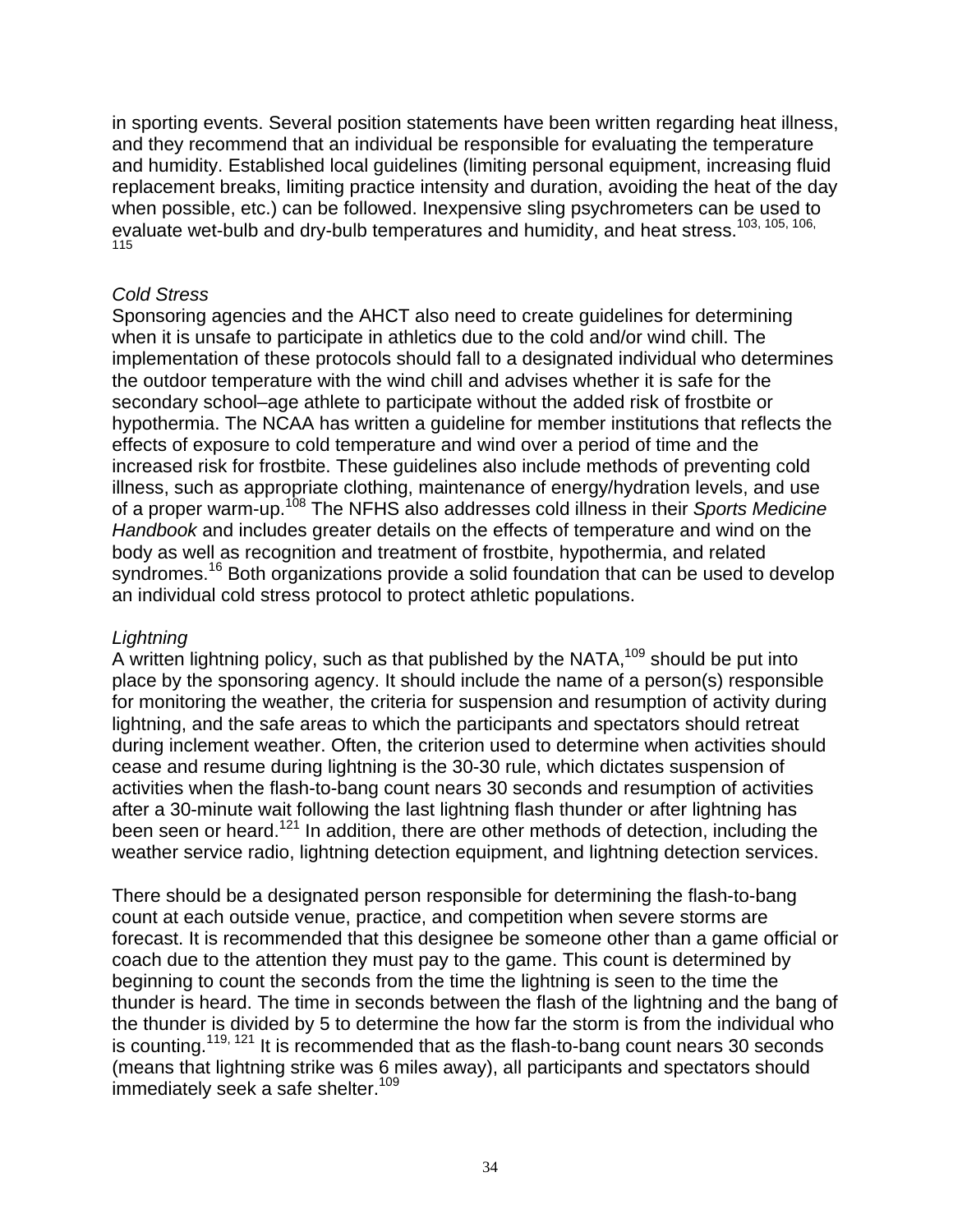#### *Other Environmental Conditions*

Special consideration should be given to the incidence of environmental allergens and potential bites from insects, rodents, and reptiles. The on-site member of the AHCT, or the coach when there is no on-site AHCT member, should be aware of those athletes with allergies who might be at increased risk for respiratory ailments or anaphylaxis. The AHCT should monitor the exposure of those athletes and plan ahead for proper treatment (e.g., have an athlete's EpiPen available) should it occur. Specific information can be gathered from the American Academy of Asthma, Allergy and Immunology (AAAAI) and from organizations such as the National Outdoor Leader School (NOLS) and their Wilderness Medicine School.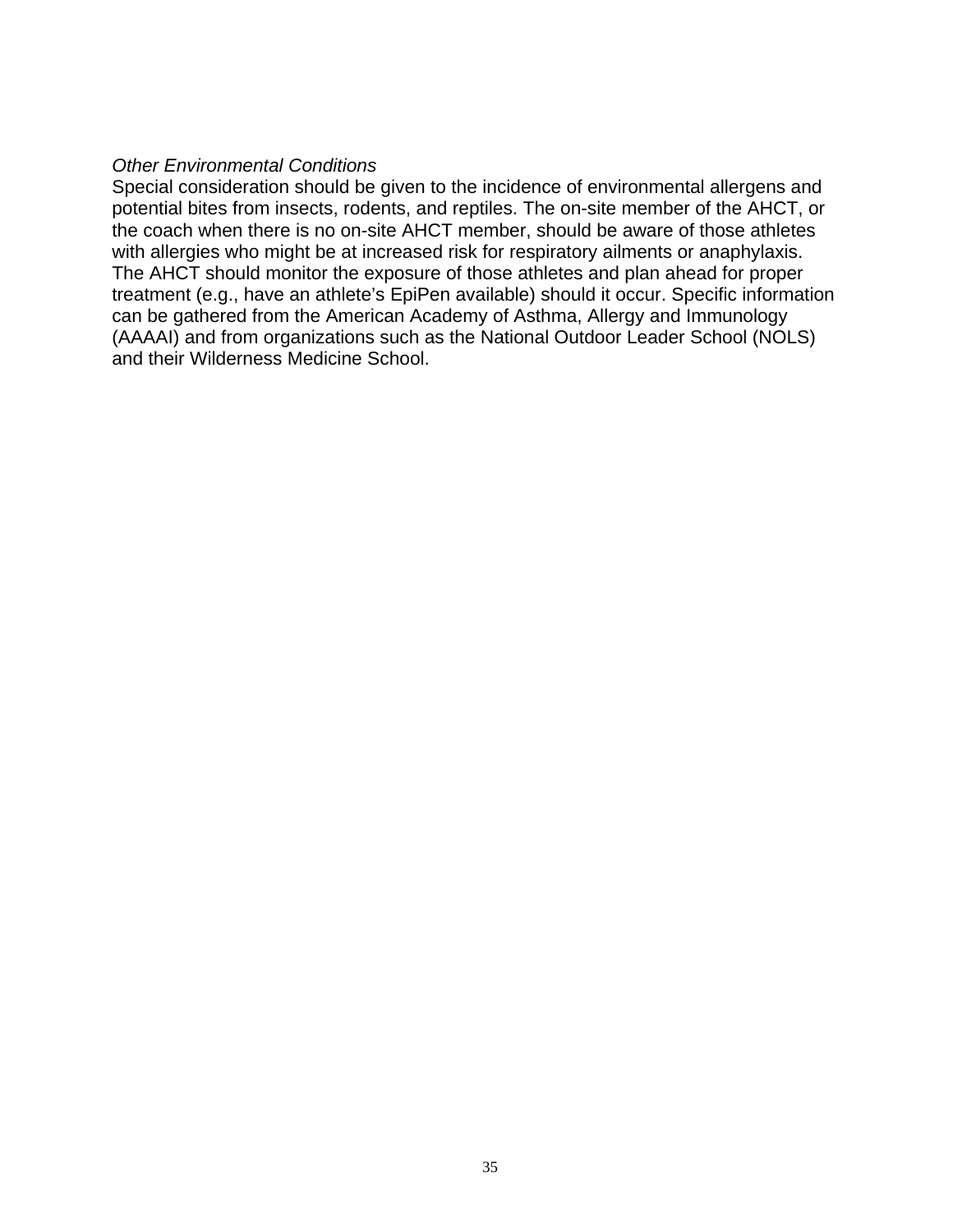#### **PROVIDING ON-SITE RECOGNITION, EVALUATION, AND IMMEDIATE TREATMENT OF INJURIES AND ILLNESSES**

Secondary school–age individuals participating in athletics are subject to injury, including certain injuries and medical conditions unique to this population.<sup>3</sup> Each organization that sponsors an athletics program should develop an EAP that highlights mechanisms for evaluating and treating adolescents sustaining an injury. As part of the EAP, the organization should identify individuals responsible for providing these services and ensure they are educated, trained, and appropriately certified and licensed (if required by state law) to provide these services during every practice and competition. The ATC offers the best option, offering advanced first aid knowledge, CPR/AED use, and the ability to make return-to-play decisions. The AMA recommends that ATCs provide these services, although the AMA recognizes that EMTs, paramedics, and physicians are viable options in the absence of an ATC.<sup>1, 122</sup> In some cases, the coach is the only person available on-site during practices and games and should be trained in first aid and CPR; however, the coach cannot practice outside of his/ her scope of practice, which would include making decisions regarding when it is appropriate for an athlete to return to play following an injury or illness.

Early injury evaluation and treatment encourages proper healing and decreases the risk of reinjury,<sup>1, 3, 123-125</sup> and the initiation of prompt treatment is critical in the management of life- or limb-threatening injuries or conditions. These services should be available to injured athletes at each and every athletic activity.

The amount of epidemiological data concerning the incidence of injury in youth sports participation is increasing.<sup>1, 3, 14, 85, 91, 125-144</sup> The injuries sustained by the participants vary in severity, from relatively minor to catastrophic.<sup>3, 14, 135, 139</sup> It is important to remember that secondary school–age athletes are not miniature adults $124$  and are susceptible to injuries that are specific to their age and level of physical maturity, presenting special challenges with respect to their participation in athletic activities.<sup>85</sup> A thorough, on-site initial evaluation is important in recognizing the nature and severity of the injury, determining if more advanced treatment and care are required, and limiting participation to protect the initial injury and prevent further harm.

One of the primary concerns regarding adolescent injuries is the child's developing musculoskeletal system.<sup>124, 135, 136, 139, 145</sup> The fact that the epiphysis, or growth plates, remain open is the reason physically immature youngsters are at greater risk, especially if they compete against more mature youngsters who have completed puberty and have closed growth plates and more mature muscular support for joints.<sup>124, 145</sup> An adolescent's bones and articular surfaces may not be sufficiently developed to handle the stresses associated with athletic activity. Therefore, adolescents may develop a number of characteristic injuries, including osteochondritis dessicans, spondylolysis, stress fractures, and Salter-Harris fractures, many of which may have long-term consequences. <sup>135, 136, 139, 144, 145</sup>

Adolescents who have sustained an injury should be evaluated immediately to determine the nature and extent of the injury, because its signs and symptoms may change relatively quickly.<sup>1, 3, 123-125</sup> For example, the signs and symptoms of a head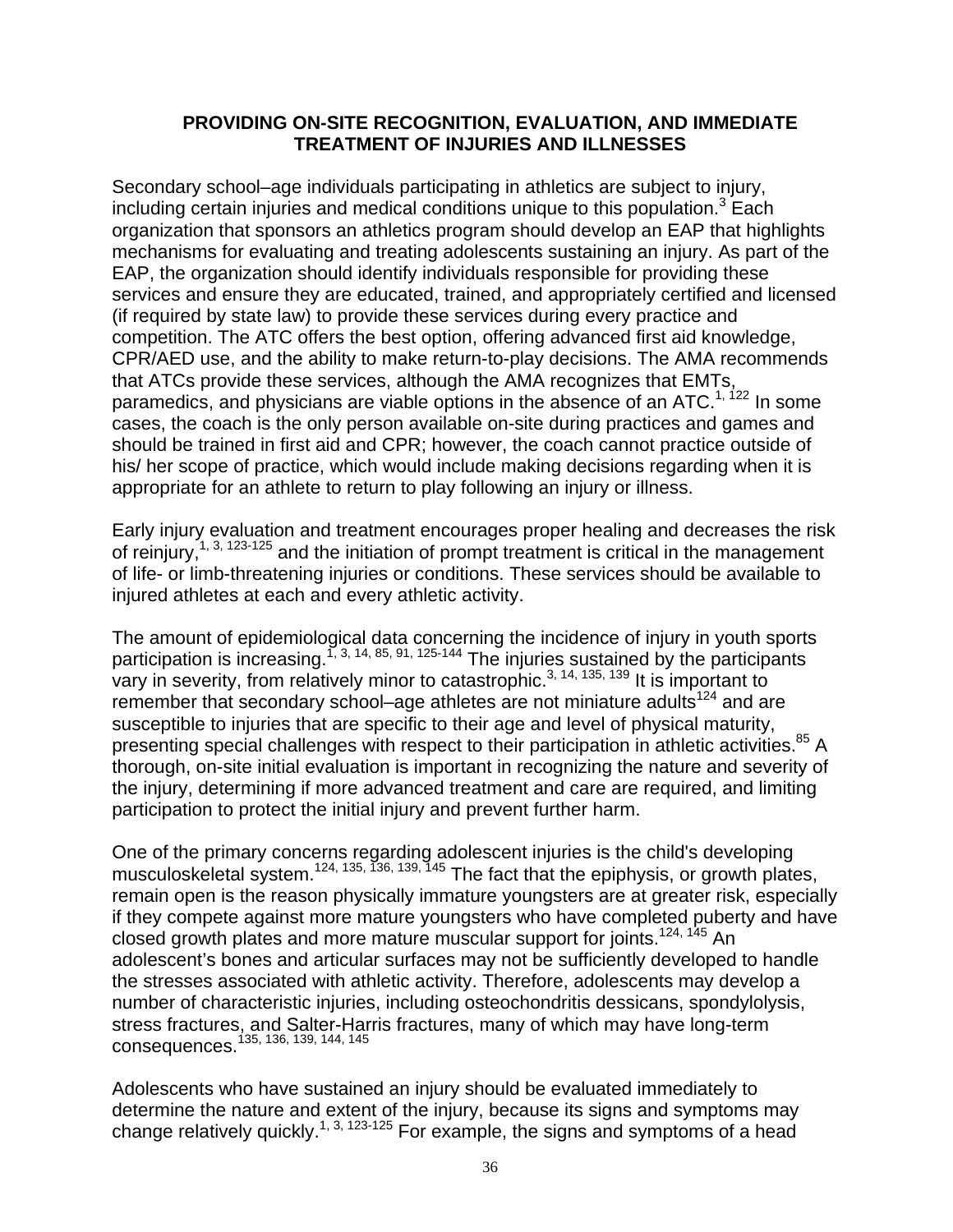injury may resolve soon after the injury, even though a significant, possibly lifethreatening, head injury has occurred.<sup>132</sup> This individual may return to play because of resolution of their symptoms; however, Guskiewicz et al.<sup>132</sup> report that football players sustaining one concussion were three times more likely to sustain a second concussion during the same season than were athletes who have not had a concussion. Identifying the head injury through a thorough initial injury evaluation is essential to limiting the "serious sequelae" associated with repeated head injury.132 An example of this sequelae is second impact syndrome (SIS), which occurs when an individual with a head injury receives a second blow to the head before the brain has recovered from the first injury and can lead to death.<sup>127, 134</sup> Immediate recognition of the initial concussion by members of the AHCT, as well as team members and coach, is important in the prevention of SIS and can be made through a proper initial evaluation.

An immediate injury evaluation also permits the quick initiation of appropriate medical treatment, which is associated with proper healing and a reduced risk of reinjury.<sup>1, 124</sup> Immediate treatment can mean the difference between life and death. Heat exhaustion, for example, is one condition that can be fatal without prompt recognition and treatment.<sup>103</sup> In addition, improper treatment of a suspected neck or spine injury may lead to secondary injury or a worsening of the original injury.<sup>102</sup>

When identifying the individuals to fulfill these roles, most organizations consider several options: physicians, paramedics or EMTs, coaches, and ATCs. Physicians certainly have the knowledge to complete an injury evaluation. Physicians also possess the medical expertise required to make decisions regarding injury treatment. However, one concern when asking physicians to provide these services is their availability at each practice and competition.

Several studies discuss the medical coverage afforded high schools for athletic activities in a variety of states.<sup>128, 143, 146</sup> In a survey of 240 California high schools, physicians provided medical coverage at football games over 70% of the time.<sup>146</sup> In contrast, a survey of 119 high schools in Alabama reported physician coverage at less than 25% of school-sponsored sporting events and less than 15% of practices.<sup>128</sup> Although practice coverage was not addressed specifically, reports from 301 high schools in Wisconsin indicated that only 35.5% of schools had a designated team physician.143 Hence, although physicians certainly have the skills and training required to provide immediate medical care, they are often not available or able to satisfy the need for immediate injury evaluation and treatment at all practices and games.<sup>1</sup>

Similar results were found when schools were surveyed regarding the presence of an ambulance during practices and competitions. Vangsness et al.<sup>146</sup> report that less than 38% of schools had an ambulance with an EMT or a paramedic available at home football games. Culpepper<sup>128</sup> found that at least  $80\%$  of schools provided an ambulance during varsity football games, although less than 38% provided an ambulance for junior varsity football games. In a survey of 302 high schools, Rutherford, Niedfeldt, and Young<sup>143</sup> found that almost 79% of schools had an ambulance available or on call for practices or scrimmages. Although this percentage is higher than reports from other states,<sup>146</sup> having an ambulance "on call" does not necessarily mean the ambulance is on-site. In cases where an ambulance is available on-site, that ambulance may be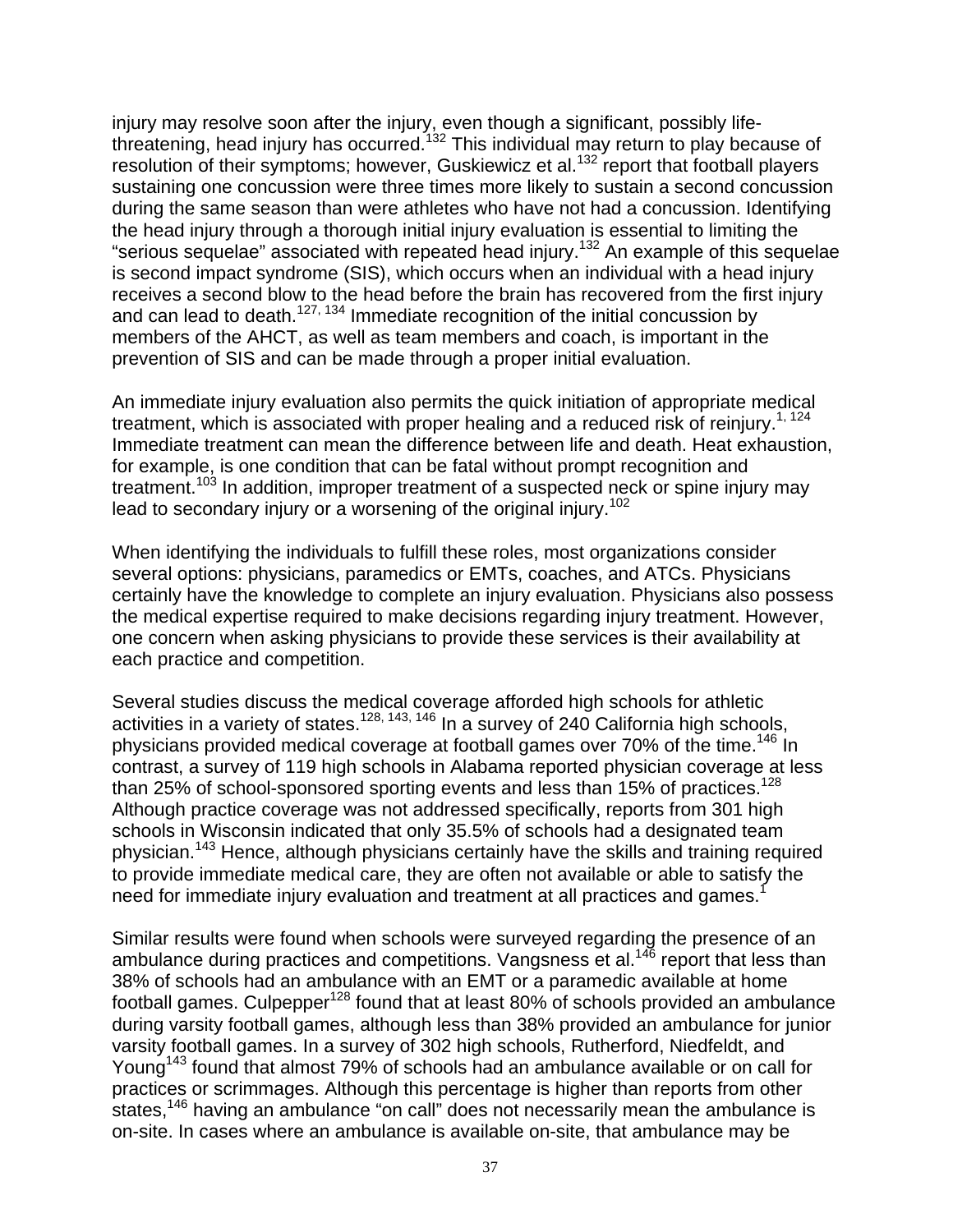called away at a moment's notice in response to an emergency. An athlete's medical condition can change dramatically in a few minutes, less time than it may take an ambulance to arrive on the scene. Relying on the presence of an ambulance and personnel to provide medical care may not satisfy the need for immediate injury evaluation or treatment.

Coaches are another viable option for providing immediate injury evaluation and treatment. Coaches certainly are available on-site at each practice and competition and are encouraged to become educated about responding to emergencies, including certification in first aid and CPR.16, 85, 88, 91, 123, 125, 126 In fact, some states require coaches to obtain these certifications.141, 146 However, state laws often prohibit coaches from making return-to-play decisions or care beyond first aid such as taping an injured body part. The U.S. Navy defines *first aid* as the emergency care and treatment of a sick or injured person before professional medical services are obtained. First aid measures are not meant to replace proper medical diagnosis and treatment – they only provide temporary support until professional medical assistance is available. The purposes of first aid are to save life, prevent further injury, and minimize or prevent infection. Therefore, using coaches as health care providers is not always appropriate.

Moreover, a study by Ransone and Dunn-Bennett<sup>141</sup> questions the ability of coaches to provide these services. They surveyed 104 coaches of boys' and girls' sports at 17 high schools in California. The survey consisted of two separate parts: a test of first aid knowledge and a game situation data sheet that asked coaches to make decisions regarding athletic injuries in nine different athletic scenarios. Of the coaches surveyed, 92% were certified in first aid, yet only 36% passed the first aid assessment. The game situation questionnaire asked coaches to indicate whether they would return a starting player to the game after an injury. The authors note that, in general, coaches tended to return players to the game, especially those coaches who passed the first aid assessment. The authors express concern that coaches may not understand the "ramifications of returning an athlete to competition" and suggest that "additional knowledge on the treatment and rehabilitation of athletic injuries should enable coaches to make more objective decisions."<sup>141</sup> Of additional concern is that standard first aid courses do not teach the specifics regarding athletic-related injuries so many coaches have not been taught how to make these types of decisions. There is also a conflict of interest in allowing coaches to make return-to-play decisions.

Coaches should not be expected to split their attention between evaluating athletes, making return decisions, and their coaching duties. In addition, they do not possess the education to appropriately make the decision to return an athlete to participation following an injury.

In many cases, coaches are asked to fill the role of injury evaluator and treatment provider. However, during the course of an athletic practice or competition, coaches focus their energy on supervising their athletes and instructing them in the skills of the game. In addition, of the coaches responding to Culpepper's survey examining medical coverage in Alabama high schools, "only about half of them said they felt adequately trained to handle a medical emergency."128 Given the concerns expressed regarding a coach's ability to handle medical emergencies, their expertise in first aid and CPR, and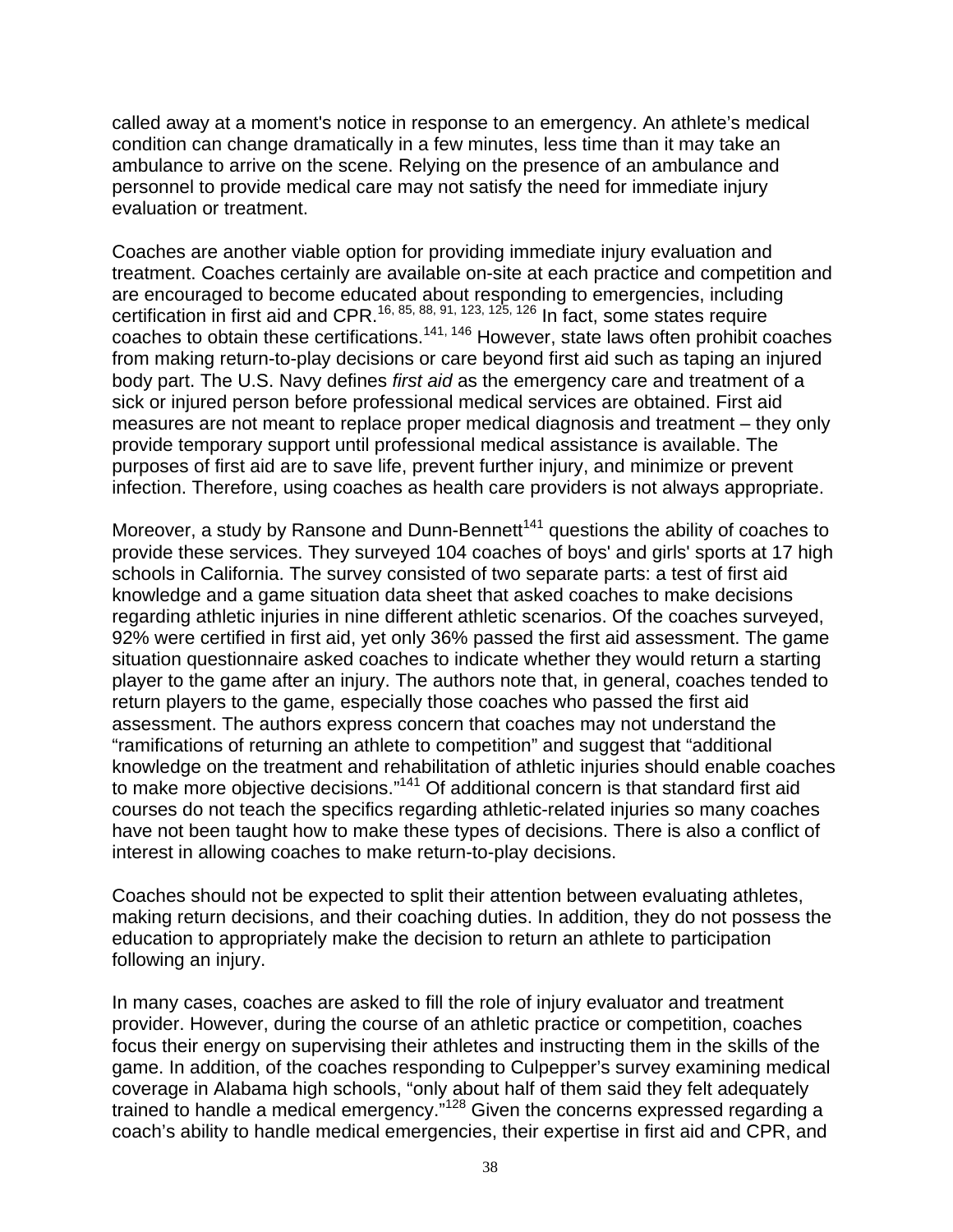their ability to make objective return-to-play decisions, assigning coaches the additional responsibility of providing immediate injury care may not be the best solution. The CDC will soon release a coach's kit for concussion management that was developed based on input from coaches and an expert task force. The consensus was that coaches should be able to identify a concussion but should make no decisions about return to play based on their preoccupation with all the other players and a limited knowledge. Providing an individual, such as the ATC, to specifically provide injury evaluation and treatment services at all athletic activities has been recommended.

In summary, while physicians are capable of performing injury evaluations and rendering decisions about injury treatment, they generally are not available to perform these duties at all practices and competitions. And although an ambulance complete with EMTs and paramedics is only a telephone call away, rarely is an ambulance available at each and every athletic activity. Immediate injury evaluation and treatment is a critical component in the successful management of many athletic injuries; however, EMTs are trained in only emergency care and cannot fulfill the role of the comprehensive AHCT. Therefore, organizations that sponsor athletic programs must ensure that an individual or individuals capable of performing these tasks are on-site at each and every athletic event.

The AMA recommends that schools sponsoring athletic programs establish an AMU that consists of a physician and an athletic health coordinator.<sup>1, 122</sup> The AMA suggests that athletic organizations place an ATC in the role of the athletic health coordinator.<sup>1,</sup>  $122, 147$  ATCs are appropriate choices for the athletic health coordinator because they have the skills and knowledge required to perform injury evaluations and to provide immediate treatment.<sup>1</sup>

### **Components of the recommendation**

Organizations that sponsor athletic programs should establish an AHCT, identify an athletic health coordinator, and develop a comprehensive  $\text{EAP}^{1, 122}$  that includes mechanisms for providing immediate injury evaluation and treatment. Individuals capable of providing these services should be available for all athletic practices and competitions.

### **Strategies for implementation**

On-site medical professionals such as the team physician or ATC should lead the AHCT. The organization sponsoring the athletics program should identify the individuals responsible for performing injury evaluations and providing injury treatment within applicable state law. The selection of this individual should be based on his/her education and availability to provide these services at each athletic practice and competition. At a minimum, a coach or other individual who is with the team on a regular basis, and is trained in CPR (including AED use) and first aid, should be available to tend to injuries that occur. In addition, protocols should be established, in advance, governing referrals and return-to-play decisions, especially in instances where a sponsoring organization may have multiple events going on at several sites.

Another viable option is the presence of an EMT/paramedic or a registered nurse at practices and games. These individuals would offer a higher level of care than an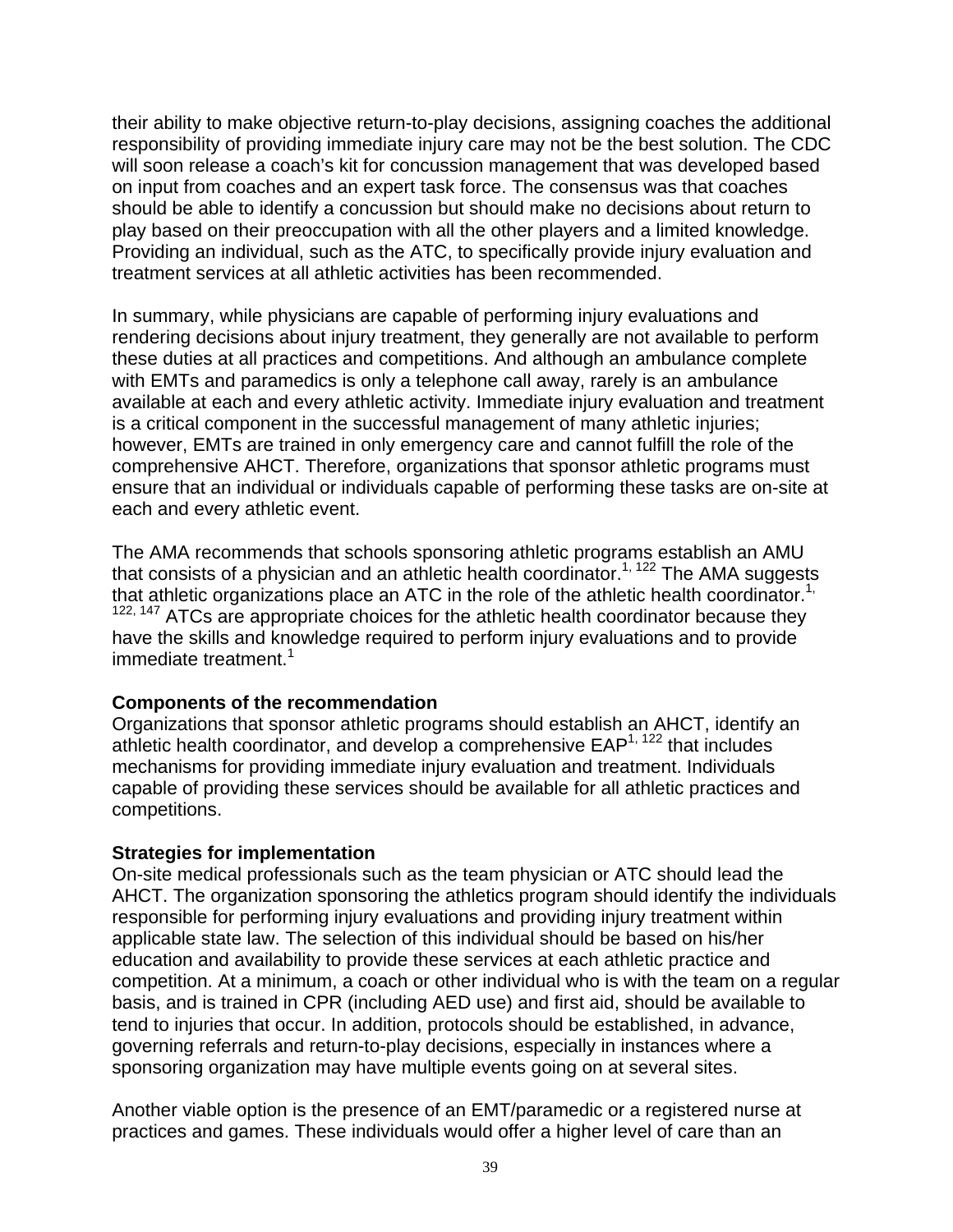individual with first aid and CPR training; however, these individuals may be limited in their ability to render return-to-play decisions and apply protective taping and padding following an injury.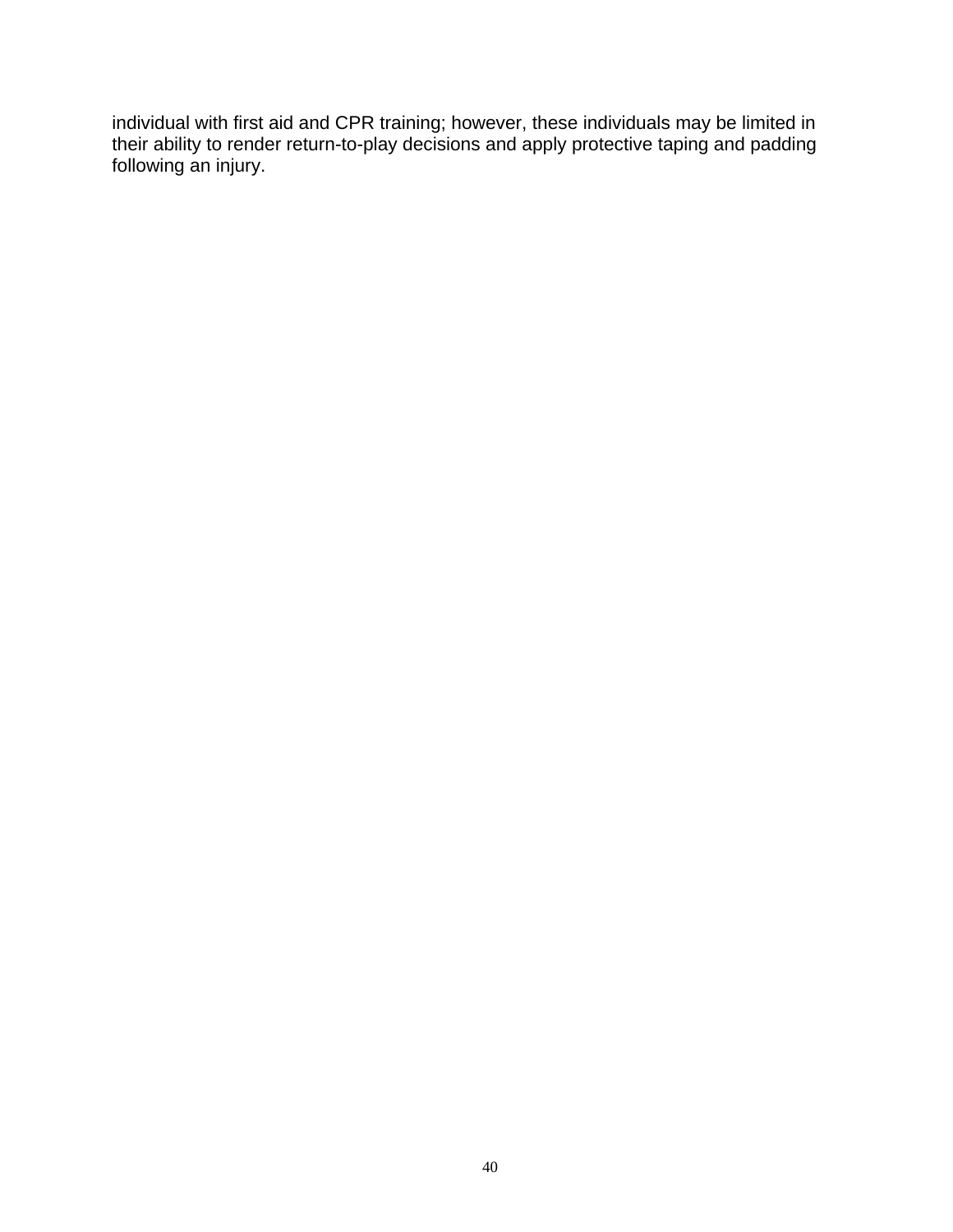# **FACILITATING REHABILITATION AND RECONDITIONING**

Adolescents who participate in athletics are subject to injury. When injuries occur, the injured individual requires proper treatment and rehabilitation to regain full physical function and safely return to athletic participation. This treatment should include not only the care provided immediately after the injury but also the postinjury rehabilitation and reconditioning. Rehabilitation and reconditioning programs reduce the likelihood of reinjury and promote a safe return to play. Organizations that sponsor athletic programs should establish an on-site member of the AHCT and identify this individual to manage the postinjury treatment plans of the athletes. Coaches should also be taught to follow the AHCT's recommendations in regard to athlete rehabilitation.

Injuries are a common occurrence in all levels of athletics. For most athletes, a return to activity after the injury is expected. However, when the individual returns to competition, the likelihood of reinjury is directly dependent on the care this individual receives after the injury. Although the evaluation and treatment provided immediately after the injury are critical, a rehabilitation and reconditioning program designed to safely return the individual to play is just as important.

Trauma to the body causes tissue damage and cell death, resulting in swelling, pain, and decreased ROM.<sup>148</sup> Prolonged periods of disuse can further limit ROM and lead to decreases in strength, cardiovascular conditioning, and muscular endurance.<sup>148</sup> Effective postinjury care can limit the long-term consequences of the initial injury by decreasing pain and increasing ROM, muscular strength, and overall function.<sup>149-151</sup>

Programs designed to return an injured individual to a preinjury level of function can be described using a variety of terms, including *injury treatment, rehabilitation programs*, and *therapy.* In general, these programs consist of exercise, therapeutic modalities, and functional activities specific to the individual and his/her injury.<sup>148, 152, 153</sup> The goals of rehabilitation and reconditioning programs include preventing further injury and promoting a safe return to play.<sup>148</sup> Adolescents who are injured during athletic performance should complete a rehabilitation and reconditioning program to promote a safe return to play.

Adolescents who sustain an athletic injury should receive treatment. This, as a whole, consists of two distinct parts or phases. The first component is the treatment received immediate after the injury; the second component is the postinjury rehabilitation and reconditioning. The rehabilitation and reconditioning component should be viewed as a process that lasts days, weeks, or months, with the length dependent on the severity of the injury.

Programs designed to return an injured individual to a preinjury level of function can be described using a variety of terms, including *injury treatment, rehabilitation and reconditioning programs, therapy,* and *physical therapy*. Although these terms are familiar to most, the concepts behind them are less well known. Understanding these concepts is best achieved by describing the characteristics and goals of rehabilitation and reconditioning programs. The first primary goal of every rehabilitation and reconditioning program is injury prevention.<sup>3, 148</sup> The second goal is a safe and timely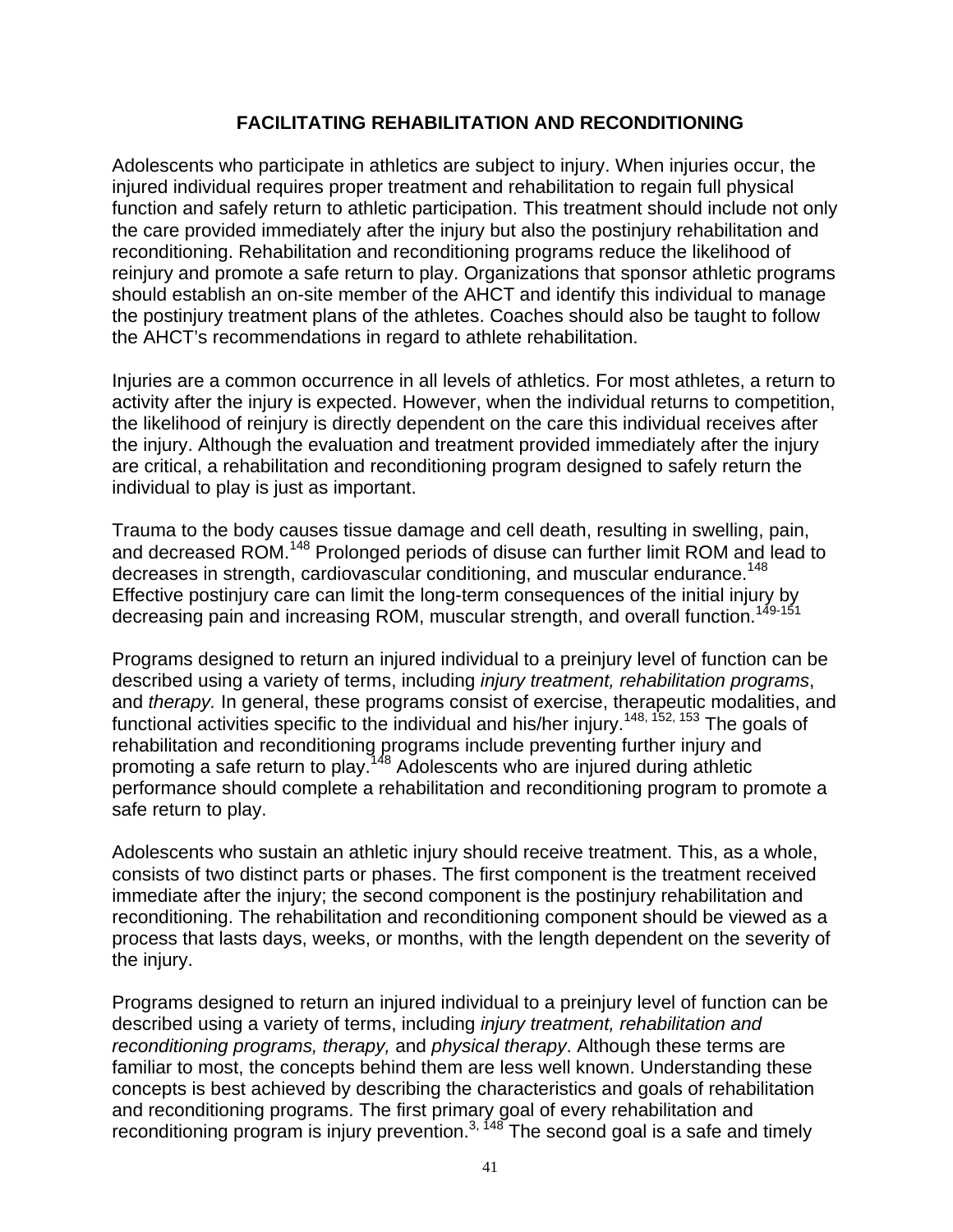return of injured athletes to their preinjury level of competition.<sup>148</sup> Rehabilitation and reconditioning programs consist of individualized therapeutic exercise that is performed in orderly, progressive steps until return to play.<sup>148</sup>

One of the hallmarks of rehabilitation and reconditioning programs is the progression of *therapeutic exercise*. This is enhanced through the setting of both short- and long-term goals. Short-term goals tend to focus on increasing ROM, strength, and flexibility and on restoring proprioception.<sup>130, 148</sup> Long-term goals tend to focus on optimizing the individual's functional status.<sup>148, 154</sup> Achieving these goals depends on many factors, of which perhaps the most important is *frequent reevaluation* of the athlete to modify the goals and treatments as needed.148 Therefore, qualified personnel capable of reevaluating and modifying the rehabilitation and reconditioning program as needed should be available.

The benefits of completing rehabilitation and reconditioning programs are also well known. Stylianos<sup>155</sup> notes that individuals participating in "effective rehabilitation" programs will often surpass expectations for functional recovery." Entering into a rehabilitation and reconditioning program after injury permits injured athletes to return to play sooner with fewer long-term disabilities.136 Individuals have noted decreased pain and disability and increased ROM and functional activity following the completion of rehabilitation programs for patellofemoral pain and neck pain, respectively.<sup>149, 151</sup> Gilbey et al.<sup>150</sup> found that individuals who completed an exercise program before total hip arthroplasty and continued with the program after surgery exhibited an earlier return to functional activity.150 In a study of injury patterns in select high school sports, Powell and Barber-Foss<sup>3</sup> noted that, as part of an overall injury prevention program, rehabilitation after the initial injury minimized the risk of reinjury.

Adolescents who return to participation before completing a rehabilitation and reconditioning program are risking reinjury and other long-term consequences. There are a number of reasons why an adolescent may not successfully complete a rehabilitation and reconditioning program. An adolescent may lack access to such a program or choose not to participate in the program. Compliance with rehabilitation and reconditioning programs and the length of time an individual receives these services correlates strongly with better treatment outcomes.<sup>156, 157</sup>

The rehabilitation and reconditioning of athletic injuries represents a major component of a comprehensive injury prevention program and should be undertaken by a selected member of the AHCT. The NATABOC-certified athletic trainer (ATC) is the choice of the AMA because they have the appropriate training and educational background to provide appropriate care for injured athletes and to make sound decisions regarding when an appropriate can conduct the canter of the canter of the sum of the canter of the canter of the canter of the canter of the canter of the canter of the canter of the canter of the canter of the canter of the canter of the c the resources to hire an ATC or implement a sophisticated sports medicine program, they can designate a qualified member of the coaching staff to work with a member of the AHCT to prevent injuries, provide medical care, and rehabilitate injured athletes.<sup>1</sup>

### **Components of recommendation**

Organizations that sponsor athletic programs should identify an individual who is responsible for coordinating rehabilitation and reconditioning programs with physicians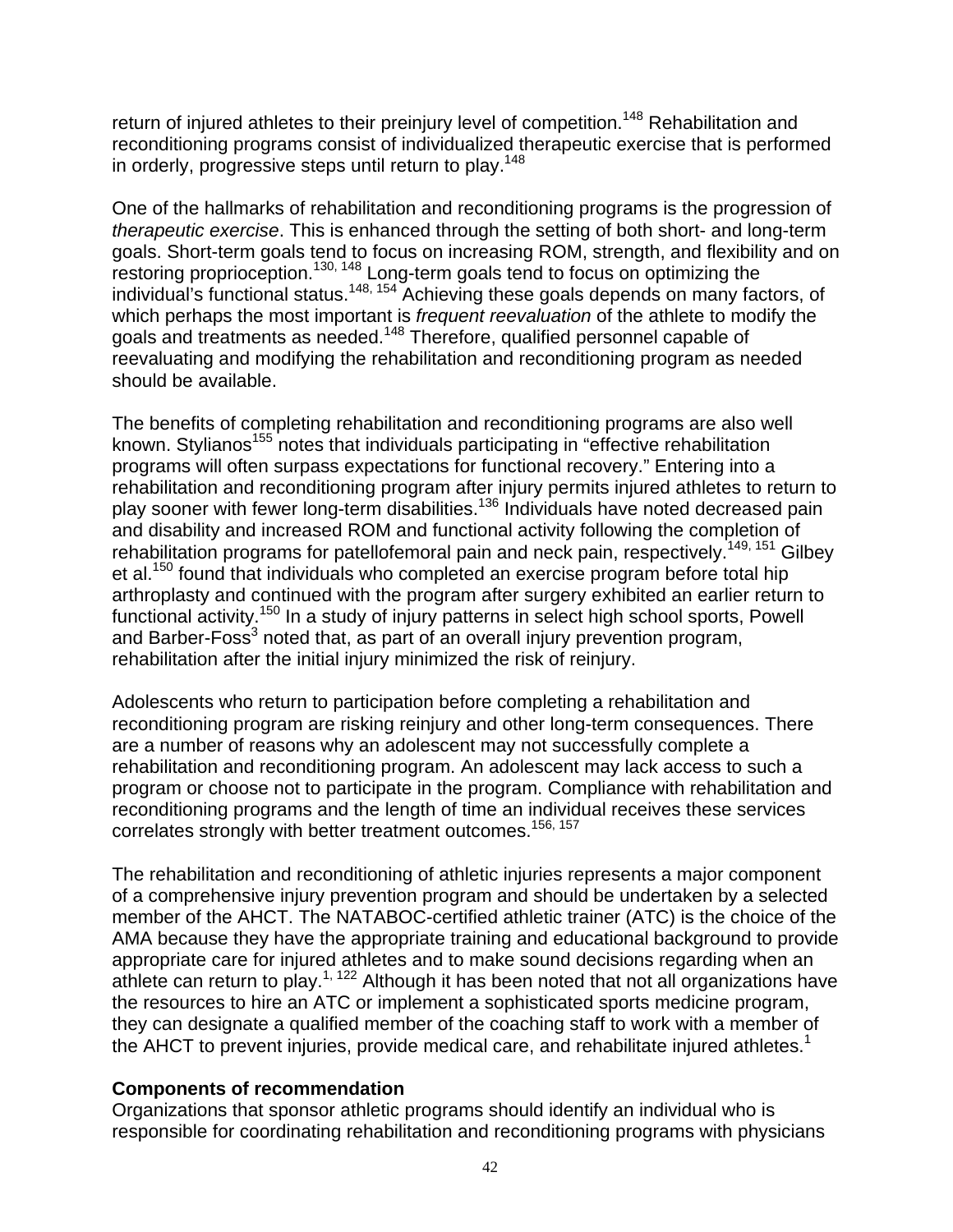and other health care professionals. This individual should also be responsible for determining return-to-play following rehabilitation.

#### **Strategies for implementation**

Organizations that sponsor athletic programs should establish an AHCT consisting of a team physician and an athletic health coordinator.<sup>1, 122</sup> The organization may choose to provide an athletic health coordinator such as an ATC who is qualified to evaluate injured individuals and develop appropriate rehabilitation and reconditioning programs. If the organization cannot provide an ATC, it should identify both (1) an athletic health coordinator to provide rehabilitative care and (2) an athletic health coordinator to work with health care providers outside the organization to ensure their recommendations regarding treatment and participation are being followed.

The on-site member of the AHCT can ensure injured athletes receive appropriate rehabilitation and reconditioning services in several ways. An ATC possesses the education and credentials to design the rehabilitation and reconditioning program, supervising and reevaluating individuals as they progress through it. In cases where the athletic health coordinator does not have the training to provide these services, s/he can coordinate with outside health care providers to ensure that the recommendations of the treating physician, physical therapist, and others are followed. Regardless of the athletic health coordinator's qualifications, this individual plays an important role in injury rehabilitation and reconditioning.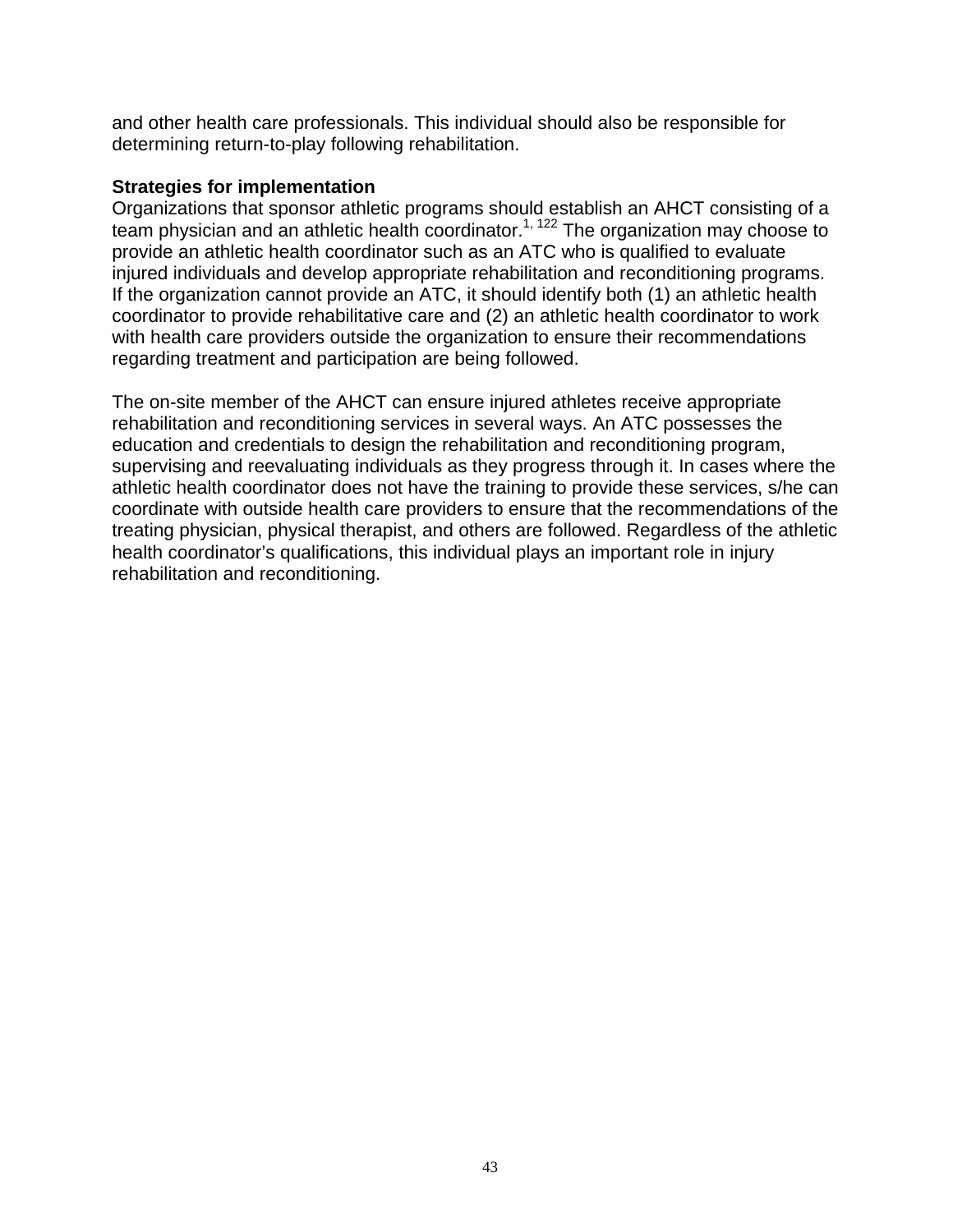# **PROVIDING FOR PSYCHOSOCIAL CONSULTATION AND REFERRAL**

Members of the AHCT may be the health care professionals who most often interact with adolescent athletes. In some cases, a PPE or injury management may be an adolescent's only interaction with any health care system. Members of the team must therefore be capable of identifying potential psychosocial pathologies and referring the athlete for appropriate diagnosis and management. Organizations that sponsor athletic programs must identify local experts who specialize in these areas.

Adolescents are at significant risk for morbidities associated with substance abuse, sexual activity, depression, eating disorders, suicidal tendencies, weapon use, violence, and vehicular recklessness. Adolescent athletes in particular may have an increased risk of depression associated with injury or athletic "burn-out." Furthermore, although adolescent athletes may have a decreased risk of cigarette smoking, some studies have suggested an increased use of smokeless tobacco, unsafe sexual activity, alcohol abuse, vehicular recklessness, and other risk-taking behaviors among certain adolescent athletes.

The AMA has estimated that the athletic PPE serves as the only routine health maintenance for 80% to 90% of adolescents.<sup>30</sup> Even though the consensus PPE monograph recommends counseling and screening for psychosocial problems,<sup>17</sup> some have called the PPE a "missed opportunity"<sup>158</sup> to adequately evaluate the physical, emotional, and psychological well-being of secondary school–age athletes.

Studies have shown that not only do secondary school–age athletes engage in numerous health risk behaviors,<sup>159</sup> they may also have a higher rate of certain behaviors than their non-athletic peers. Due to the requirement for parental consent, conducting research to estimate the prevalence of health-risk behaviors is difficult in secondary school–age athletes. However, if one extrapolates conclusions from data in the collegiate population, to which many secondary school–age athletes aspire and will graduate, some conclusions can be made regarding athletes and risky health habits. Nattiv and Puffer<sup>160</sup> found that collegiate athletes have higher proportions of risky behaviors than do their non-athletic peers, including a higher quantity of alcohol consumed, lower use of contraception, higher number of sexual partners and sexually transmitted diseases, greater rates of driving while intoxicated with alcohol or other drugs and riding with an intoxicated driver, and lower use of seatbelts and of helmets when riding a motorcycle or moped. In addition, high school athletes have been found to have a higher rate of accidental non-athletic injuries<sup>161</sup> and to demonstrate earlier sexual contact<sup>162</sup> compared to non-athletes.

The risk-taking behaviors seem to vary by gender, with male athletes disproportionately more likely to engage in them than female athletes.<sup>163</sup> Nattiv et al.<sup>164</sup> confirmed this finding in a follow-up study to their prior work and further identified participants in contact sports as at the highest risk. They also showed that athletes who engage in one high-risk behavior are more likely to engage in multiple high-risk behaviors. There are suggestions that addictive disorders, such as gambling, may often be seen as a comorbid factor with depression among athletes.<sup>165</sup> An excellent review of certain risk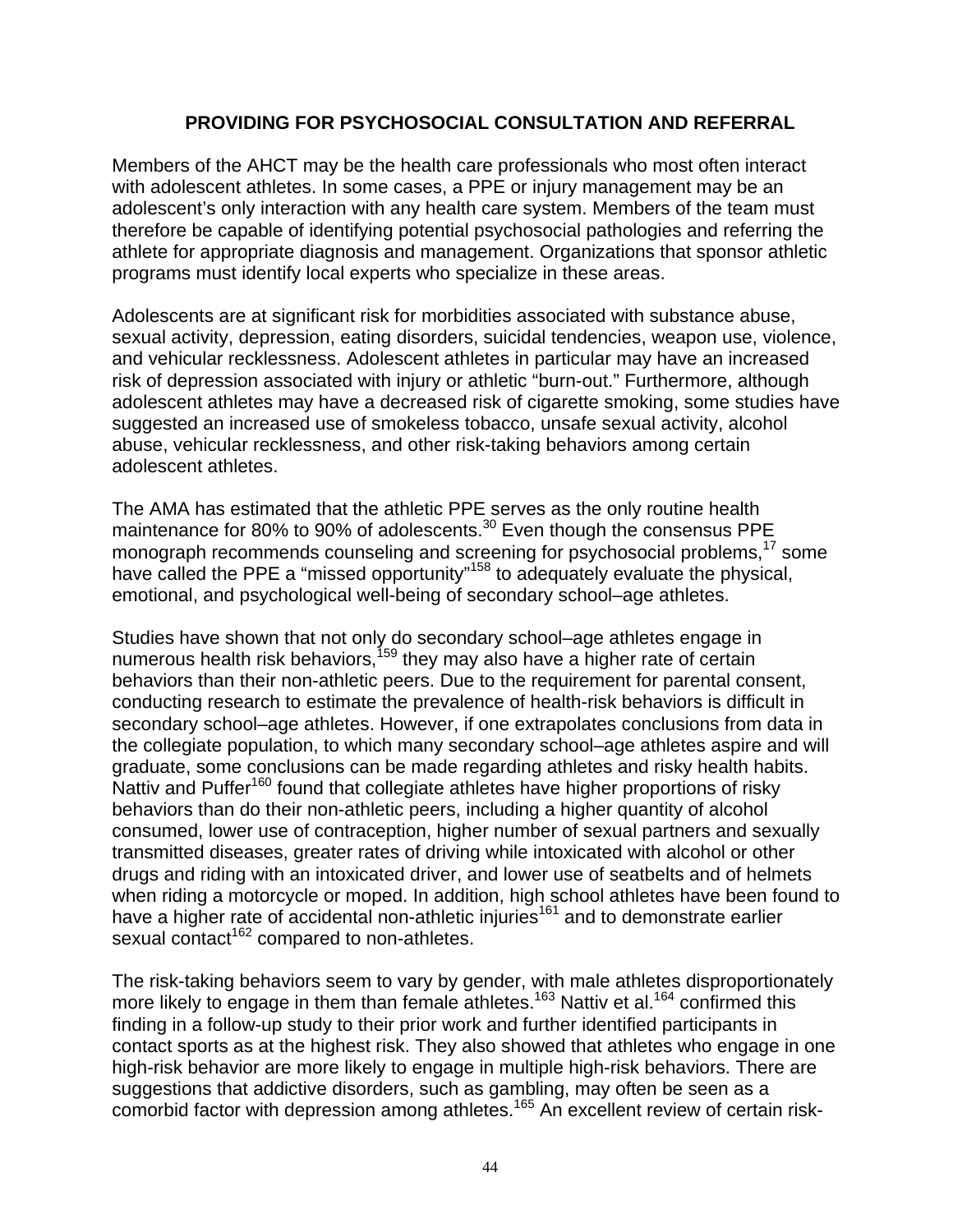taking behaviors of athletes and the studies comparing health risk behaviors in athletes and nonathletes was published by Patel and Luckstead.<sup>166</sup>

Of importance is that the same studies also demonstrated important benefits of athletic participation, including lower likelihood to smoke cigarettes or marijuana, greater likelihood to engage in healthy dietary behaviors, and lower likelihood to feel bored or hopeless<sup>161</sup>; a significant decrease in drug and alcohol use and abuse over all 4 years of high school162; and less depression, less suicidal ideation, and fewer suicide attempts.<sup>167</sup> Looking more critically at the Nattiv and Puffer<sup>160</sup> data, if certain male contact sports were removed from the sample, the remaining athletes may have demonstrated no greater risk-taking behaviors than the general student body.

In general, then, athletic participation seems to correlate with improved emotional wellbeing in adolescents.<sup>168</sup> Injured patients in sports medicine clinics may therefore experience significant psychological distress associated with the loss of this participation.169 Interestingly, among injured adolescent athletes who reported higher athletic self-identity, higher depressive symptom scores were measured.<sup>170</sup>

The health professionals best positioned and suited to address these psychosocial concerns in the athletic setting may be ATCs, because the necessary skills and knowledge are standard to their professional practice and because they are more likely to be consistently available on-site.<sup>171</sup>

# **Components of recommendation**

Members of the AHCT team and coaches often develop close and/or long-term relationships with adolescent athletes and may be well positioned to identify subtle early warning signs of common psychosocial problems. Coaches should work with members of the AHCT to provide for psychosocial consultation and referral of adolescent athletes with the following guidelines:

- Coaches and AHCT members should be aware of the psychosocial problems of adolescence, including disordered eating, substance abuse, sexual activity, athletic "burn-out," depression, suicidal tendencies, weapon use, violence, and vehicular recklessness.
- At least one AHCT member should review the PPE to look for specific warning signs.
- Coaches and AHCT members should be aware that psychosocial problems of adolescent athletes might manifest themselves as overtly as dropping out of participation or as subtly as small decreases in performance.
- AHCT team members should be able to easily refer athletes to identified consultants who can further evaluate and treat these suspected conditions.
- The organizations that sponsor athletic programs must establish systems to facilitate these referrals by identifying local mental health providers, ensuring prompt access to them, and minimizing barriers such as insurability and payment.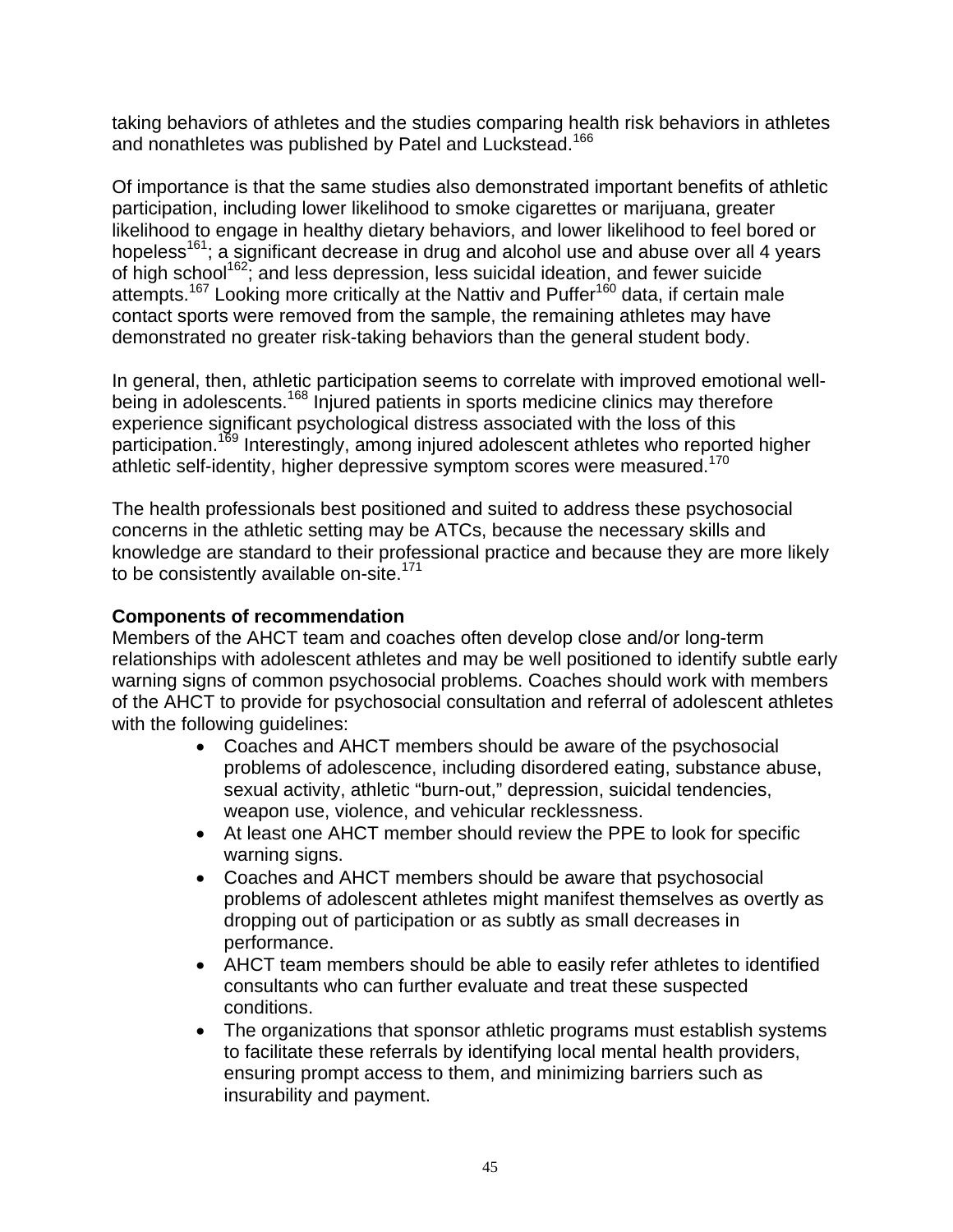- At least one, if not all, of the AHCT members should be aware of the specialized developmental needs and stages of growing adolescents.
- At a minimum, one on-site AHCT or coach should be well versed in the recognition of psychosocial issues and the referral system established by the sponsoring organization

# **Strategies for implementation**

Members of the AHCT may be well positioned but, because of their training, not well suited to identify emerging psychosocial problems. Implementation of this recommendation would therefore require some, if not all, of the following elements: As detailed in the PPE monograph,<sup>17</sup> thorough psychosocial screening should be an important component of the PPE and should be conducted, ideally, by the athlete's primary care provider. If not conducted by the primary care provider, a thorough psychosocial screening could be conducted by another health care professional who is comfortable with adolescents and familiar with the basic tenets of confidential and sensitive interviewing. The issues that can be addressed in a thorough psychosocial screening can include questions regarding home life and family dynamics, education (school performance and relationships), activities (sports, jobs, and leisure enjoyment), diet, drug use, safety issues (violence, weapon use vehicular recklessness), sexuality (contraception, type, number and frequency of partners), depression, and suicidal tendencies

Texts such as Neinstein's *Adolescent Health Care*172 provide more detailed examples of the content of and techniques for adolescent psychosocial screening. Other tools for screening specific conditions include a screening instrument that can reliably and validly identify disordered eating behaviors in the secondary school–age population and ones that evaluate depressive symptoms such as sleep disturbances, irritability, guilt, low energy levels, inability to concentrate, changes in appetite, and suicidal tendencies.

Team members should be provided education and training by local experts in adolescent health such as the multidisciplinary members of the Society for Adolescent Medicine (SAM) (http://www.adolescenthealth.org). Curricular goals could include understanding of the basic cognitive, emotional, physical, and psychosocial developmental stages of adolescence (Table 3) and identifying signs and symptoms of common psychosocial problems, such as disordered eating, substance abuse, sexual activity, athletic "burn-out," depression, suicidality, weapon use, violence, and vehicular recklessness.

While a sports psychologist may be a valuable member of or consultant to the AHCT, ATCs are specifically trained in the components listed and often practice on-site with adolescent athletes and therefore would be extremely valuable members of the AHCT. In addition, the ATC should refer any athletes with identified problems to the school counselors and, if comfortable, discuss the issue with the athlete and/or his or her parents.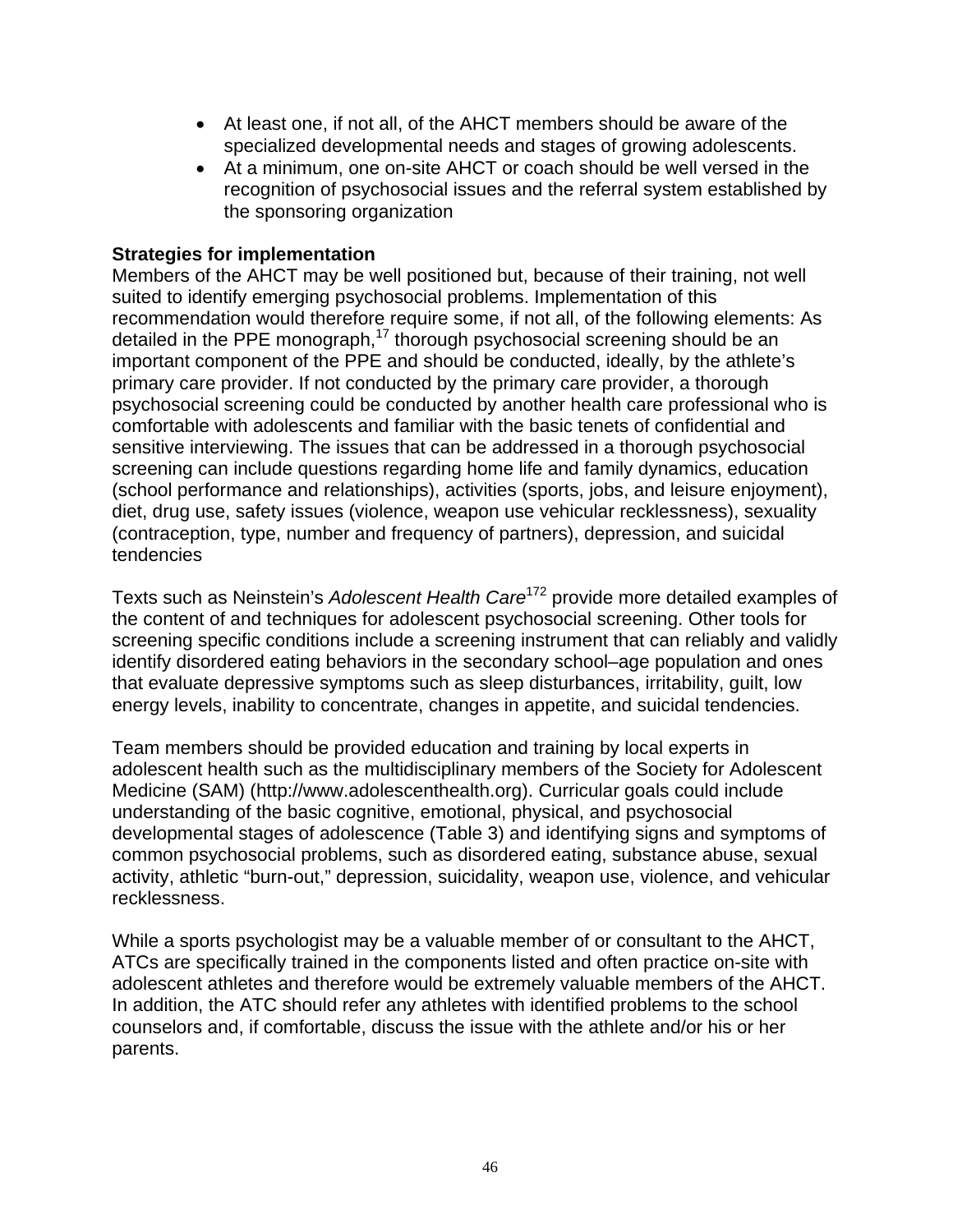### **PROVIDING SCIENTIFICALLY SOUND NUTRITIONAL COUNSELING AND EDUCATION**

Sports nutrition is a key factor in an athlete's growth, development, and performance. It is well known that adolescents have unique nutritional requirements that are further complicated by sport participation. The massive industry of supplements marketed to enhance sports performance and the lack of regulation as to the effectiveness and safety of such products pose an additional risk to secondary school–age athletes. Athletes need guidance to make sound nutritional decisions in an age where fad diets and performance enhancement products are prevalent.

Sponsoring organizations of athletic programs have a responsibility to provide a safe environment including sound, scientifically based information regarding nutrition and supplements. A solid knowledge of nutritional concepts is crucial to any AHCT; especially those caring for secondary school–age athletes. In addition to basic growth and development, competition puts an increased demand on daily nutritional requirements. Factors such as ethnicity, social and economic status, family history and environment, peer pressure, and inaccurate diet information can complicate the prescription for good nutrition. In addition, adolescents' tendencies to skip meals, snack on junk food, and feast at fast food restaurants can add to poor eating habits.

A system for reviewing an athlete's nutritional status is the basis of providing appropriate information to athletes and parents regarding long-term nutritional health. Childhood obesity is on the rise in United States and puts children at risk for heart disease, illness, and injury.<sup>173</sup> A review of an athlete's nutritional status could alert the child and parents to a problem. If a child is found to have poor nutritional habits, an allied health care professional should help combat the problem by creating a plan to address the issues identified in the nutritional review.

Included within the topic of nutrition is proper hydration, especially during activities conducted in high heat stress environments. The availability of hydration fluids in a clean, noninfectious environment at all sport settings should be ensured. It has been well documented in the NATA's Heat Illnesses Position Statement<sup>103</sup> that one major preventative measure is to maintain proper hydration. Not only should the athlete be given the opportunity to consume the appropriate amount of fluid, but s/he should also be educated as to how much to consume and why it is important. Athletic performance may decrease due to hypohydration.<sup>115</sup> Education of athletes, coaches, and parents in regard to hydration is crucial in the prevention of unwanted injuries and illness and should be a consideration of any group working with adolescent athletes. In addition, coaches or other personnel should never restrict fluids for exercising athletes.

Pre-event and post-event nutritional needs are important considerations for the secondary school–age athlete. For optimal performance, an athlete needs to know what to eat and when to stop eating before a competition. Eating the wrong foods at the wrong time will not give an athlete the appropriate energy for competition and may cause bloating and discomfort.174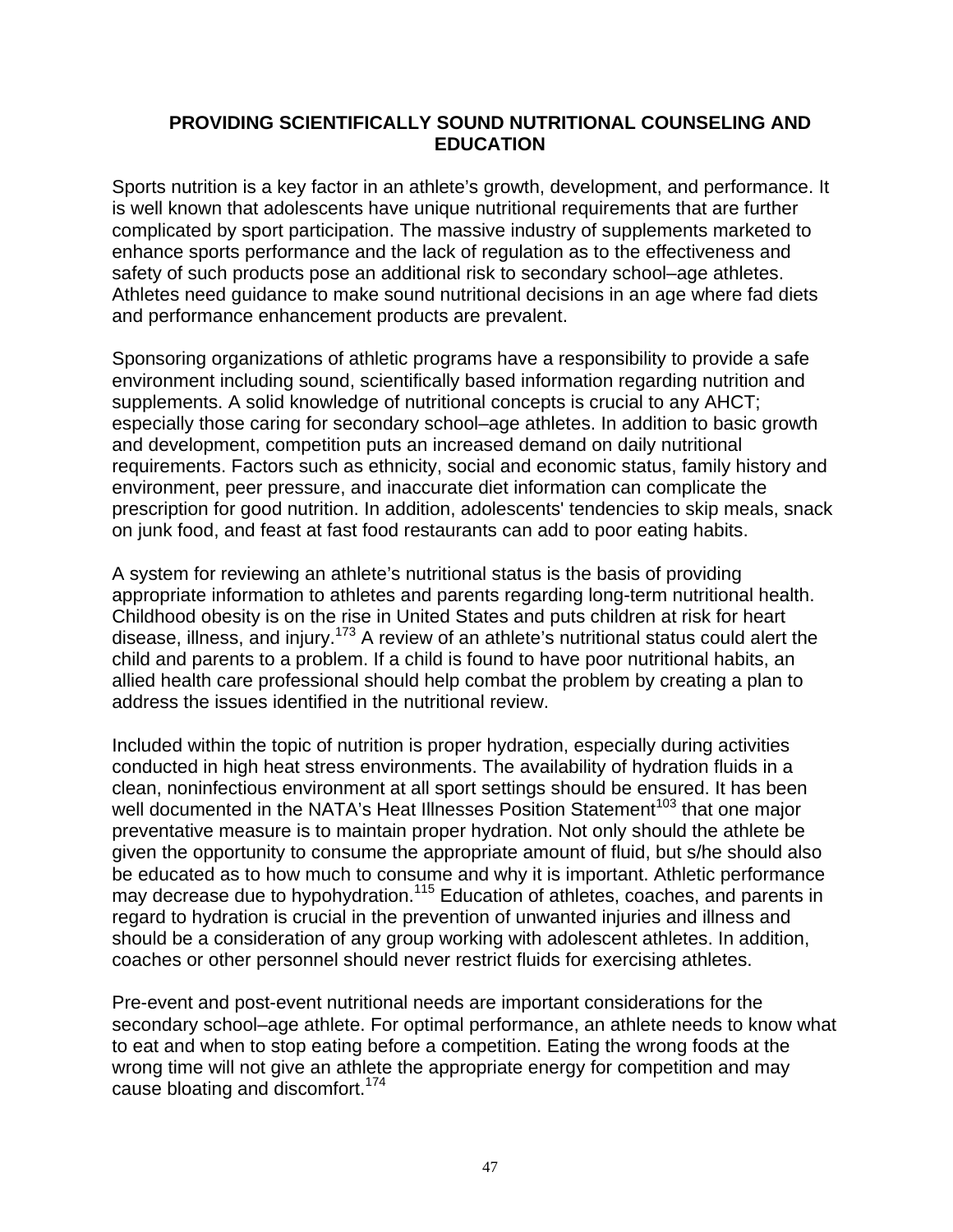After exercise, it is important to replenish the nutrients used. Athletes, parents, and coaches should have an avenue to find out the necessary information. Resources reflecting sound scientific material should be used; examples are provided in the Identification of Additional Resources section of this document.

Body weight has a direct influence on some sports such as wrestling and crew and is associated with performance in many other sports such as gymnastics and dance. It has an aesthetic impact in sports such as cheerleading. The pressure to achieve or maintain a low body weight during the secondary school years can lead some to develop disordered eating. There should be a system in place to identify athletes at risk for eating disorders and to treat those who have been identified. It is important that someone close to the athlete knows what to look for. People with eating disorders are very manipulative; so once they have been identified, it is very important to have a plan set in place to provide referral to an appropriate allied health care professional who specializes in this field.

Use of sports supplements and performance-enhancing drugs is fairly common among secondary school students.<sup>175</sup> Young people are taking them to perform better or to build muscle, as well as to look better. The main sources of knowledge regarding supplements and performance-enhancing drugs are friends and advertising. Most athletic governing bodies prohibit the use of supplements and drugs that are designed to enhance performance.<sup>16</sup> Supplements marketed to enhance athletic performance often are touted as "herbal" or "natural," which implies an element of safety. This, coupled with the massive marketing campaigns and use by professional athletes, provides for the "easy path to success" for the secondary school–age athlete. Society's emphasis on winning and a child's desire to please parents and coaches make for a potentially deadly combination. While young people may realize that supplements and performance-enhancing drugs are dangerous, few are reported to know the potential side effects.<sup>175</sup>

Dietary supplements are not required to be standardized in the United States. In fact, no legal or regulatory definition exists in the United States for standardization as it applies to dietary supplements.<sup>176</sup> Studies conducted on sports supplements rarely include subjects of adolescent population. Adverse potential side effects of sports supplements may include, but are not limited to, heart failure/cardiac anomalies, organ malfunction, personality disorders, reproductive disorders, headache, and acne.

Members of the AHCT should be well versed in proper sports nutrition for the adolescent and have a basic knowledge of proper nutrition and eating habits. They should also have access to a professional nutritionist or dietician.

#### **Components of recommendation**

Sponsoring organizations should establish components of a comprehensive sports nutritional support system, based on current scientific facts, and should include, 1) A system for reviewing an athlete's nutritional status, 2) Policies to ensure the availability of hydration fluids in a clean, noninfectious environment at all sport settings, 3) Encouragement of appropriate pre-exercise and post-exercise food, 4) A system to identify athletes at risk for disordered eating and a system to treat those who have been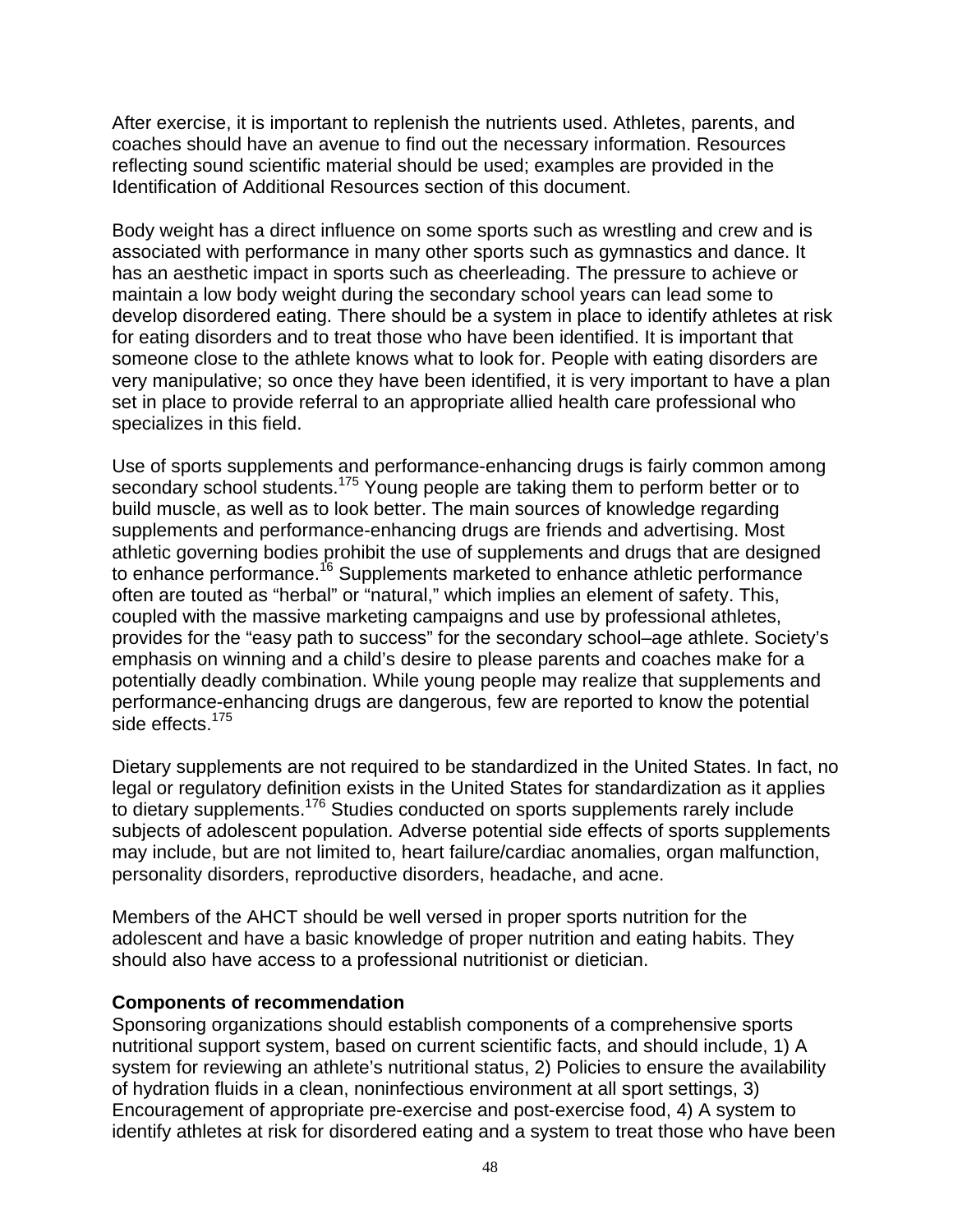identified, and 5) The use of scientifically supported literature when developing rules that restrict the use of performance-enhancing supplements, drugs and substances, or educational programs to inform coaches, athletes, and parents of the dangers of ergogenic aids

### **Strategies for Implementation**

#### *Reviewing the athlete's nutritional status*

Information sheets with general nutrition goals for an active secondary school–age athlete can be provided by the sponsoring organization. Each athlete should have a basic understanding of what nutritional requirements s/he needs to have for normal growth and activities of daily living as well as the additional needs that exist because of the energy expenditure caused by his/her sport. Reference to appropriate print and Web media can also be provided; sources are available later in this document. Coaches, as well as members of the AHCT, should be alert to the athletes' nutritional well-being and provide additional information and interaction when circumstances warrant.

### *Maintaining adequate hydration*

The sponsoring organization, via the coaches and members of the AHCT, has a responsibility to provide an environment and information to facilitate or help athletes maintain adequate hydration during physical activity. Several documents are available to assist with the development of a fluid replacement program such as NATA's Position Statement on Fluid Replacement,<sup>115</sup> as well as educational materials that can be provided to athletes, coaches, and parents, such as NATA's Exertional Heat Illness Consensus Statement.105 Encouraging fluid replacement adequate to replace fluids lost due to sweating before, during, and after intense physical activity is essential to maintain performance levels and general health.

### *Pre-exercise and post-exercise nutrition*

There should be an encouragement of appropriate preexercise and postexercise food. For optimal performance, an athlete needs to know what to eat and when to stop eating before a competition. Informational handouts with recommendations based on accurate scientifically proven information can be provided to athletes and parents.

Sponsoring organizations that provide opportunities for athletes to travel (e.g., youth travel soccer) can lead by example and provide the teams with nutritionally sound eating opportunities, both before and after exercise. Members of the AHCT should investigate available resources such as community-based wellness centers and hospitals that have registered dietitians and nutritionists on staff to provide appropriate information to the team, coaches, and parents.

### *Identify athletes at risk for disordered eating*

Disordered eating can have a variety of signs and symptoms. Providing information to coaches about the signs and symptoms of disordered eating can encourage early recognition. The complexity of dealing with disordered eating necessitates referral of athletes who exhibit signs and symptoms to an appropriate professional. Appropriate professionals include physicians, psychologists, school nurses, and nutritional counselors. Establishing, in advance, a systematic protocol to follow when an athlete is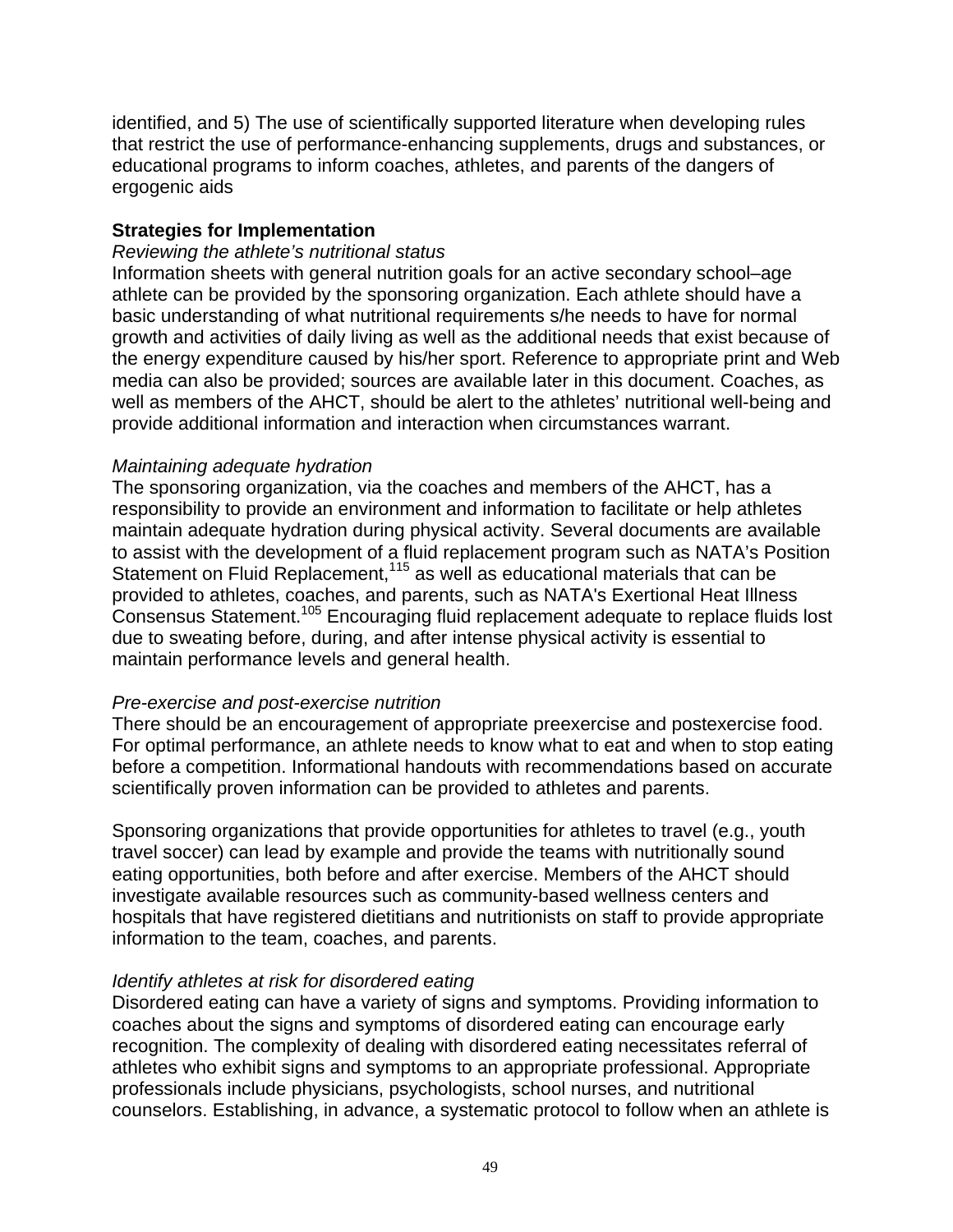suspected of disordered eating is essential to ensure athletes receive the appropriate support.

#### *Performance-enhancing supplements*

Supplements marketed to enhance athletic performance come in many different forms. Most athletic governing bodies prohibit the use of supplements and drugs that are designed to enhance performance. Sponsoring organizations should support rules prohibiting supplement use and provide education addressing the potential health risks associated with them. Caution should be taken when researching information on specific supplements and drugs to ensure it is from a reputable source.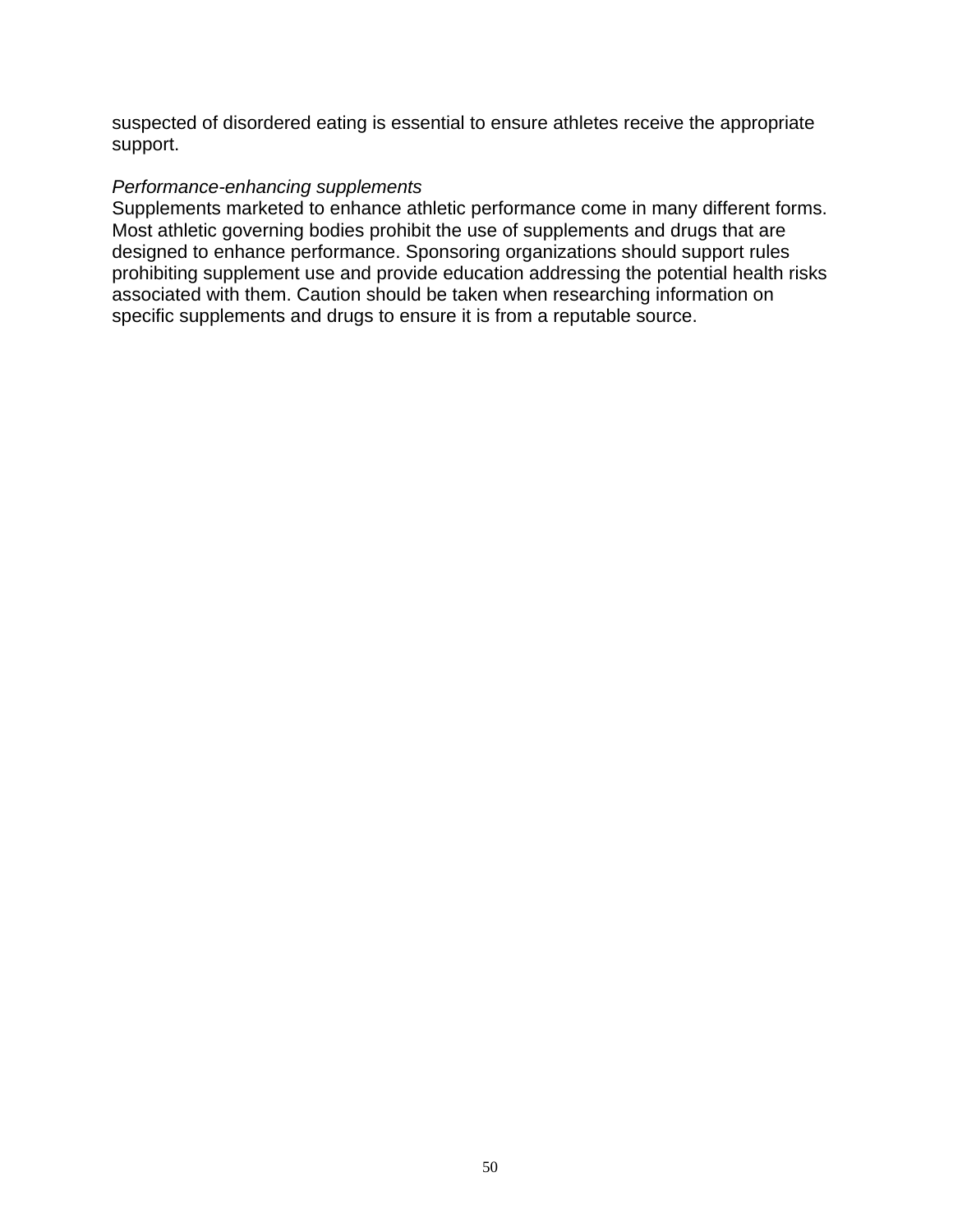# **DEVELOPING INJURY AND ILLNESS PREVENTION STRATEGIES**

Injuries and illnesses are a heavy burden on the well-being of secondary school–age athletes and a leading reason why people stop participating in physical activities. There are many interventions that have proved to be effective in reducing the severity of athletic injuries.177-180 Still, many opportunities for prevention remain. This document establishes recommendations for the prevention, care, and appropriate management of athletic-related injury and illness specific to the secondary school–age individual. This overview presents a public health framework for developing effective interventions to reduce the burden of injuries to secondary school–age athletes.

Participation by secondary school–age children in sports, recreation, and exercise is widespread, with nearly 6.5 million high school students participating in organized athletics.<sup>11</sup> However, many of these activities involve elevated risks of injury. As a result, approximately 715,000 sports- and recreation-related injuries occur in the school setting each year.<sup>181</sup> These injuries may lead to a number of costs, some of which are financial and some of which affect a person's quality of life.<sup>182</sup> In the short term, costs include medical care expenses and time lost from classes and athletic play. Of U.S. schoolchildren who received medical attention for a sport/recreation injury, 20% had one or more days of lost time from school.<sup>183</sup> Long-term costs may include medical and rehabilitation expenses, restriction of future athletic activities, loss of some amount of physical function, and increases in insurance premiums.

A wide variety of injury control interventions have been accepted in the athletic community over the years, including changes to the environment (e.g., break-away bases),  $184$  use of protective equipment in contact sports (e.g., helmets),  $185$  and rule changes (e.g., football's prohibition of spearing).186 Scientific progress has demonstrated that certain sports, certain positions, and certain competitive situations have greater risks of injury than others. By recognizing the greatest risks, we can develop ideas that reduce the chances of a serious injury to a young athlete.

Developing a comprehensive approach to injury control strategies for athletics is difficult. To begin to establish this direction, NATA sponsored the development of recommendations for appropriate medical care of secondary school–age athletes. This effort addresses more than basic emergency care during sports participation; it involves virtually all aspects of prevention, and activities of ongoing daily athletic health care. The recommendations are intended for use by the sponsoring organizations of athletic programs, and the AHCT they establish, in consultation with administrators, coaches, parents, and participants. Establishing an AHCT should be one of the sponsoring organization's first priorities and should include medical professionals such as ATCs, allopathic or osteopathic physicians, school nurses, and other allied health care providers.<sup>1</sup> By approaching the issue of athletic injuries in a comprehensive way, we develop a better sense of where the problems lie and what can be done to eliminate or reduce them.

This holistic approach involves considering characteristics of the athlete (host), the environment associated with athletic performance (both physical and social-cultural), and the energy that is transferred to the body that causes damage. These elements and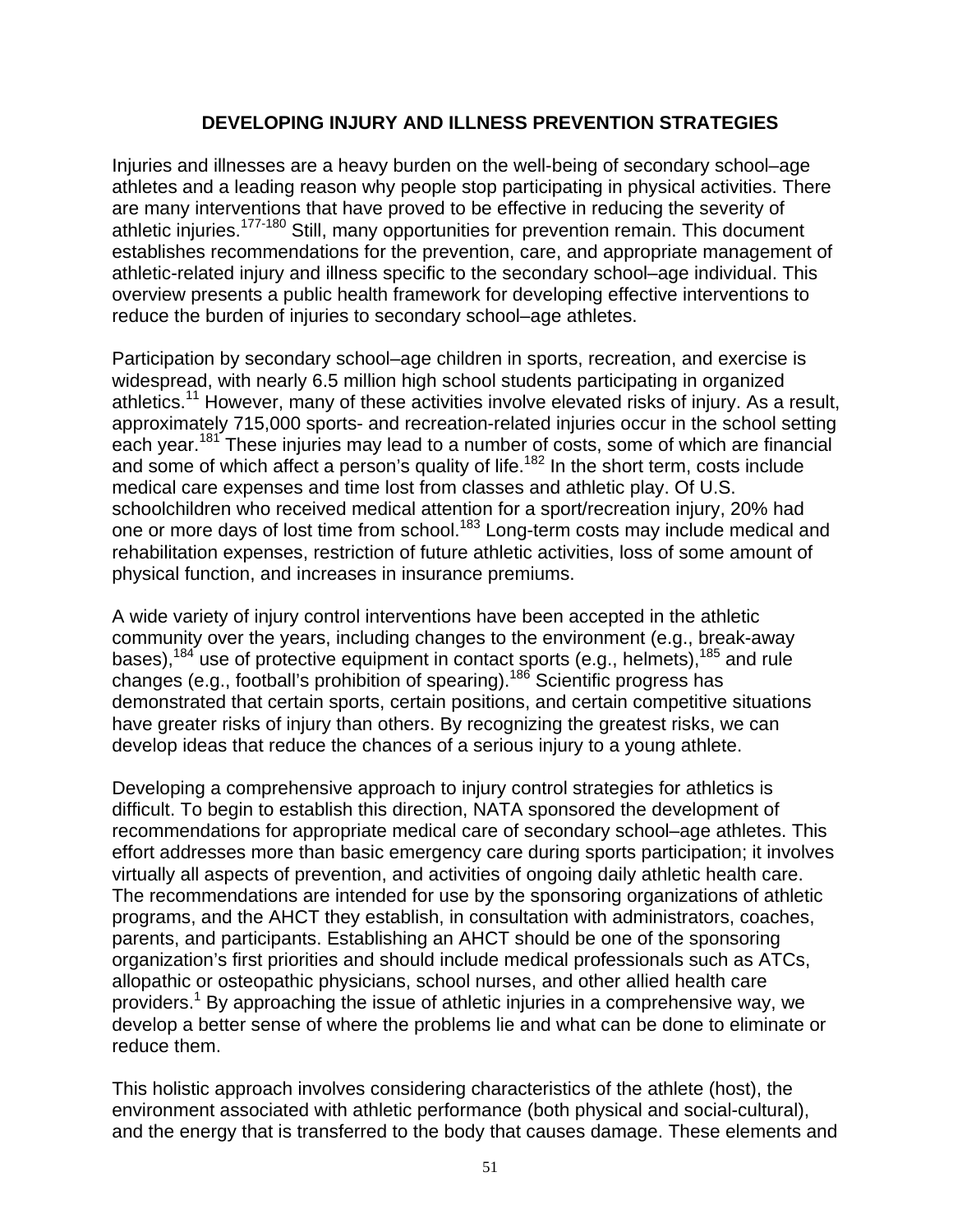their relationships are represented as a public health framework. This framework has long been used in the study of disease and has recently been applied to the topic of athletic injury. As described by Weaver et al.,<sup>125</sup> "The public health framework suggests that multiple types of social environments…operate within a physical environment, and provide the context in which an energy vector acts on an athlete to cause an injury. Each of these components and their multiple interactions can be further investigated as a potential target for injury prevention efforts."

Athletics includes a long history of interventions designed to protect players from specific injuries. However, not all of these efforts have been scientifically evaluated to demonstrate their effectiveness. Also, not all interventions have been found to be acceptable to players, and enforcement of protective rules may be rejected by the athletic community, who view the rule change as an offense to the sport's tradition.<sup>182</sup> Nevertheless, games are constantly evolving with safety concerns often driving the changes. The following outline presents some examples of the best practices for injury control in modern sport using elements of the implementation hierarchy previously described.

#### *Engineering controls*

Although safety balls have long been assumed to cause fewer injuries, no epidemiological study had examined their effectiveness before the study of Marshall et al. $84$  in a 3-year nationwide study involving more than 6.7 million player-seasons, the use of safety balls was associated with a 23% reduced risk of ball-related injury in Little League Baseball. The effect was more dramatic among younger divisions than among older divisions. The authors also suggest that concerns of poorer performance by the reduced-impact ball, the greatest barrier to wider acceptance, are based on misperception "of the ball's play, rather than the actual performance of the ball."<sup>84</sup>

#### *Administrative controls*

Based on surveillance data of head and neck injuries occurring in tackle football, axial loading was identified in 1975 as the primary cause of serious cervical spine injuries.<sup>187</sup> The incidence of catastrophic head and neck injuries increased in 1976 as a result of the new helmets, which led some athletes to consider themselves indestructible. Subsequent rule changes in high school and college play banned "spearing" and using the top of the helmet as the initial point of contact in striking an opponent during a tackle or block. Once the actual mechanism of injury was understood, modification of the rules to affect a change in playing technique was very effective. From 1976 to 1984, cervical spine injury rates sharply decreased and injuries that resulted in quadriplegia decreased 85% from 34 to 5 incidences.<sup>186</sup>

#### *Educational intervention*

In a prospective controlled intervention study, a prevention program that focused on education and supervision of soccer coaches and players demonstrated 21% fewer injuries in the intervention group among male youth amateur players.<sup>178</sup> The effects were more dramatic for injuries that were mild, resulted from overuse, or occurred during training. Also, the program was more successful with low-skill teams, demonstrating the potential of education strategies for a great number of youth teams.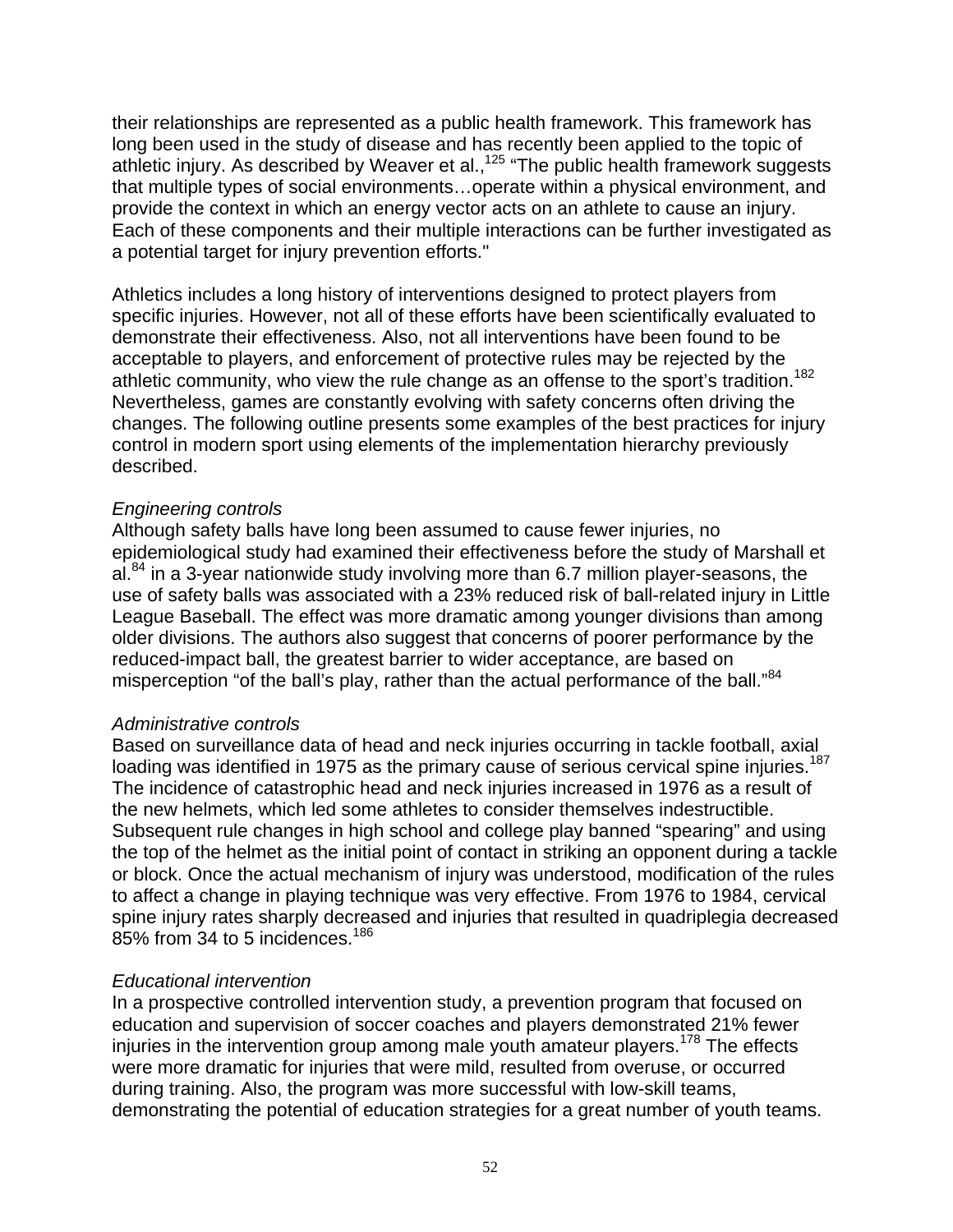#### *Personal protective equipment*

A good case study of the need for personal protective equipment involves the longrunning debate over whether protective eyewear should be required in women's lacrosse. Proponents of protective equipment cite a fast-moving sport, the use of sticks and a hard rubber ball, and documented eye injuries as evidence of the need for protective eyewear. Opponents suggest that by requiring protective equipment, players will feel secure enough to increase their aggression and ultimately change the nature of the game from one of incidental contact to one of full contact, similar to the men's game. Further, it is argued that this increase in aggression will eventually cause more injuries than the original intervention (protective eyewear) prevents.

To assess the true effect of protective eyewear, Webster et al.<sup>188</sup> collected field data from 700 varsity and junior varsity players in central New York over a 2-year transition from sparse to almost complete eyewear use. The findings indicated a 16% reduction in overall head/face injuries among goggle wearers, with an even greater effect in game situations (51% reduction). This and similar studies<sup>189</sup> demonstrated a beneficial use of eyewear and provided the basis for strategic decisions on how best to prevent head and facial injuries in young athletes. One such change is the recent decision by the U.S. Lacrosse Women's Division Board of Governors to amend the rules of women's lacrosse to highly recommend the use of protective eyewear meeting current ASTM lacrosse standards for 2004 and to mandate use beginning in 2005.<sup>190</sup>

### **Components of recommendation**

There is a well-accepted scientific process for addressing a public health injury problem, and in this case, athletic injury among secondary school–age athletes. This public health approach<sup>191-194</sup> includes the following five components, which are then described in greater detail: 1) Determine the existence and size of the problem, 2) identify what may cause the problem, 3) determine strategies and interventions that may prevent the problem, 4) implement prevention strategies, and 5) monitor and evaluate the effectiveness of prevention efforts.

### *Determine the existence and size of the problem*

The success of the first step relies on a complete and accurate collection of relevant data. This includes a good description of the circumstances surrounding the injury, including person, place, and time. Surveillance describes such characteristics as the magnitude of the problem ("How many players have been injured?"), the physical location of the problem ("Where on the field do injuries occur?"), what body parts are at greatest risk of injury ("Are there more head injuries than shoulder injuries?"), and who is affected ("Are more boys injured than girls?").<sup>195</sup> Along with the descriptive injury data, it is imperative that injury surveillance also takes into consideration exposure data (athlete-exposures). Additional information should be collected to allow for comparisons to be made within and between positions, sports, and those with and without a previous injury history. Only with a strong surveillance effort can we be sure that the biggest problems are being addressed and our efforts to reduce them are successful.

#### *Identify what may cause the problem*

This information suggests why certain people may be at greater risk of injury while others are protected. This type of data requires long-term, expensive longitudinal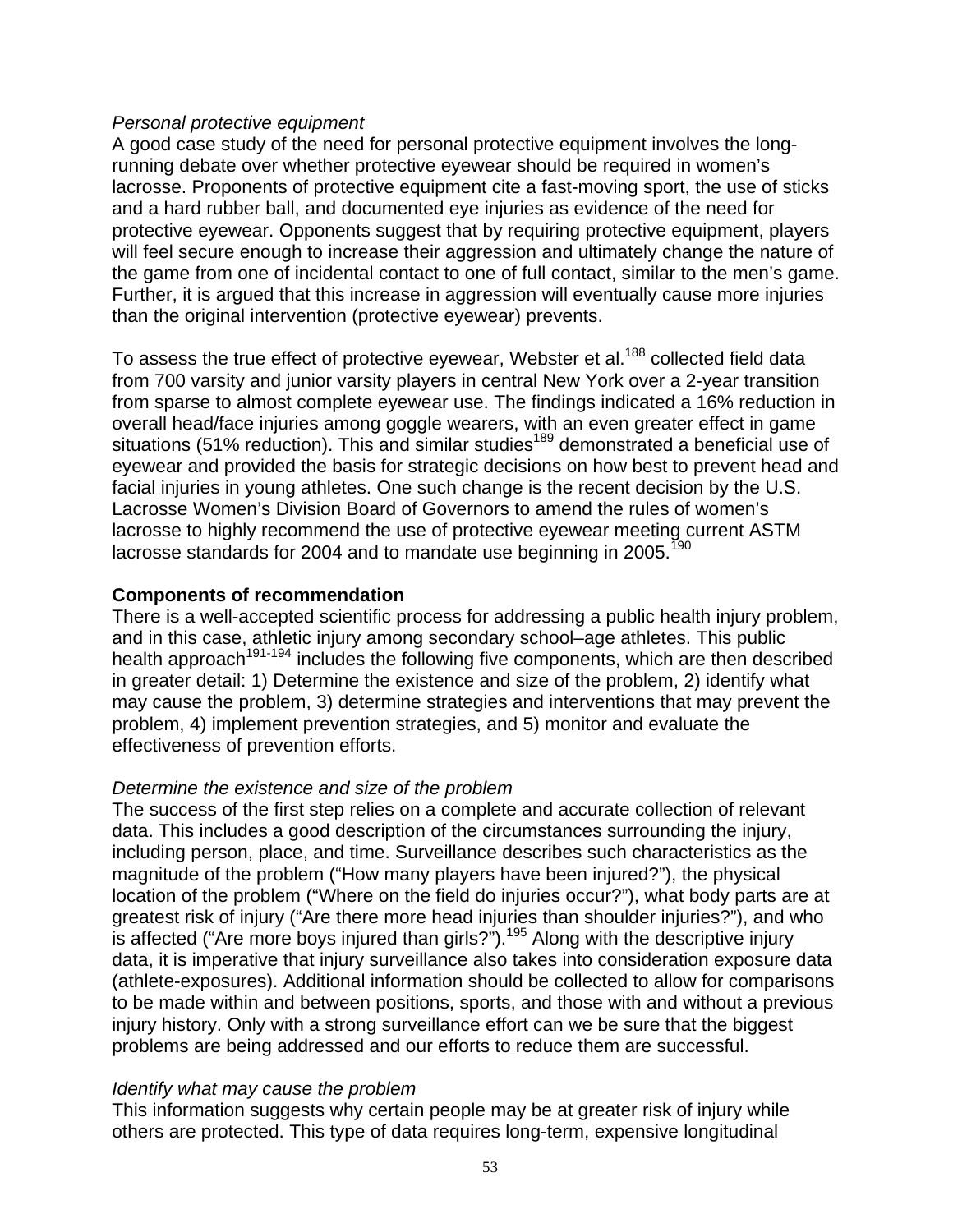studies. However, some risk factors have already been identified in high school athletes and interventions can be developed from these known risk factors (e.g., landing biomechanics and anterior cruciate ligament [ACL] injury in females has led to jump training programs). Understanding which risk factors are involved is often overlooked, yet is crucial to developing effective interventions.

# *Determine strategies and interventions that may prevent the problem*

Developing strategies for injury prevention is usually based on the approach introduced by William Haddon, known as the Haddon Matrix.<sup>196</sup> It is based on Haddon's observation that all injury events come from the uncontrolled release of physical energy.<sup>197</sup> Efforts focused on prevention can occur at one of three times: before the injury (when the energy becomes uncontrolled), during the injury (when the energy transferred to the body is more than can be safely absorbed), or after the injury (when the body attempts to heal the damage). In addition to the time axis, the Haddon Matrix includes an axis of risk factors also found in the public health framework; the host (potentially injured person), the agent (the energy and the way in which it is transferred), and the environment (both physical and social). The resulting 12-cell matrix can be used as a brainstorming tool to devise interventions according to a specific time phase and a specific risk factor. An example of the use of the Haddon Matrix applied to the problem of athletic injuries is found in Table 4. A strong prevention program incorporates interventions that address the different risk factors and span the time axis.

# *Implement prevention strategies*

Once potential strategies are identified, the next step is to assess which strategies should be implemented and how to put them into action. Recently, Runyon<sup>198</sup> added another dimension to the Haddon Matrix to help with this decision. A set of value criteria is included as a starting point for planners to consider. Depending on the nature of the injury problem, some criteria will be weighted more heavily than others; these criteria include

- *Effectiveness:* How well does the intervention work when applied?
- *Cost:* What are the costs of implementing and enforcing the program?
- *Freedom:* Do the freedoms of some groups have to be sacrificed to achieve the goal?
- *Equity:* Are people treated equally or in a universal fashion?
- *Stigmatization:* Does a program result in a person/team being stigmatized?
- *Preferences:* Are preferences recognized to encourage compliance?
- *Feasibility:* Can the intervention actually be produced?

Another strategy for developing effective interventions for athletic injuries is to consider whether players are protected from injury without having to take additional precautions.125, 199 A passive strategy, such as adding padding to an outfield wall, provides automatic protection without requiring the cooperation of the athlete to be effective. An active strategy, such as a rule change to ban slaps to the side of the helmet, requires an athlete to modify his or her play or cooperate in some other way. Passive strategies are generally considered to be more effective because they do not rely on player compliance each and every time a potential injury situation presents itself.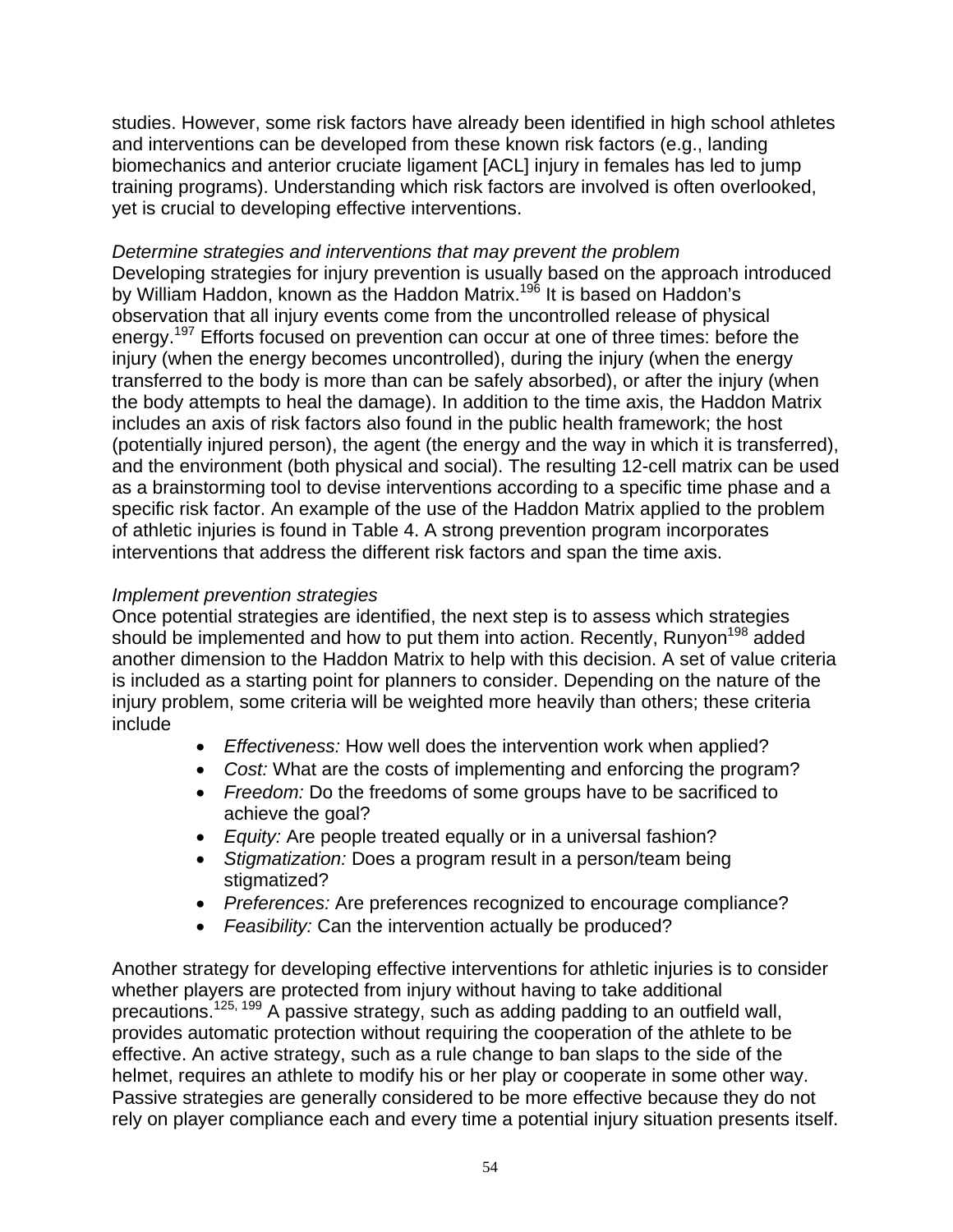Different types of interventions can be classified according to the degree of compliance required of athletes. This principle is presented in an intervention implementation hierarchy that includes engineering modification to the athletic environment, administrative changes to a rule, educational efforts to introduce a safer technique or less risky behavior during play, and the use of personal protective equipment. <sup>200</sup> Engineering controls are typically considered to be most effective because they require the least amount of effort/cooperation from the athlete to provide safety, although they also require a greater commitment and resources from the organization with overall responsibility for player safety. Educational controls and personal protective equipment are more active interventions because they require the players to consider the risk of a situation and to act in a safe manner every time the situation presents itself during play.

#### *Monitor and evaluate the effectiveness of prevention efforts*

The evaluation step provides answers to the ultimate questions, "Does our intervention work?" or "Have injuries been reduced?"<sup>195</sup> We return to our first step of surveillance for data that support or deny the effectiveness of the interventions that have been implemented. Although we are most interested in this primary question, we also must consider whether there may be other reasons, unrelated to the intervention, which might explain why injuries were reduced. Another key issue is whether there are any unintended consequences (good or bad) that are a direct result of the intervention. A bad unintended consequence may ruin any positive effect of the intervention, so it must be determined not only whether fewer injuries occurred, but also whether the intervention had a positive effect on the athletes' overall well-being. Evaluation requires the conduct of well-designed randomized controlled effectiveness studies.

### **Strategies for implementation**

The potential strategies for the prevention of injury and illness in the secondary school– age athlete have been presented in the previous 10 sections of this monograph. These interventions address various aspects of the framework previously described, including the athlete, energy transfer, and environment. They also relate to efforts that affect the safety and welfare of athletes before, during, and after the injury or illness.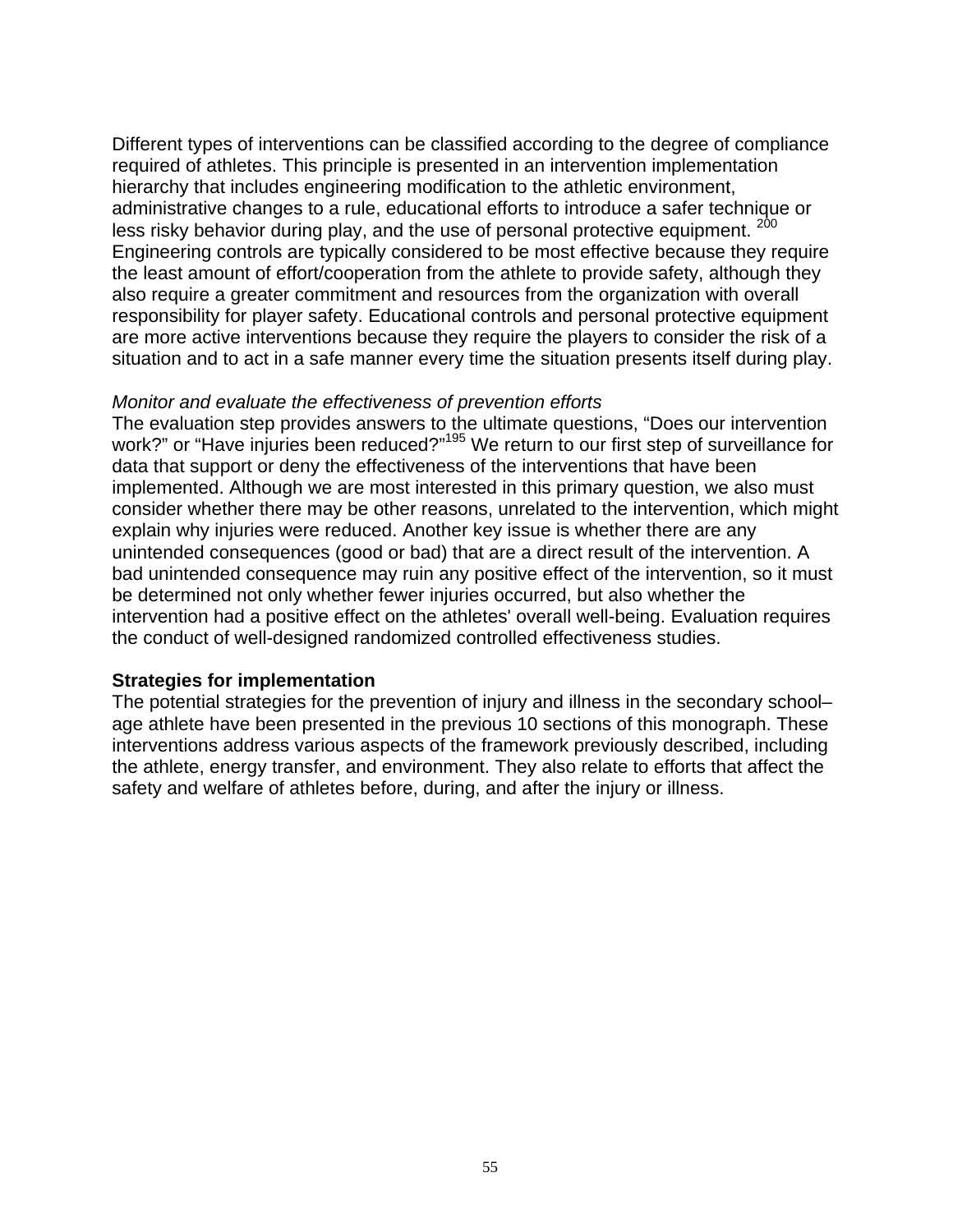### **CONCLUSIONS**

Appropriate medical care of the secondary school–age individual involves more than basic emergency care during sports participation. It encompasses the provision of many other health care services. While emergency medical care and event coverage are critical, appropriate medical care also includes activities of ongoing daily athletic health care. The athletic health care team (AHCT) comprises appropriate health care professionals in consultation with administrators, coaches, parents, and participants. Appropriate health care professionals could be certified athletic trainers, team physicians, consulting physicians, school nurses, physical therapists, emergency medical services (EMS) personnel, dentists, and other allied health care professionals. Organizations sponsoring athletic programs for secondary school–age individuals should establish an AHCT that functions to ensure appropriate medical care is provided for all participants.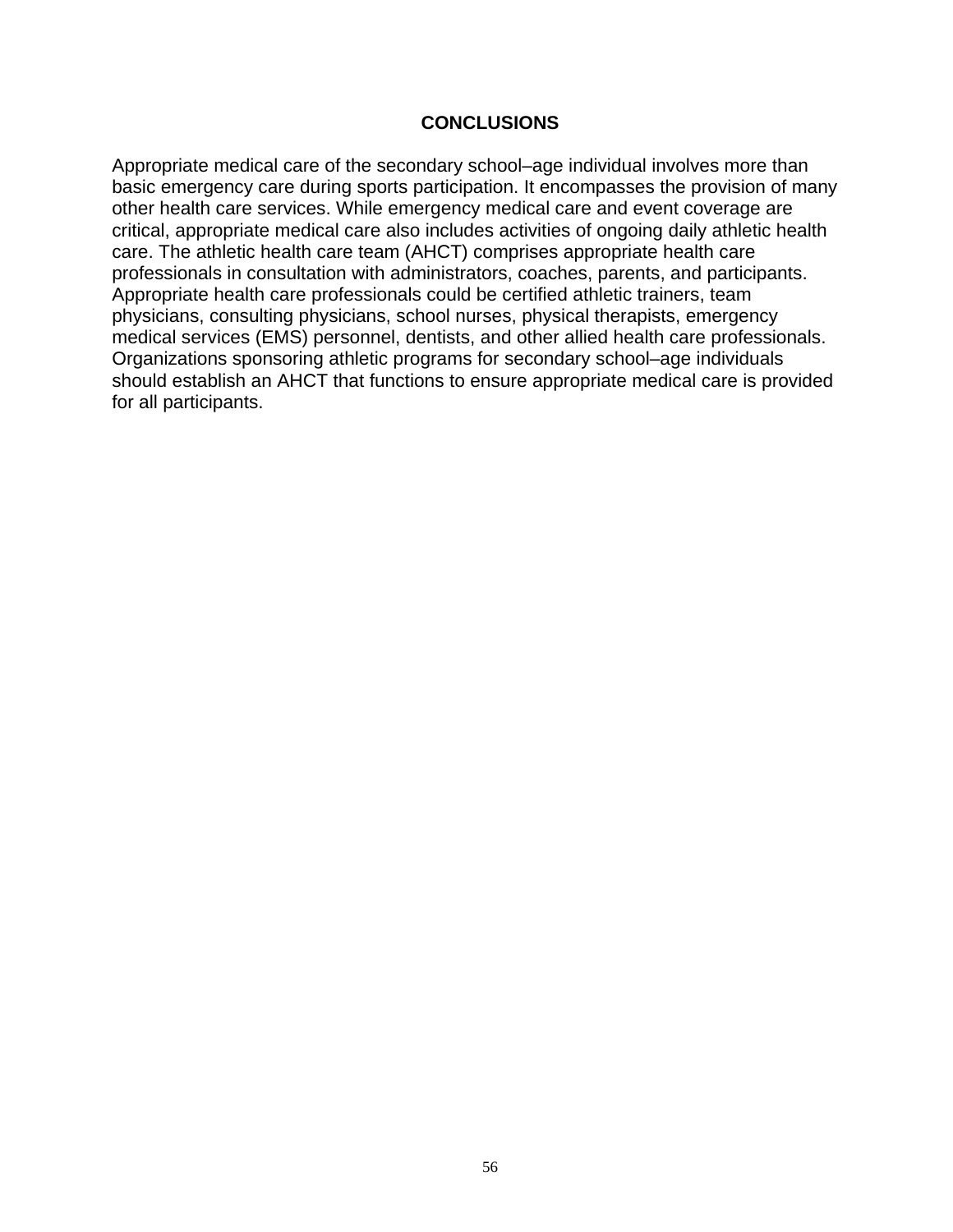#### **REFERENCES**

1. Lyznicki JM, Riggs JA, H.C. C. Certified athletic trainers in secondary schools: report of the council on scientific affairs, American Medical Association. *J Athl Train.* 1999;34:272-276.

2. Shulman LE. *Preface.* Conference on Sports Injuries in Youth: Surveillance Strategies. Bethesda, MD;1992.

3. Powell JW, Barber-Foss KD. Injury patterns in selected high school sports: a review of the 1995- 1997 seasons. *J Athl Train.* 1999;34:277-284.

- 4. *Mogabgab v. Orleans Parish School Board,* La. App. 239 (S. 2d).
- 5. *Stineman v. Fontbonne College,* 664 (F.2d).
- 6. *O'Brien v. Township High School District,* 392 (N.E.).
- 7. Ray R. *Management strategies in athletic training.* Champaign, IL:Human Kinetics; 2000.
- 8. Health Insurance Portability and Accountability Act,. Public Law 104-191, 104th Congress. 1996.
- 9. Family Educational Rights and Privacy Act. (20 U.S.C. § 1232g; 34 CFR Part 99).

10. Parkkari J, Kujala UM, Kannus P. Is it possible to prevent sports injuries? Review of controlled clinical trials and recommendations for future work. *Sports Medicine.* 2001;31:985-95.

11. National Federation of State High School Associations. *2000-01 Handbook.* Indianapolis:NRSHSA; 2000.

12. National Center for Catastrophic Sports Injury Research. *Nineteenth Annual Report.* July 10 2002.

13. Krowchuk D. The preparticipation athletic examination: a closer look. *Pediatr Ann.* 1997;26:1.

14. Beachy G, Akau C, Martinson M, Older T. High school sports injuries: a longitudinal study an Punahou School: 1988 to 1996. *Am J Sports Med.* 1997;25:674-681.

15. American Academy of Pediatrics (AAP). Organized sports for children and preadolescents: policy statement. *Pediatrics.* 2001;107:1459-1462.

16. Shultz SJ, Valovich TC, Zinder SM. *Sports Medicine Handbook.* Indianapolis:National Federation of State High School Associations; 2002.

17. Smith DM, Kovan JR, Rich BSE, Tanner SM. *Preparticipation Physical Evaluation, 3rd Edition.* New York:McGraw-Hill; 2004.

18. Maron BJ. American Heart Association: cardiovascular preparticipation screening of competitive athletes. *Med Sci Sports Exerc.* 1996;28:1445-1452.

19. Bratton RL. Preparticipation screening of children in sports. *Sports Med.* 1997;24:300-307.

20. Hergendroder AC. The preparticipation sports examination. *Pediatr Clin North Am.*  1997;44:1525-1539.

21. Smith J, Laskowski E. The preparticipation physical exam: Mayo Clinic experience with 2,739 examinations. *Mayo Clinic Proc.* 1998;73:419-429.

22. American Academy of Pediatrics (AAP). Recommendations for participating in competitive sports. *Pediatrics.* 1988;81:737-739.

23. 26th Bethesda Conference. Recommendations for determining eligibility for competition in athletes with cardiovascular abnormalities. *Med Sci Sports Exerc.* 1994;26:S223-S283.

24. Maron BJ. Sudden death in competitive athletes. *JAMA.* 1996;276:199-204.

25. Epstein SE, Maron BJ. Sudden death and the competitive athlete: perspectives on preparticipation screening studies. *J Am Coll Cardiol.* 1986;7:220-230.

26. Fuller C. Cost effectiveness analysis of screening of high school athletes for risk of sudden cardiac death. *Med Sci Sports Exerc.* 2000;32:887-890.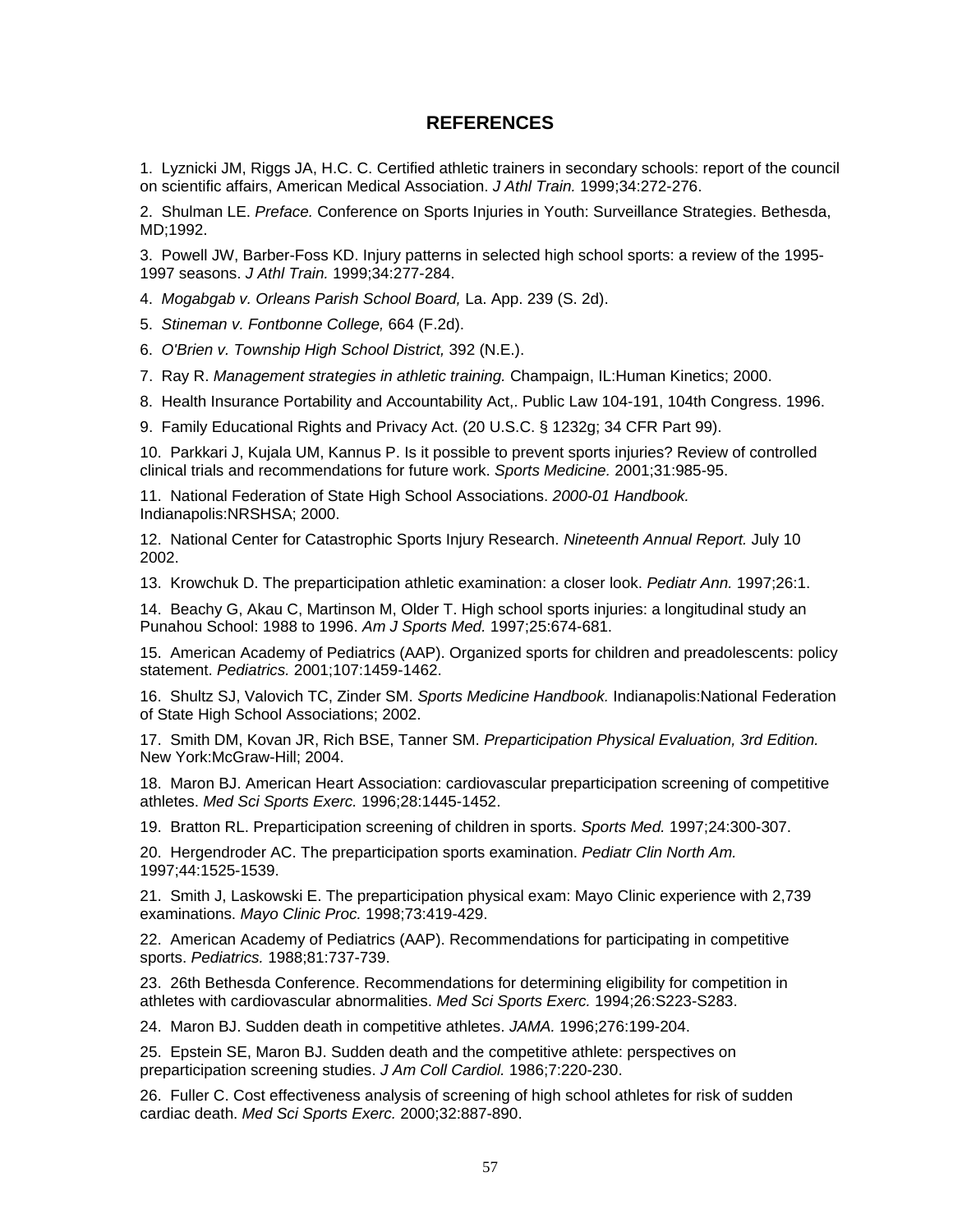27. Faharenbach M, Thompson P. The preparticipation sports exanination: cardiovascular considerations for screening. *Cardiol Clin.* 1992;10:319-328.

28. Weidenbener EJ, Krauss MD. Incorporation of screening echocardiography in the preparticipation examination. *Clin J Sport Med.* 1995;5:86-89.

29. American Heart Association. Accessed April 6, 2004 www.americanheart.org.

30. Technology GoSa. Athletic preparticipation examinations for adolescents: report of the board of trustees. *Arch Pediatr Adolesc Med.* 1994;148:93-98.

31. McCoy R, Dec K, McKeag D. Caring for the school-aged athlete. *Primary Care.* 1994;21:781- 799.

32. Feinstein RA, Soileau EJ, Daniel WA. A national survey of preparticipation physical examiniation requirements. *Phys Sportsmed.* 1988;16:51-59.

33. Risser WL, Hoffman HM, Bellah GG. Frequency of preparticipation sports examinations in secondary school athletes: are the University Interscholastic League guidelines appropriate? *Tex Med.* 1985;81:35-39.

34. McKeag DB. Preseason physical examination for the prevention of sports injuries. *Sports Med.*  1985;2:413-431.

35. Rifat SF, Ruffin MT, Gorenflo DW. Disqualifying criteria in preparticipation sports evaluations. *J Fam Pract.* 1995;41:42-50.

36. U.S. Consumer Product Safety Commission. Estimates for Sports Injuries: National Electronic Injury Surveillance System. *National Youth Sports Injury Foundation.* 1994;

37. National Youth Sports Injury Foundation. Information on standards for safety equipment in sports.

38. National Association for Sport and Physical Education (NASPE). The bill of rights of young athletes. In: *Guidelines in Children's Sports*. R Martens and V Sefeldt (Eds.) Reston: NASPE, 1979.

- 39. *Bush v. Parents Without Partners,* 21 CR2d 178 (1993).
- 40. *Short v. Griffiths,* 255 S.E. 2d 479 (VA 1979).
- 41. *Ardoin v. Evangeline Parish School Board,* 376 So. 2d 372 (LA 1979).
- 42. *Domino v. Murcurio,* 193 N.E. 2d 893 (NY 1963).
- 43. *Dawson v. Rhode Island Auditorium, Inc,* 242 A. 2d 407 (RI 1968).
- 44. *Pedersen v. Joilet Park District,* 483 N.E. 2d 21 (IL 1983).
- 45. *Singer v. School District of Philadelphia,* 513 A. 2d 1108 (PA 1986).
- 46. *Flournoy v. McCoumas,* 488 P. 2d 1104 (1971).
- 47. *Taylor v. Oakland Scavenger Company,* 17 C. 2d 594 (1941).
- 48. *Horynak v. The Pomfret School,* 783 F. 2d 284 (1st Cir. 1986).
- 49. *First Overseas Investment Corporation v. Cotton,* 491 So. 2d 293 (Fla. Dist. Ct. of App. 1986).
- 50. *Markowitz v. Arizona Park Board,* 706P. 2d. 364 (146 Ariz. 352 1985).
- 51. *Jacobs v. Commonwealth Highland Theatres, Inc,* 738 P2d 6 (Col. Ct. of App. 1986).

52. Seidler TL. Planning facilities for safety and risk management. In: *Facilities Planning for Health , Fitness, Physical Activity, Recreation and Sports: Concepts and Applications*. TH Sawyer (Ed.): Sagmore Publishing, 2002.

53. Hossler P. *The High School Athletic Training Program: An Organizational Guide.* Dubuque, IA:Kendall/Hunt Publishing Co.; 1983.

54. Clover J. *Sports Medicine Essentials: Core Concepts in Athletic Training.* Clifton Park, N.Y.:Delmar Learning, Inc.; 2001.

- 55. *Locilento v. John A. Coleman Catholic High,* 523 N.Y.S. (2d).
- 56. *McKeever v. Phoenix Jewish Community Center,* 374 P. (2d 875 (AZ 1962)).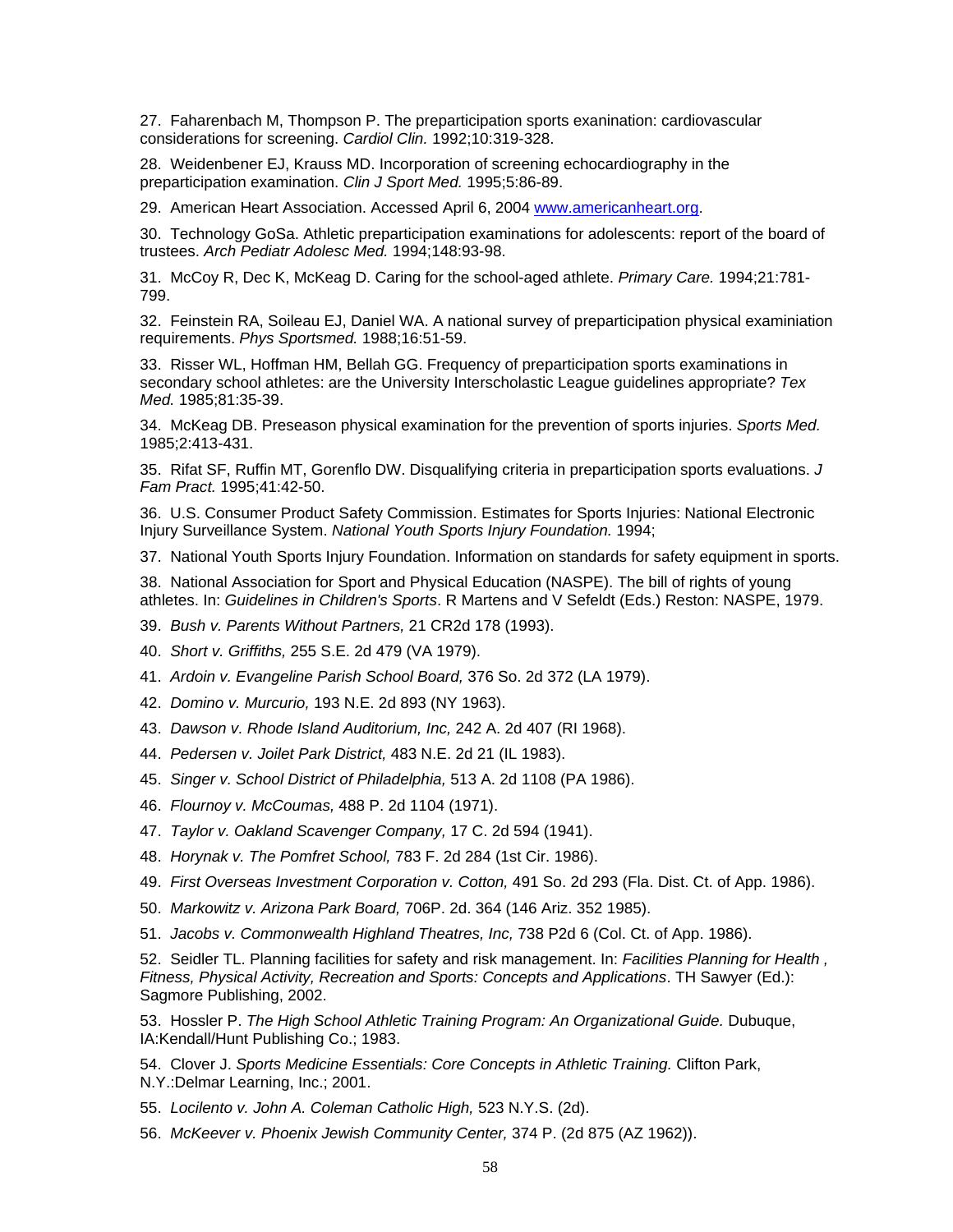57. *Kungle v. Austin,* 330 S.W. (2d).

58. *Dudley Sports Co., Inc. v. Lawrence Robert Schmitt b/n/f/ Joseph Schmitt,* 151 Ind. App. 217 (279 N.E.2d).

59. *Grant v. Lake Oswego School District Number 7,* 515 P. (2d).

60. *Byrns v. Riddell, Inc,* 113 Ariz. 264 (550 P.2d).

61. *Kobylanski v. Chicago Board of Education,,* 63 Ill. 2d 165; 347 N.E.2d 705; 1976 Ill (Supreme Court of Illinois).

62. *Everett v. Bucky Warren, Inc.,* 380 N.E. (2d).

63. *Gerritty v. Beatty,* 71 Ill. 2d 47 (373 N.E.2d 1323).

64. *Berman v. Philadelphia Board of Education,* 456A (2d).

65. *Tiemann v. Independent School District #740,* 331 (N.W.2d).

66. Schutt Sports. *Sizing, Fitting, & Maintaining the Schutt Helmet & Shoulder Pad Systems.* Schutt Sports; 2002. [Videotape].

67. Schutt Sports. *Proper Helmet Fitting.* Schutt Sports,; 2003.

68. Schutt Sports. *Recommended Shoulder Pad Fitting Procedure.* 2003.

69. Michigan Governor's Council on Physical Fitness HaS. *Position Statement: The Prevention of Injuries in Amateur Football*. January http://www.mdch.state.mi.us/pha/vipf2/football.htm.

70. Schutt Sports. *Schutt Football FAQ*. May 31, 2003 http://www.schuttsports.com/faq\_fb.html.

71. Hergoenroeder AC. Prevention of Sports Injuries. *Pediatrics.* 1998;101:1057-1063.

72. AAHPERD. *Certified Athletic Trainers in U.S. High School*. Jan 2003 http://www.aahperd.org/NASPE/pdf\_files/pos\_papers/resource-trainer.pdf.

73. Nelson LB, Wilson, T.W., Jeffers, J.B. Eye Injuries in Childhood: Demography, Etiology, and Prevention. *Pediatrics.* 1989;84:438-441.

74. Risser WL, Anderson, S.J., Bolduc, S.P., Coryllos, E., Greisemer, B., McLain, L., Tanner, S. Protective Eyewear for Young Athletes (RE9630). *Pediatrics.* 1996;98:311-313.

75. Martin TJ. Technical Report: Knee Brace Use in the Young Athlete (RE9844). *Pediatrics.*  2001;108:503-507.

76. American Dental Association. ADA Says Mouthguard Important Piece of Children's Athletic Gear. *ADA News Releases.* 2002;

77. American Dental Association. Do you need a mouthguard? *Journal of American Dental Association.* 2001;132:

78. American Dental Association. *Policy on Orofacial Protectors.* American Dental Association; 1995.

79. Nowjack-Raymer RE, Gift, H.C. Use of Mouthguards and Headgear in Organized Sports by School-aged Children. *Public Health Report.* 1996;111:82-86.

80. NOCSAE. *Shared Responsibilities in Reducing Sports Related Injuries*. January http://www.nocsae.org/nocsae/STANDARDS/SharedResponse.htm.

81. Heck JF, Clarke KS, Peterson TR, Torg JS, Weis MP. National Athletic Trainers' Association Position Statement: Head-Down Contact and Spearing in Tackle Football. *J Athl Train.* 2004;39:101- 111.

82. American Society for Testing and Materials. Standard Specifications for Face Guards for Youth Baseball. 1986;

83. International Federation of Sports Medicine. *Eye Injuries and Eye Protection in Sports: A Position Statement*. July 19, 2003 http://www.fims.org/fims/frames.asp.

84. Marshall SW, Mueller FO, Kirby DP, Yang J. Evaluation of Safety Balls and Faceguards for Prevention of Injuries in Youth Baseball. *JAMA.* 2003;289:568-574.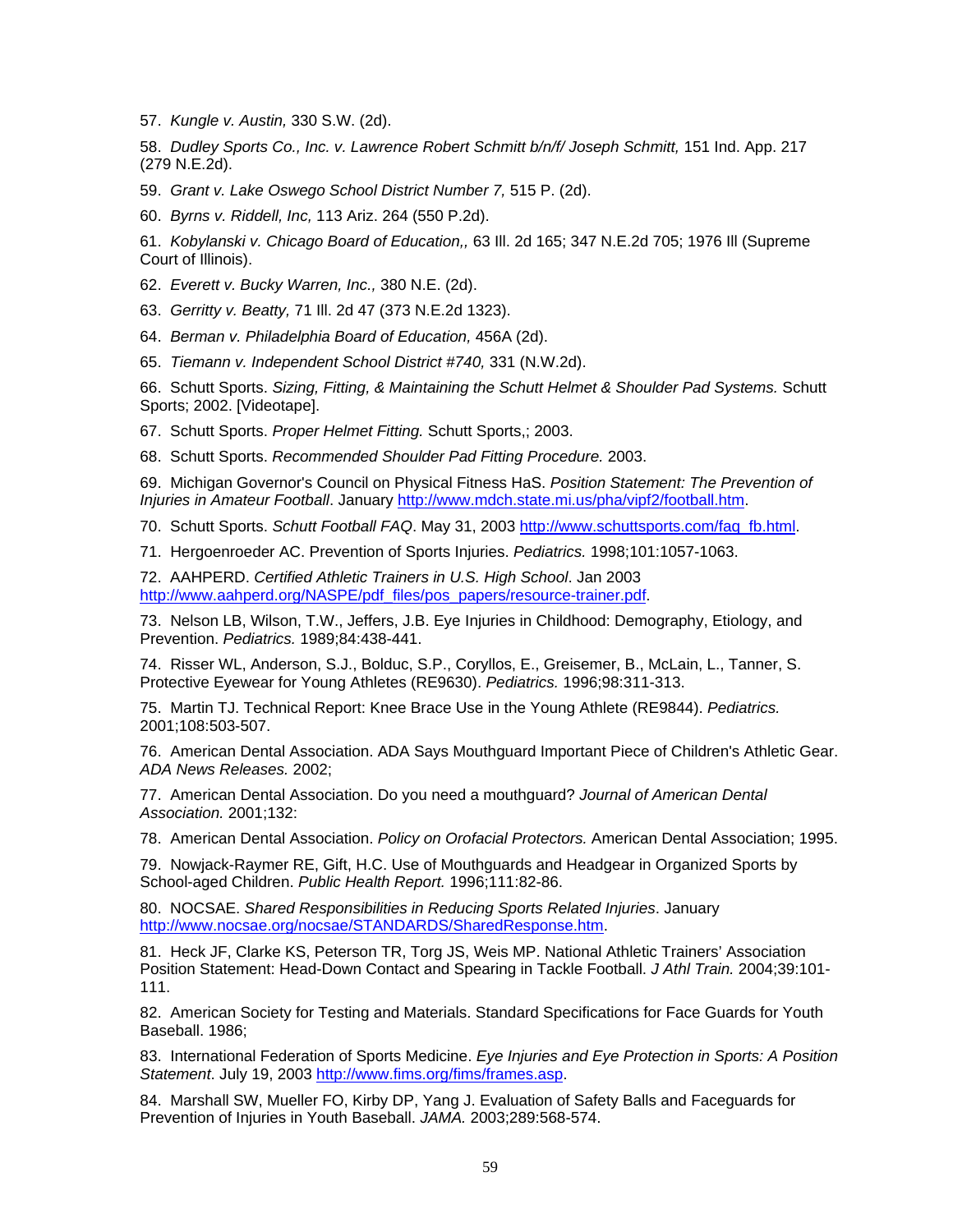85. American Academy of Pediatrics Committee on Sports Medicine and Fitness. Medical Conditions Affecting Sports Participation. *Pediatrics.* 1994;95:757-760.

86. Kohl T, Giesen D, Moyer JJ, Lisney M. Tinea Gladiatorum: Pennsylvania's Experience. *Clinical Journal of Sports Medicine.* 2002;12:165-171.

87. International Academy of Sports Dentistry. Position Statement on Athletic Mouthguard Mandates. *IASD Newsletter.* 1999;14:7-8.

88. Anderson JC, Courson, R.W., Kleiner, D.M., McLodas, T.A. National Athletic Trainers' Association Position Statement: Emergency Planning in Athletics. *Journal of Athletic Training.*  2002;37:99-104.

89. Centers for Disease Control and Prevention. Nonfatal sports and recreation related injuries treated in emergency departments-United States, July 2000-June 2001. *MMWR.* 2002;51:736-740.

90. Walsh K. Thinking proactively: the emergency action plan. *Athl Ther Today.* 2001;6:57-62.

91. American Academy of Pediatrics (AAP). Guidelines for emergency medical care in school: policy statement. *Pediatrics.* 2001;107:435-436.

92. American Academy of Pediatrics (AAP). Physical fitness and activity in schools: policy statement. *Pediatrics.* 2002;105:1156-1157.

93. National Association for Sport and Physical Education (NASPE). Guidelines for after-school physical activity and intramural sports programs: postion paper. 2001;

94. National Collegiate Athletic Association. NCAA Guideline 1f, emergency care and coverage. In: *NCAA Sports Medicine Handbook, 15th Edition* Indianapolis: NCAA, 2002.

95. Cotton D, Wilde TJ. *Sports Law.* Iowa:Kendall Hunt; 1997.

96. *Kleinknecht v. Gettysburg College,* 786 F. Supp 449 (3rd Cir. 1993).

97. *Barth by Barth v. Board of Education,* 490 N.E. 2d 77 (Ill. App. 1 Dist. 1986).

98. *Jarreau v. Orleans Parrish School Board,* 600 So.2d 1389 (La. 1992).

99. Almquist JL, et. al.,. The Position Improvement Guide for the Secondary School Athletic Trainer. *National Athletic Trainers' Association.* 2003;

100. Courson R. *Example template: sports medicine emergency plan*. www1.ncaa.org/membership/ed\_outreach/health-safety/care-coverage/emergency\_plan.

101. American Orthopaedic Society for Sports Medicine (AOSSM). *Sideline Preparedness for the Team Physician: A Consensus Statement.* 2002.

102. Kleiner DM, Almquist JL, Bailes J, Burruss P, Feuer H, Griffin, L.Y., Herring S, McAdam C, Miller D, Thorson D, Watkins RG, Weinstein S. *Prehospital Care of the Spine-Injured Athlete: A document from the Inter-Association Task Force for Appropriate Care of the Spine-Injured Athlete.* Dallas:2001.

103. Binkley H, Beckett J, Casa D, Kleiner D, Plummer P. National Athletic Trainers' Association Position Statement: Exertional Heat Illness. *J Athl Train.* 2002;37:329-343.

104. Convertino V, Armstrong L, Coyle E, Mack G, Sawka M, Senay L, Sherman WM. *Exercise and Fluid Replacement.* American College of Sports Medicine Position Stand. 1996

105. Inter-Association Task Force. Inter-Association Task Force on Exertional Heat Illness Consensus Statement. 2003;

106. National Collegiate Athletic Association. NCAA Guideline 2c Prevention of Heat Illness. In: *NCAA Sports Medicine Handbook* Indianapolis: NCAA, 2002.

107. Armstrong L, Epstein Y, J. G, Haymes E, Hubbard R, Roberts W, Thompson P. *Heat and Cold Illnesses During Distance Running.* American College of Sports Medicine Position Stand. 1996

108. National Collegiate Athletic Association. NCAA Guideline 2m, Cold Stress. In: *NCAA Sports Medicine Handbook* Indianapolis: NCAA, 2002.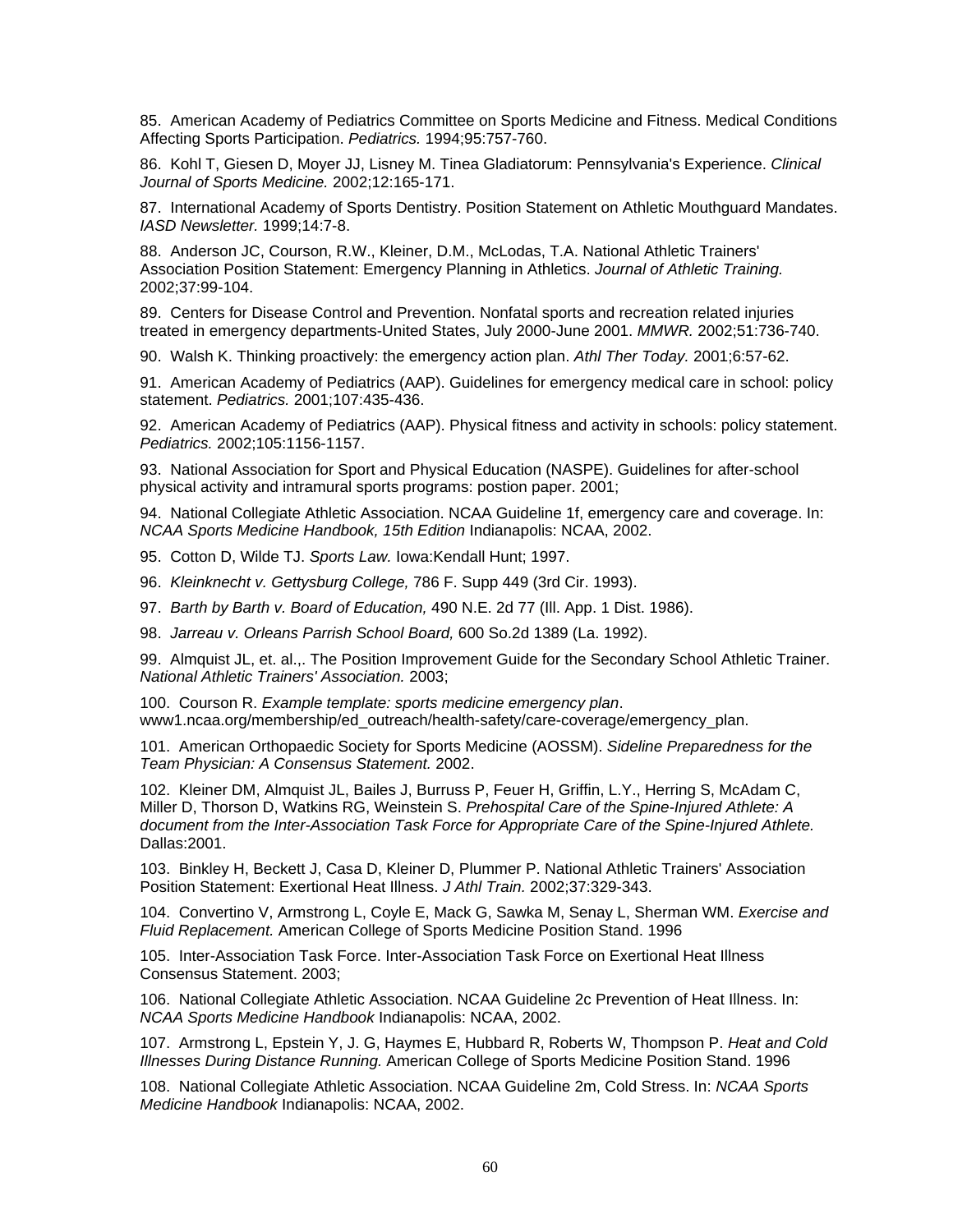109. Walsh K, Bennett B, Cooper M, Holle R, Kithil MBA, Lopez R. National Athletic Trainers' Association Position Statement: Lightning Safety for Athletics and Recreation. *J Athl Train.*  2000;35:471-477.

110. National Collegiate Athletic Association. NCAA Guideline 1d, Lightning Safety. In: *NCAA Sports Medicine Handbook* Indianapolis: NCAA, 2002.

111. Casa D. Exercise in the heat. I. Fundamentals of thermal physiology, performance implications, and dehydration. *J Athl Train.* 1999;34:246-252.

112. Casa D. Exercise in the heat II. Fundamentals of thermal physiology, performace implications, and dehydration. *J Athl Train.* 1999;34:253-262.

113. Armstrong L. Heat acclimatization. In: *Encyclopedia of Sports Medicine and Science*. TD Fahey (Ed.): Internet Society for Sports Medicine, 1998.

114. Sparling P, Millard-Stafford M. Keeping sports participants safe in hot weather. *Phys Sportsmed.* 1999;27:27-35.

115. Casa D, Armstrong L, Hillman S, Montain S, Reiff R, Rich B, Roberts W, Stone J. National Athletic Trainers' Associaiton Position Statement: Flluid Replacement for Athletes. *J Athl Train.*  2000;35:212-224.

116. Kanzenbach T, Dexter W. Cold injuries. *Postgrad Med.* 1999;105:43-50.

117. Noakes T. Exercise in the cold. *Ergonomics.* 2002;43:1461-1479.

118. Zimmerman C, Cooper MA, Holle RL. Ligtning safety guidelines. *Ann Emerg Med.* 2002;39:665- 670.

119. Holle R, Lopez R, Zimmerman C. Updated recommendations for lightning safety. *Bull Am Meteor Soc.* 1999;2034-2041.

120. Cherington M. Lightning injuries in sports: situations to avoid. *Sports Med.* 2001;31:301-308.

121. Vavrek JR, Holle RL, Lopez RE. Updated lightning safety recommendations. In: *Preprints of the AmericanMeteorological Society 8th Symposium on Education* Dallas, TX, 1999.

122. American Medical Association. *Report 5 of the council on scientific affairs (A-98): Certified athletic trainers in secondary schools*. Retrieved May 25, 2003, from http://www.amaassn.org/ama/pub/article/2036-2373.html.

123. National Athletic Trainers' Association. *Minimizing the risk of injury in high school athletics*. Accessed February 19, 2003, from www.nata.org/publications/brochures/minimizingtherisks.htm.

124. Shimon JM. Youth sports injury: prevention is key. *Strategies.* 2002;15:27-30.

125. Weaver NL, Marshall SW, Miller MD. Preventing sports injuries: opportunities for intervention in youth athletics. *Patient Educ Counseling.* 2002;46:199-204.

126. American Academy of Pediatrics (AAP). *Injuries in youth soccer: a subject review*. Accessed November 3, 2002, from www.aap.org/policy/re9934.html.

127. Cantu RC. Head and spine injuries in youth sports. *Clin Sports Med.* 1995;14:517-532.

128. Culpepper MI. The availability and delivery of health care to high school athletes in Alabama. *Phys Sportsmed.* 1986;14:131-137.

129. DeLee JC, Farney WC. Incidence of injury in Texas high school football. *Am J Sports Med.*  1992;20:575-580.

130. DiFiori JP. Overuse injuries in children and adolescents. *Phys Sportsmed.* 1999;27:75-80.

131. Gomez JE. Upper extremity injuries in youth sports. *Pediatr Clin North Am.* 2002;49:593-626.

132. Guskiewicz KM, Weaver NL, Padua DL, Garrett WE. Epidemiology of concussion in collegiate and high school football players. *Am J Sports Med.* 2000;28:643-650.

133. Kocher MS, Waters PM, Micheli LJ. Upper extremity injuries in the pediatric athlete. *Sports Med.* 2000;30:117-135.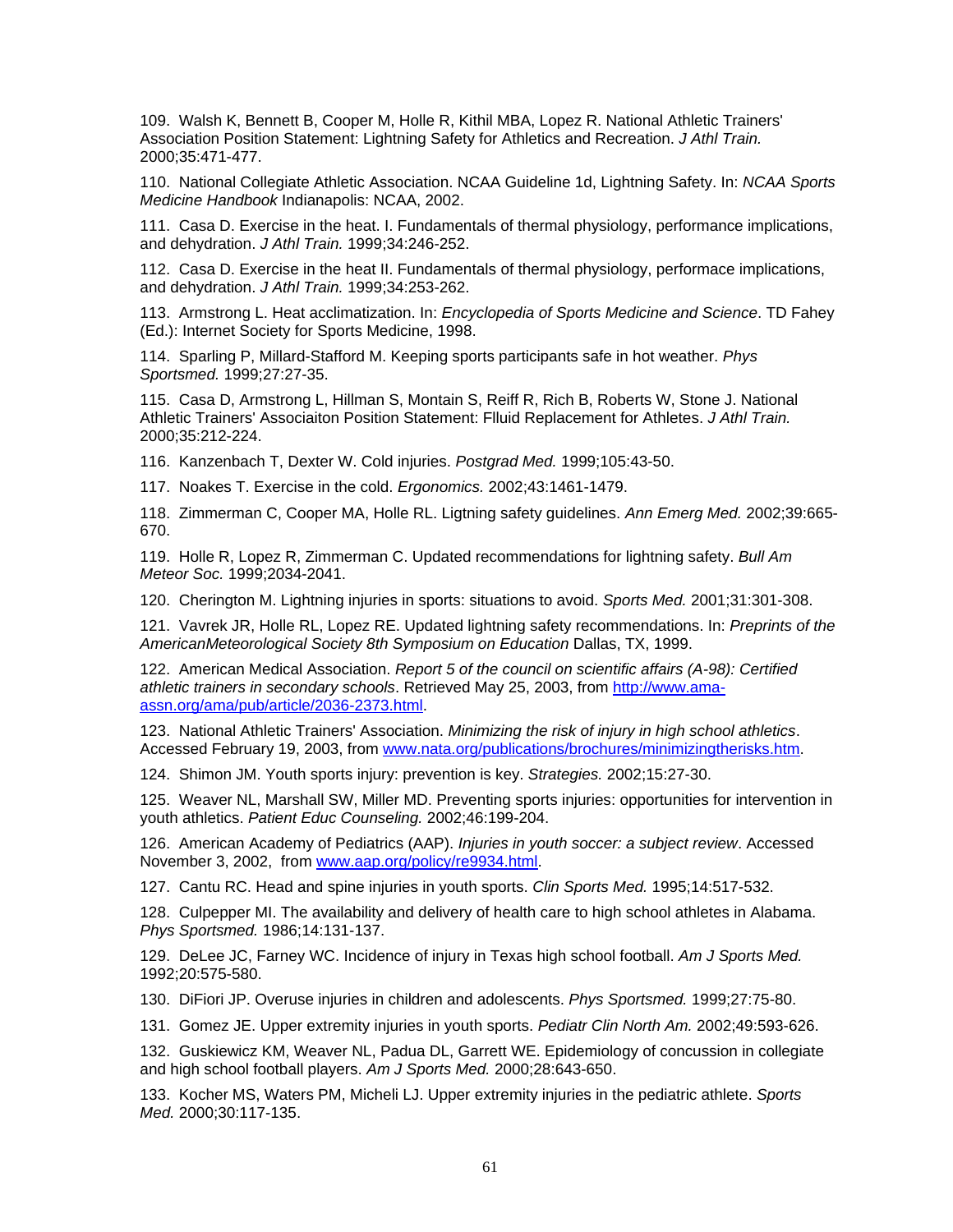134. Luckstead EF, Patel DR. Catastrophic pediatric sports injuries. *Pediatr Clin North Am.*  2002;49:581-591.

135. Maffulli N, Baxter-Jones ADG. Common skeletal injuries in young athletes. *Sports Med.*  1995;19:137-149.

136. Martin TJ, Martin JS. Special issues and concerns for the high school- and college-aged athletes. *Ped Clin North Am.* 2002;49:533-552.

137. Messina DF, Farney WC, DeLee JC. The incidence of injury in Texas high school basketball. *Am J Sports Med.* 1999;37:294-299.

138. Pasque CB, Hewett TE. A prospective study of high school wrestling injuries. *Am J Sports Med.*  2000;28:509-515.

139. Patel DR, Nelson TL. Sports injuries in adolescents. *Med Clin North Am.* 2000;84:983-1007.

140. Powell JW, Barber-Foss KD. Sex-related injury patterns among selected high school sports. *Am J Sports Med.* 2000;28:385-391.

141. Ransone J, Dunn-Bennett LR. Assessment of first-aid knowledge and decision making of high school athletic coaches. *J Athl Train.* 1999;34:267-271.

142. Rauh MJ, Margherita AJ, Rice SG, Koepsell TD, Rivara FP. High school cross country running injuries: a longitudinal study. *Clin J Sport Med.* 2000;10:110-116.

143. Rutherford DS, Niedfeldt MW, Young CC. Medical coverage of high school football in Wisconsin in 1997. *Clin J Sport Med.* 1999;9:209-215.

144. Ryu RKN, Fan RSP. Adolescent and pediatric sports injuries. *Pediatr Clin North Am.*  1998;45:1601-1635.

145. Marsh JS, Daigneault JP. The young athlete. *Curr Opin Pediatr.* 1999;11:84-88.

146. Vangsness TC, Hunt T, Uram M, Kerlam RK. Survey of health care coverage of high school football in Southern California. *Am J Sports Med.* 1994;22:719-722.

147. Fandel D. *Athletic Trainer Credentialing.* Dallas:National Athletic Trainers' Association Board of Certification; 2002.

148. Prentice WE. *Rehabilitation Techniques in Sports Medicine (2nd ed.).* St. Louis:Mosby; 1994.

149. Crossley K, Bennell K, Green S, Cowan S, McConnell J. Physical therapy for patellofemoral pain: a randomized, double-blinded, placebo controlled trial. *Am J Sports Med.* 2002;30:857-865.

150. Gilbey HJ, Wang AW, Trouchet T. Exercise improves early functional recovery after total hip arthroplasty. *Clin Orthop.* 2003;408:193-200.

151. Wang TJ, Olson SL, Campbell AH, Hanten WP, Gleeson PB. Effectiveness of physical therapy for patients with neck pain: an individualized approach using a clinical decision-making algorithm. *Am J Phys Med Rehabil.* 2003;82:203-218.

152. Harris GR, Susman JL. Managing musculoskeletal complaints with rehabilitation therapy: summary of the Philadelphia panel evidence-based clinical practice guidelines on musculoskeletal rehabilitation interventions. *J Fam Pract.* 2002;15:1042-1046.

153. Hurwitz EL, Mogenstern H, Harber P, Kominski GF, Belin TR, Adams AH. A randomized trial of medical care with and without physical therapy and chiropractic care with and without physical modalities for patients with low back pain: 6-month follow up outcomes from the UCLA low back pain study. *Spine.* 2002;27:2193-2204.

154. Griffin KM. Rehabilitation of the hip. *Clin Sports Med.* 2001;20:837-845.

155. Stylianos S. Late sequelae of major trauma in children. *Ped Clin North Am.* 1998;45:853-859.

156. Chen C, Neufeld PS, Feely CA, Skinner CS. Factors influencing compliance with home exercise programs among patients with upper-extremity impairment. *Am J Occ Ther.* 1999;53:171-179.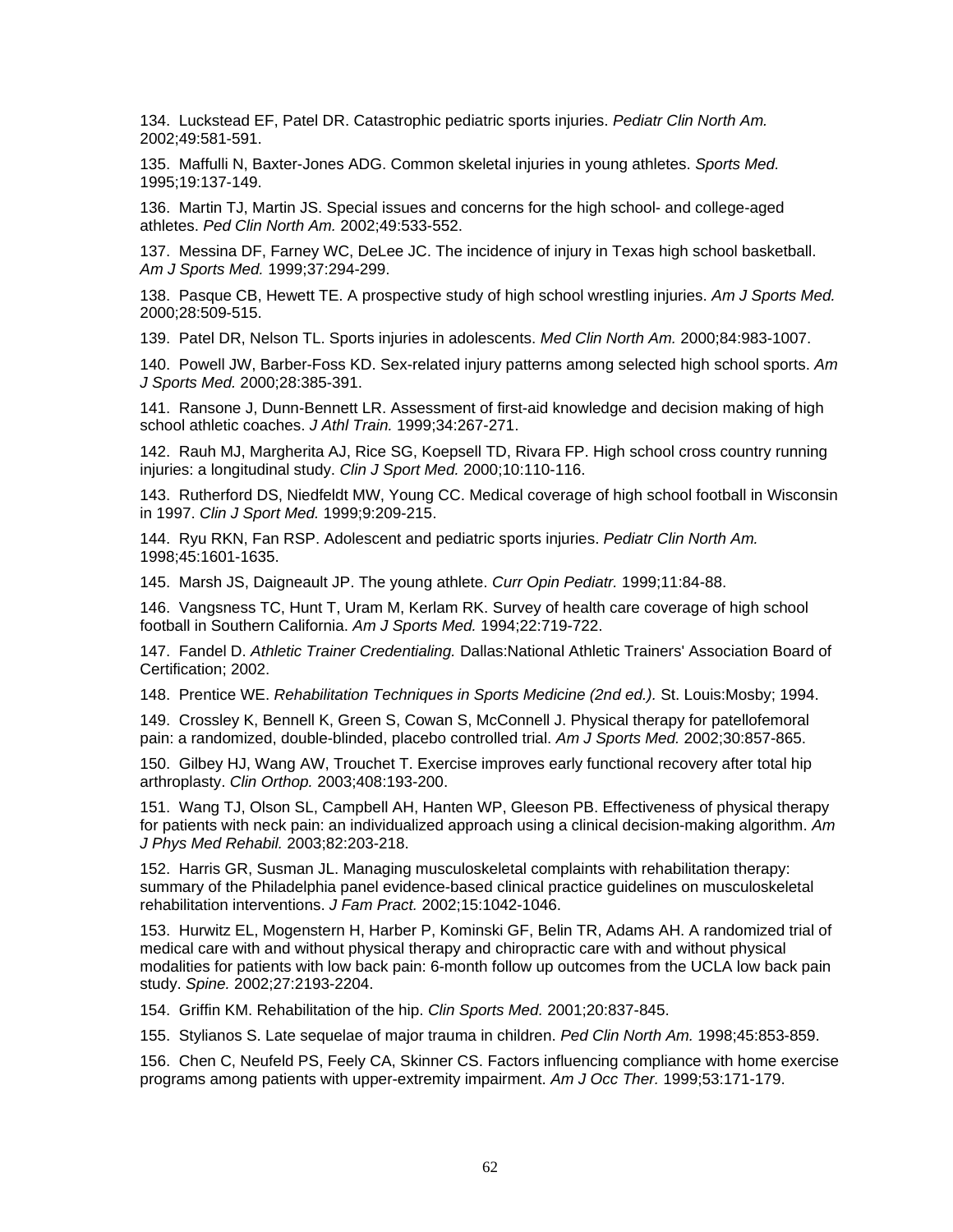157. Kirk-Sanchez NJ, K.E. R. Relationship between duration of therapy services is a comprehesive rehabilitation program and mobility at discharge in patients with orthopedic problems. *Phys Ther.*  2001;81:888-895.

158. Cavanaugh RMJ, Miller ML, Henneberger PK. The preparticipation athletic examination of adolescents: a missed opportunity? *Curr Probl Pediatr.* 1997;27:109-120.

159. Patrick K, Colvin JR, Fulop M, Calfas K, Lovato C. Health risk behaviors among California college students. *J Am Coll Health.* 1997;45:265-272.

160. Nattiv A, Puffer JC. Lifestyles and health risks of collegiate ahtletes. *J Fam Pract.* 1991;33:585- 590.

161. Baumert PW, Henderson JM, Thompson NJ. Health risk behaviors of adolescent participants in organized sports. *J Adolesc Health.* 1998;22:460-465.

162. Forman ES, Dekker AH, Javors JR, Favison DT. High-risk behaviors in teenage male athletes. *Clin J Sport Med.* 1995;5:36-42.

163. Kokotailo PK, Henry BC, Koscik RE, Fleming MF, Landry GL. Substance abuse and other health risk behaviors in collegiate athletics. *Clin J Sport Med.* 1996;6:183-189.

164. Nattiv A, Puffer JC, Green GA. Lifestyles and health risks of collegiate athletes: a mulit-center study. *Clin J Sport Med.* 1997;7:262-272.

165. Miller TW, Adams JM, Kraus RF, Clayton R, Miller JM, Anderson J. Gambling as an addictive disorder among athletes: clinical issues in sports medicine. *Sports Med.* 2001;31:145-152.

166. Patel DR, Luckstead EF. Sport participation, risk taking, and health risk behaviors. *Adolesc Med State Art Rev.* 2000;11:141-155.

167. Oler MJ, Mainous AG, Martin CA, Richardson E, Haney A, WIlson D. Depression, suicidal ideation, and substance use among adolescents. Are athletes at risk? *Arch Fam Med.* 1994;3:781- 785.

168. Steptoe A, Butler N. Sports participation and emotional well-being in adolescents. *Lancet.*  1996;347:1789-1792.

169. Brewer BW, Linder DE, Phelps CM. Situational correlates of emotional adjustment to athletic injury. *Clin J Sport Med.* 1995;5:241-245.

170. Manuel JC, Shilt JS, Curl WW, Smith JA, Durant DH, Lester L. Coping with sports injuries: an examination of the adolescent athlete. *J Adolesc Health.* 2002;31:391-393.

171. Joint Review Commission for Athletic Training. Standards and Guidelines.

172. Neinstein LS. *Adolescent Health Care: A Practical Guide.* Philadelphia:Lippincott, Williams, & Wilkins; 2002.

173. Ogden CL, Flegal KM, Carroll MD, Johnson CL. Prevalence and trends in overweight among US children and adolescents. *JAMA.* 1999-2000;288:1728-1732.

174. Perriello V. Aiming for healthy weight in wrestlers and other athletes. *Contemporary Pediatrics.*  2001;9:55.

175. BlueCross BlueShield. National Performance-Enhancing Drug Study. 2001;

176. Office of Dietary Supplements. http://ods.od.nih.gov.

177. Caraffa A, Cerulli G, Projetti M, Aisa G, Rizzo A. Prevention of anterior cruciate ligament injuries in soccer. A propsective controlled study of proprioceptive training. *Knee Surg Sports Traumatol.*  1996;4:19-21.

178. Junge A, Rosch D, Peterson L, Graf-Baumann T, Dvorak J. Prevention of soccer injuries: a prospective intervention study in youth amateur players. *Am J Sports Med.* 2002;30:652-659.

179. Perna FM, Antoni MH, Baum A, Gordon P, Schneiderman N. Cognitive behavioral stress management effects on injury and illness among competitive athletes: a randomized clinical trial. *Ann Behav Med.* 2003;25:66-73.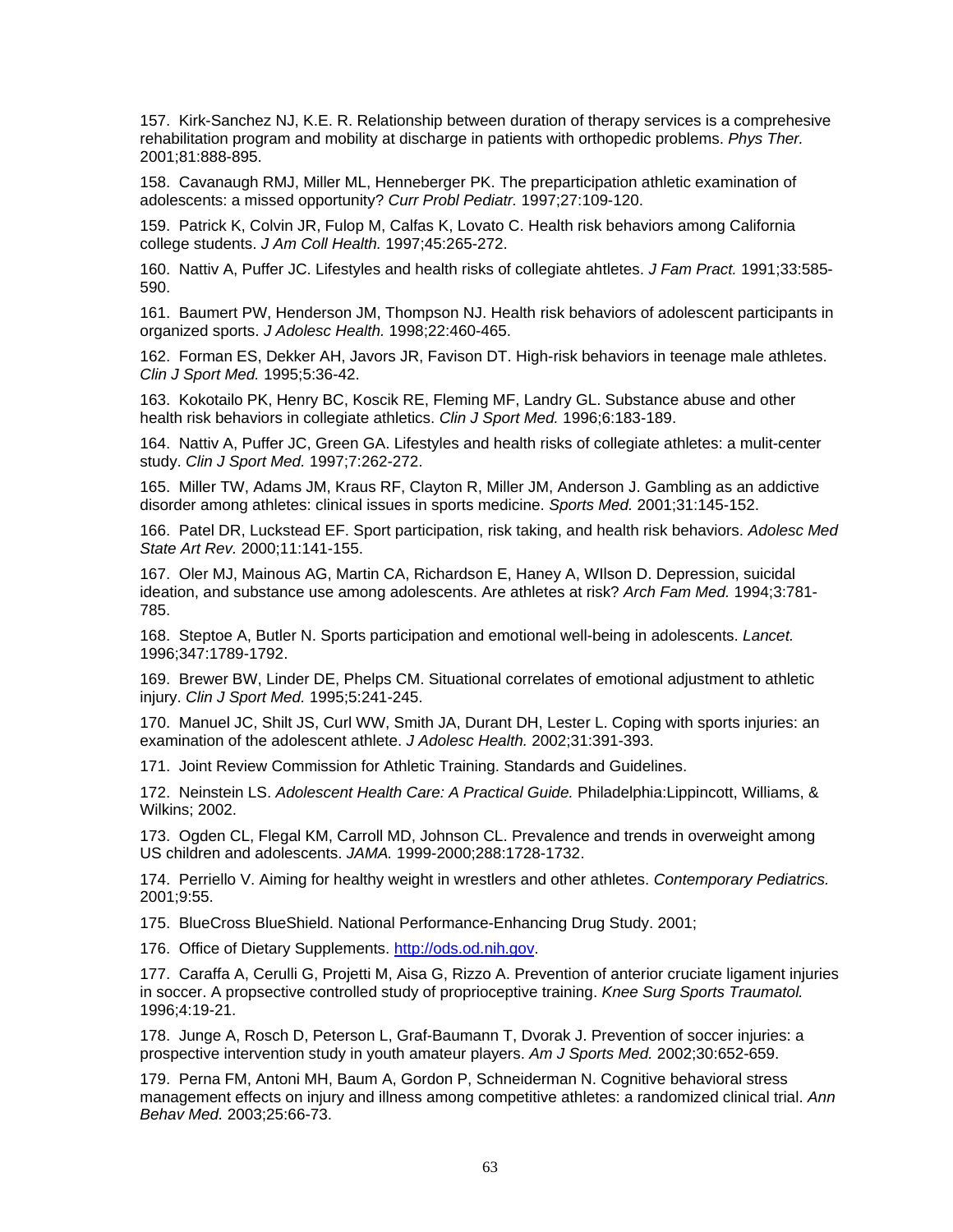180. Tyler TF, Nicholas SJ, Campbell RJ, Donellan S, McHugh MP. The effectiveness of a preseason exercise program to prevent adductor muscle strains in professional ice hockey players. *Am J Sports Med.* 2002;30:680-683.

181. National Center for Injury Prevention and Control. *CDC Injury Research Agenda.* Atlanta:Centers for Disease Control and Prevention; 2002.

182. Janda DH. The prevention of baseball and softball injuries. *Clin Orthop.* 2003;409:20-28.

183. Conn JM, Annest JL, Gilchrist J. Sports and recreation related injury episodes in the US population, 1997-1999. *Injury Prev.* 2003;9:117-123.

184. Janda DH, Wojtys EM, Hankin FM, Benedict ME. Softball sliding injuries: a prospective study comparing standard and modified bases. *JAMA.* 1988;259:1848-1850.

185. Marshall SW, Waller AE, Dick RW, Pugh CB, Loomis DP, Chalmers DJ. An epidemiologic study of protective equipment and injury in two contact sports. *Int J Epidemiol.* 2002;31:587-592.

186. Torg JS, Vegso JJ, Sennett B, Das M. The national football head and neck injury registry. 14 year report on cervical quadraplegia, 1971 through 1984. *JAMA.* 1985;254:3439-3443.

187. Torg JS, Vegso JJ, O'Neill MJ, Sennett B. The epidemiologic, pathologic, biomechanical, and cinematographic analysis of football-induced cervical spine trauma. *Am J Sports Med.* 1990;18:50-57.

188. Webster DA, Bayliss GV, Spadaro JA. Head and face injuries in scholastic women's lacrosse with and without eyewear. *Med Sci Sports Exerc.* 1999;31:938-941.

189. Waicus KM, Smith BW. Eye injuries in women's lacrosse players. *Clin J Sport Med.* 2002;12:24- 29.

190. US Lacrosse. *Women's division, Umpiring: eyewear update*. Accessed August 2, 2003, from www.uslacrosse/org/wdoc/Rule%20Info/Eyewear.htm.

191. Jones BH, Hansen BC. An Armed Forces epidemiological board evaluation of injuries in the military. *Am J Prev Med.* 2000;18:14-18.

192. Jones BH, Knapik JJ. Physical training and exercise-related injuries: surveillance, research and injury prevention in military populations. *Sports Med.* 1999;27:111-125.

193. Mercy JA, Rosenburg ML, Powell KE, Broome CV, Roper WL. Public health policy for preventing violence. *Health Affairs.* 1993;Winter:7-29.

194. Robertson LS. *Injury Epidemiology.* New York:Oxford Press; 1992.

195. Sleet D, Bonzo S, Branche C. An overview of the National Center for Injury PRevention and Control and the Centers for Disease Control and Prevention. *Injury Prev.* 1998;4:308-312.

196. Haddon W. Options for the prevention of motor vehicle crash injury. *Isr J Med Sci.* 1980;16:45- 65.

197. Bonnie RJ, Fulco CE, Liverman CT. *Reducing the Burden of Injury: Advancing Prevention and Treatment*. Washington, D.C.: National Academy Press; 1999.

198. Runyon CW. Using the Haddon Matrix: introducing the third dimension. *Injury Prev.* 1998;4:308- 307.

199. Bell NS, Amoroso PJ, Baker SP, Senir L. Injury control, part II: strategies for prevention. In: *U.S. Army Research Institute for Environmental Medicine Technical Report TN 00-4* Natick, MA: U.S. Army, 2000.

200. Levy BS, Wegman DH. Preventing occupational disease. In: *Occupational Health: Recognizing and Preventing Work-Related Disease, 2nd ed* Boston: Little, Brown, and Company, 1988.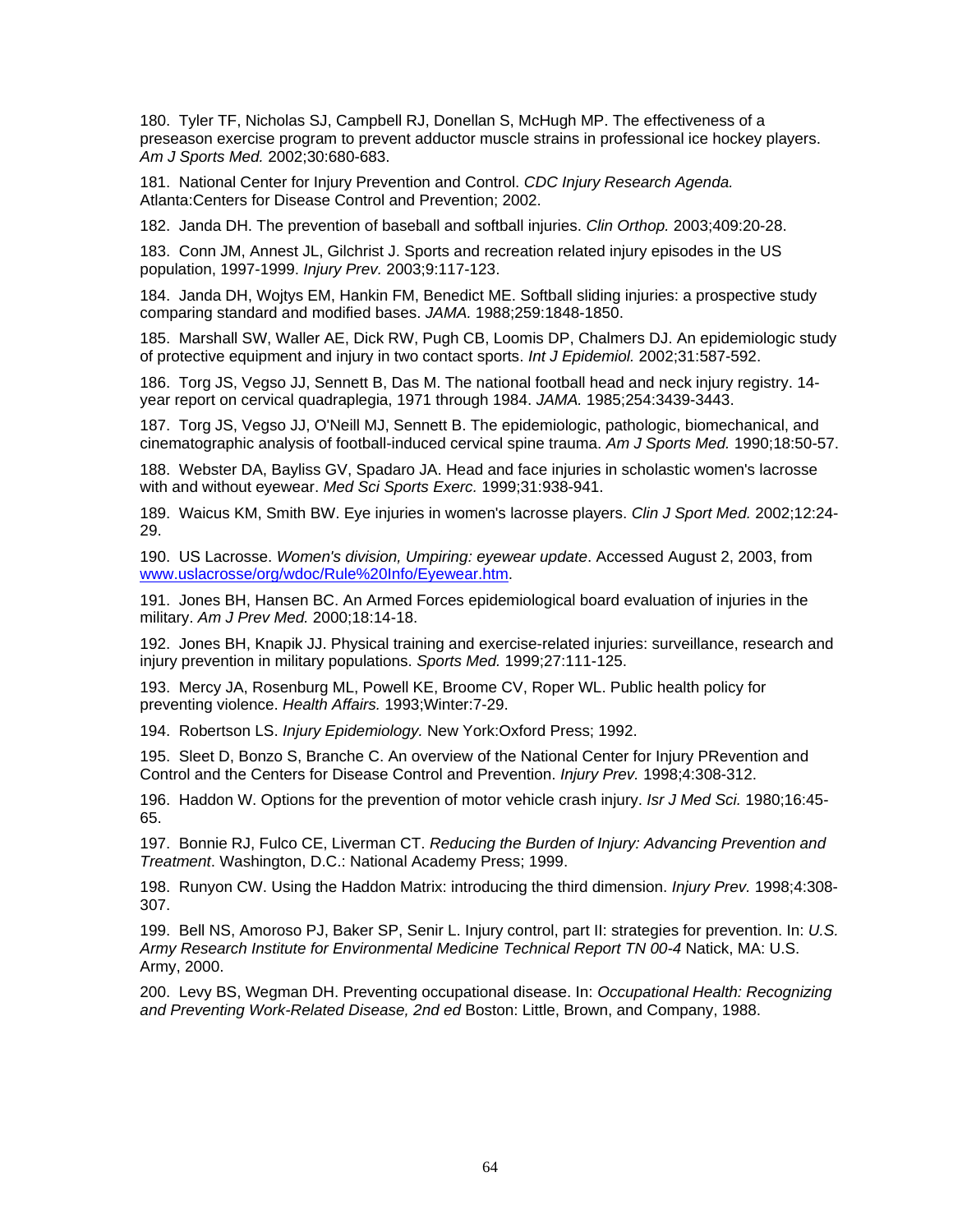# **TABLE 1. MEDICAL PROFESSIONALS WHO SHOULD BE CONSIDERED MEMBERS OF THE ATHLETIC HEALTH CARE TEAM**

Certified athletic trainers

Team physicians

Orthopaedic physicians

School physicians

Primary care providers (pediatricians, family practice, nurse practitioners, etc.)

Consulting and other physicians

School nurses and guidance counselors

Physical therapists

EMS personnel

Physician assistants

Registered dieticians

Public safety personnel

Public health officials

**Dentists** 

Other allied health care professionals

Students and trainees in the above disciplines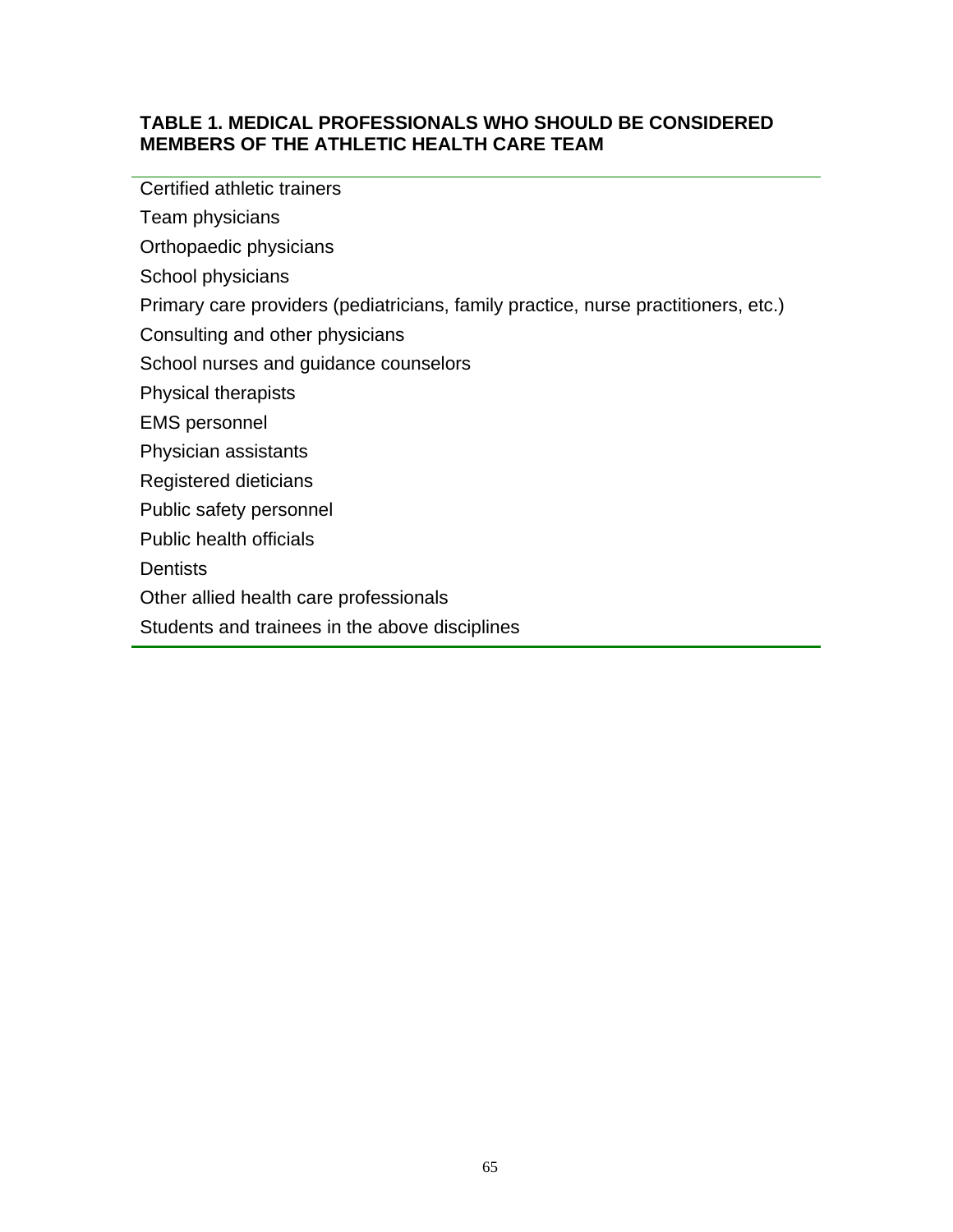# **TABLE 2. STRATEGIES TO ENSURE SAFE FACILITIES**

Develop a written EAP for all venues or facilities

Evaluate your present facilities for safety

Develop appropriate checklists, forms, and other documentation to ensure thorough and consistent standards of facility evaluation

Follow a standardized timeline for when facility evaluations will take place and who will be responsible for completing the forms

Use "Critical Incident Reports" to direct corrective actions whenever an accident occurs

Post warning signs where appropriate.

Provide in-services for staff regularly on injury prevention and how to monitor and manage facility safety

Cultivate a safety awareness culture in your program

Ensure facilities are adequately secured to prevent improper use

Ensure athletes are properly supervised during participation

Maintain a regular schedule for cleaning shared equipment shared and encourage athletes to maintain good hygiene

Follow universal precautions for blood and body fluids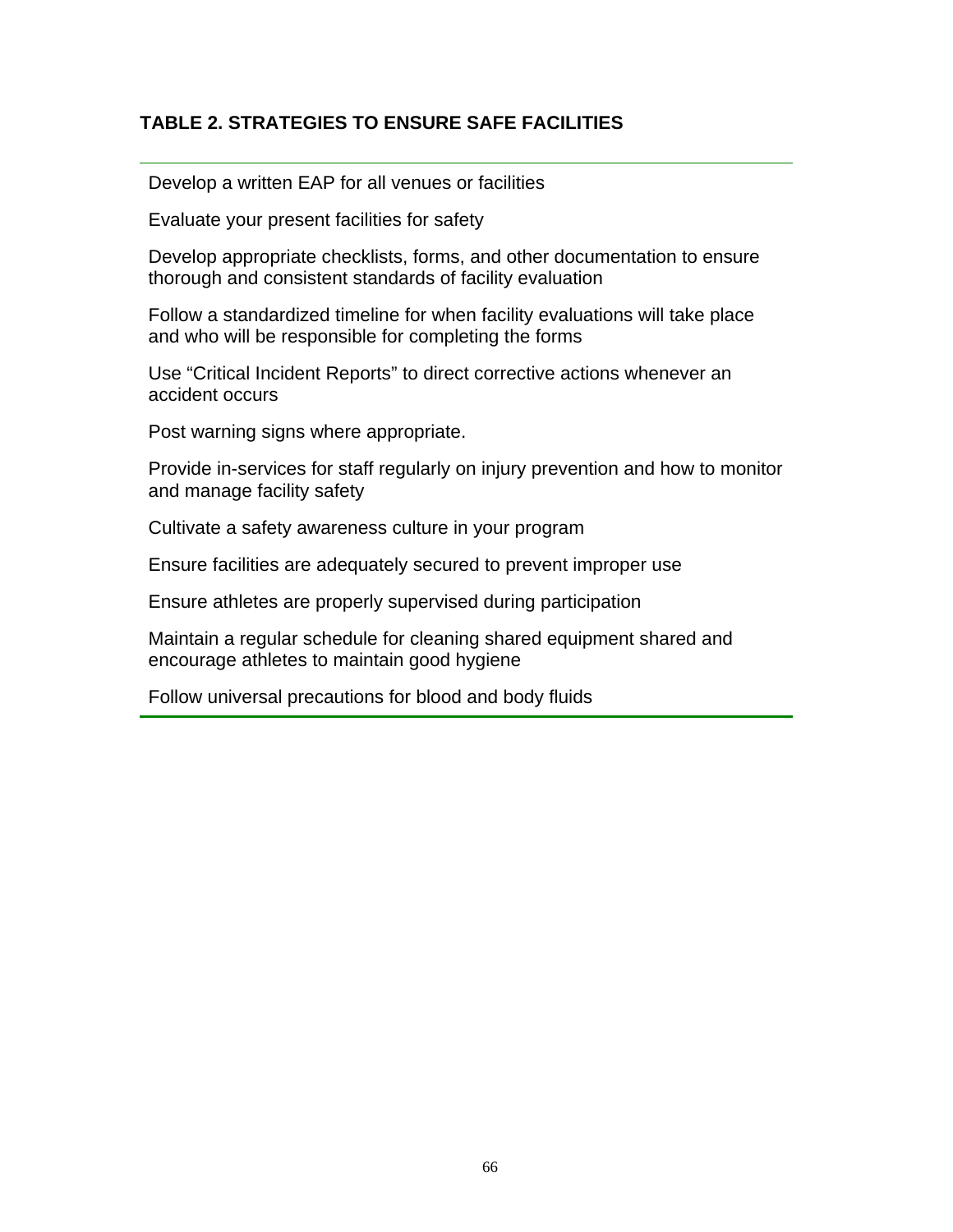# **TABLE 3. CHARACTERISTICS OF THE DEVELOPMENTAL STAGES OF ADOLESCENCE**

| Stage                                                  | Characteristics                                                                                                                                     |
|--------------------------------------------------------|-----------------------------------------------------------------------------------------------------------------------------------------------------|
| Early – individuation                                  | During this time, athletes may become<br>confused or question their identity as they<br>encounter the physical and emotional changes<br>of puberty. |
| Middle - separation/rebellion                          | This is the phase during which many of the risk-<br>taking behaviors may be initiated or reach their<br>peak                                        |
| Late $-$ abstract thinking,<br>future/goal orientation | This level of maturity is not often reached during<br>the secondary school years                                                                    |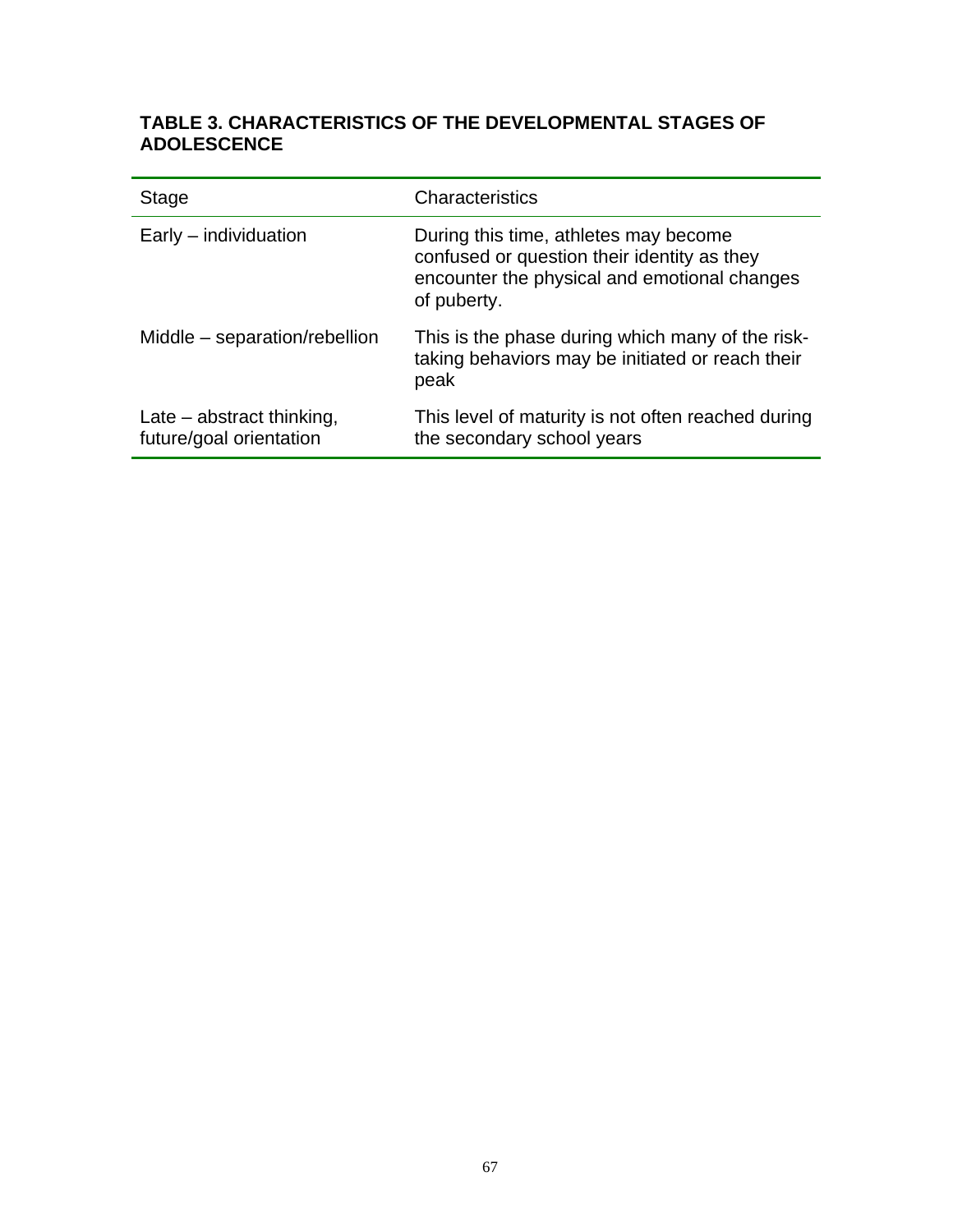# **TABLE 4. HADDON MATRIX APPLIED TO THE PROBLEM OF ATHLETIC INJURIES\***

| Phases/Fact<br>or | Host                                                                    | Agent                                                                                                      | Physical<br>environment                                                                                                                                                              | Social<br>environment                                                                                                                                                                             |
|-------------------|-------------------------------------------------------------------------|------------------------------------------------------------------------------------------------------------|--------------------------------------------------------------------------------------------------------------------------------------------------------------------------------------|---------------------------------------------------------------------------------------------------------------------------------------------------------------------------------------------------|
| Before injury     | CS #2.<br>Determine the<br>individual's<br>readiness to<br>participate. | CS #3.<br>Advise on<br>the selection,<br>fit, function,<br>and<br>maintenance<br>of athletic<br>equipment. | CS #3. Promote<br>safe and<br>appropriate<br>practice,<br>competition, and<br>treatment<br>facilities.<br>CS #5. Establish<br>protocols<br>regarding<br>environmental<br>conditions. | CS #10. Provide<br>scientifically sound<br>nutritional<br>counseling and<br>education.<br>CS #1. Develop<br>and implement a<br>comprehensive<br>athletic health care<br>administrative<br>system. |
| Injury            | Protective<br>responses                                                 | Player size<br>and speed                                                                                   | <b>Field condition</b>                                                                                                                                                               | Rules enforcement                                                                                                                                                                                 |
| After injury      | CS #8. Facilitate<br>rehabilitation and<br>reconditioning.              | Exposure to<br>repeat<br>trauma                                                                            | CS #4. Develop<br>and implement a<br>comprehensive<br>emergency<br>action plan.                                                                                                      | CS #9. Provide for<br>psychosocial<br>consultation and<br>referral.                                                                                                                               |
|                   |                                                                         |                                                                                                            | CS #7. Provide<br>for on-site<br>recognition,<br>evaluation, and<br>immediate<br>treatment of<br>injury and<br>illness, with<br>appropriate<br>referrals.                            |                                                                                                                                                                                                   |

\*Consensus Statement # (revised)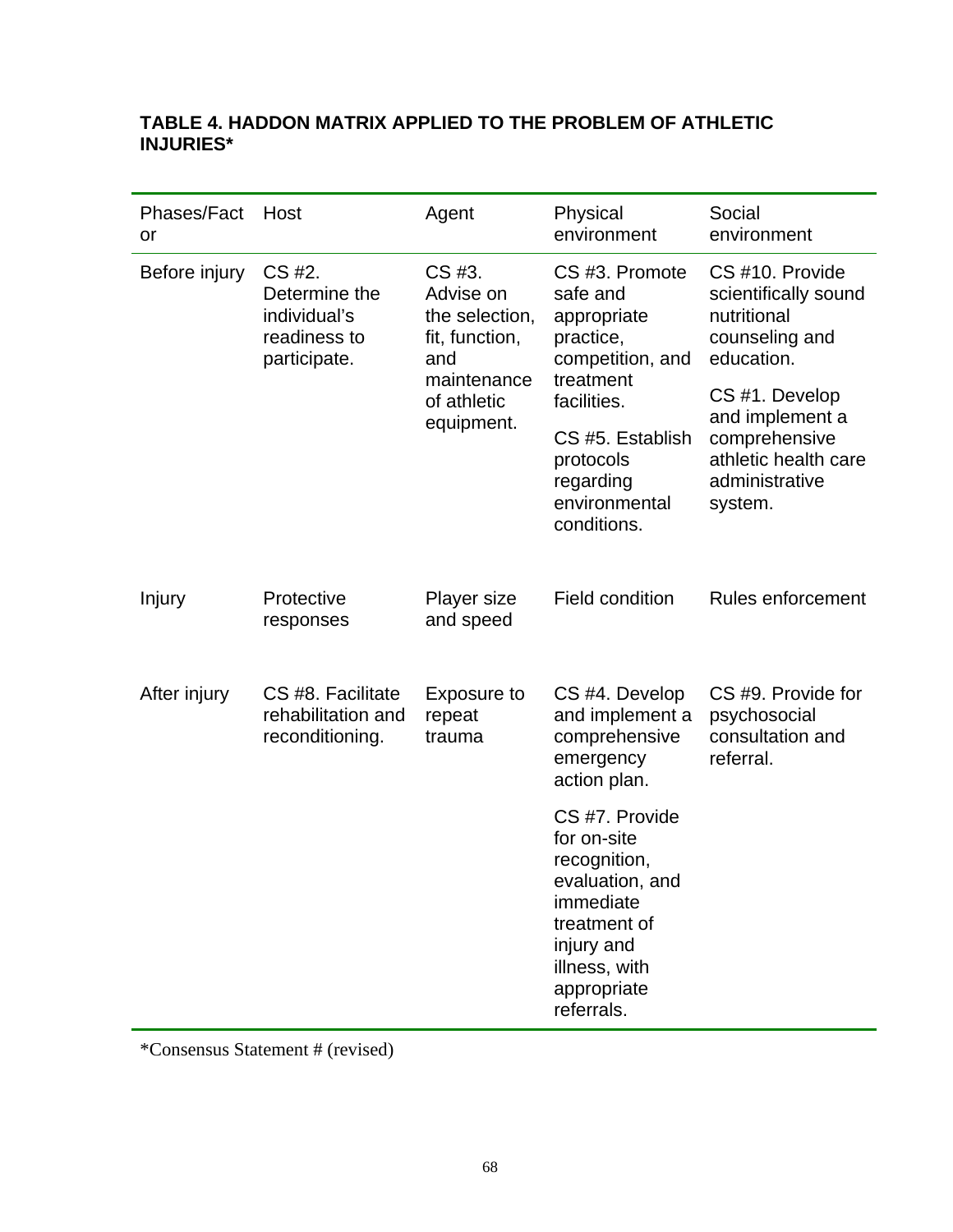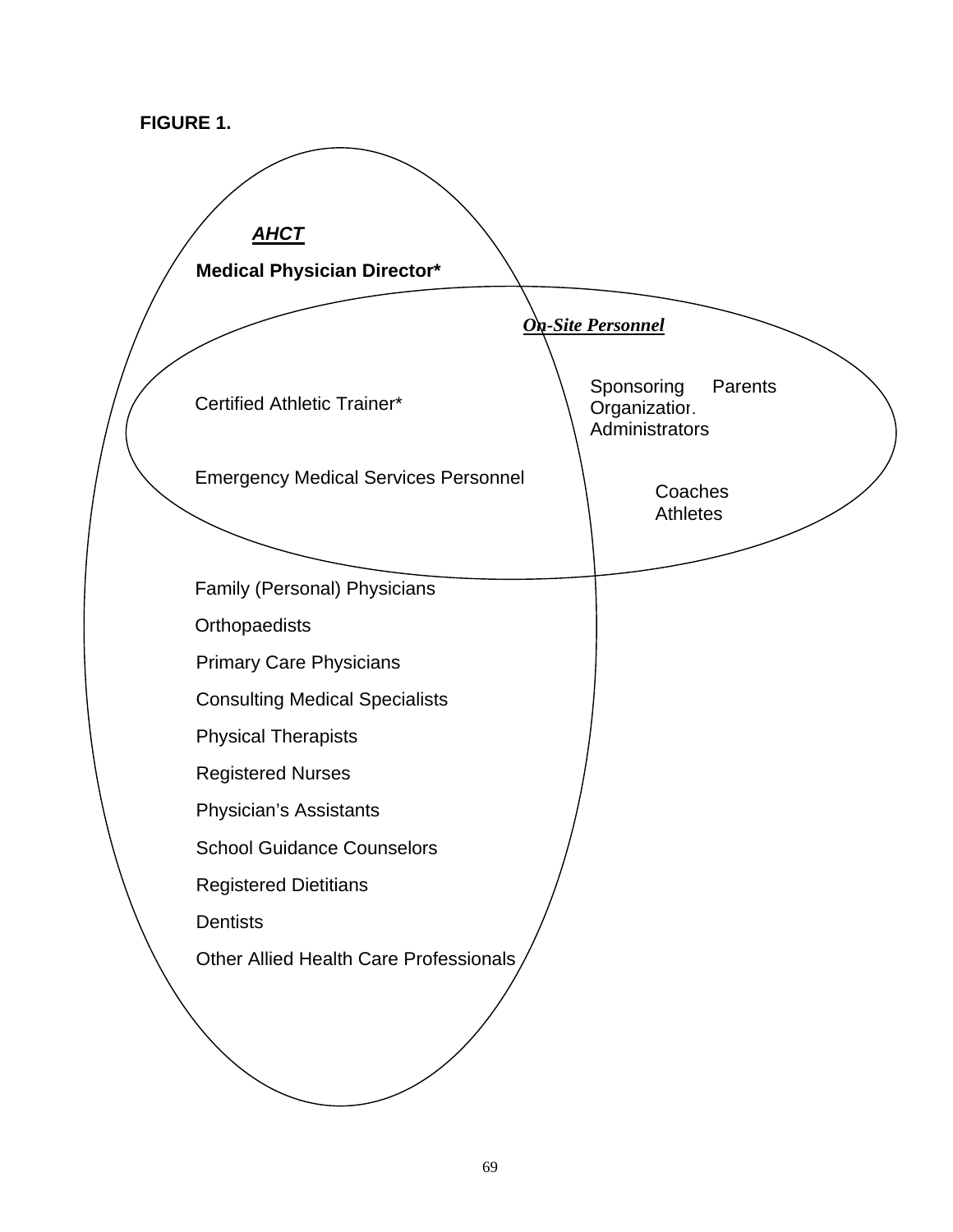\*Denotes core members of the AHCT

# **APPENDIX A. CONSENSUS STATEMENT**

APPROPRIATE MEDICAL CARE FOR SECONDARY SCHOOL–AGE ATHLETES

CONSENSUS STATEMENT

(Revised April 2004)

# **Mission Statement**

Establish recommendations for the prevention, care, and appropriate management of athletic-related injury and illnesses specific to the secondary school–age individual.

# **Athletic Health Care Team**

The athletic health care team (AHCT) may be composed of appropriate health care professionals in consultation with administrators, coaches, parents, and participants. Appropriate health care professionals could be certified athletic trainers, team physicians, consulting physicians, school nurses, physical therapists, emergency medical services (EMS) personnel, dentists, and other allied health care professionals.

# **Recommendations for Appropriate Medical Care**

Appropriate medical care of the secondary school–age individual involves more than basic emergency care during sports participation. It encompasses the provision of many other health care services. While emergency medical care and event coverage are critical, appropriate medical care also includes activities of ongoing daily athletic health care.

Organizations sponsoring athletic programs for secondary school–age individuals should establish an AHCT that functions to ensure appropriate medical care is provided for all participants.

The AHCT should have a designated athletic health care provider(s) who is educated and qualified to

- 1. Participate in the development and implementation of a comprehensive athletic health care administrative system (e.g., personal health information, policies and procedures, insurance, referrals).
- 2. Determine the individual's readiness to participate.
- 3. Promote safe and appropriate practice, competition, and treatment facilities.
- 4. Advise on the selection, fit, function, and maintenance of athletic equipment.
- 5. Develop and implement a comprehensive emergency action plan.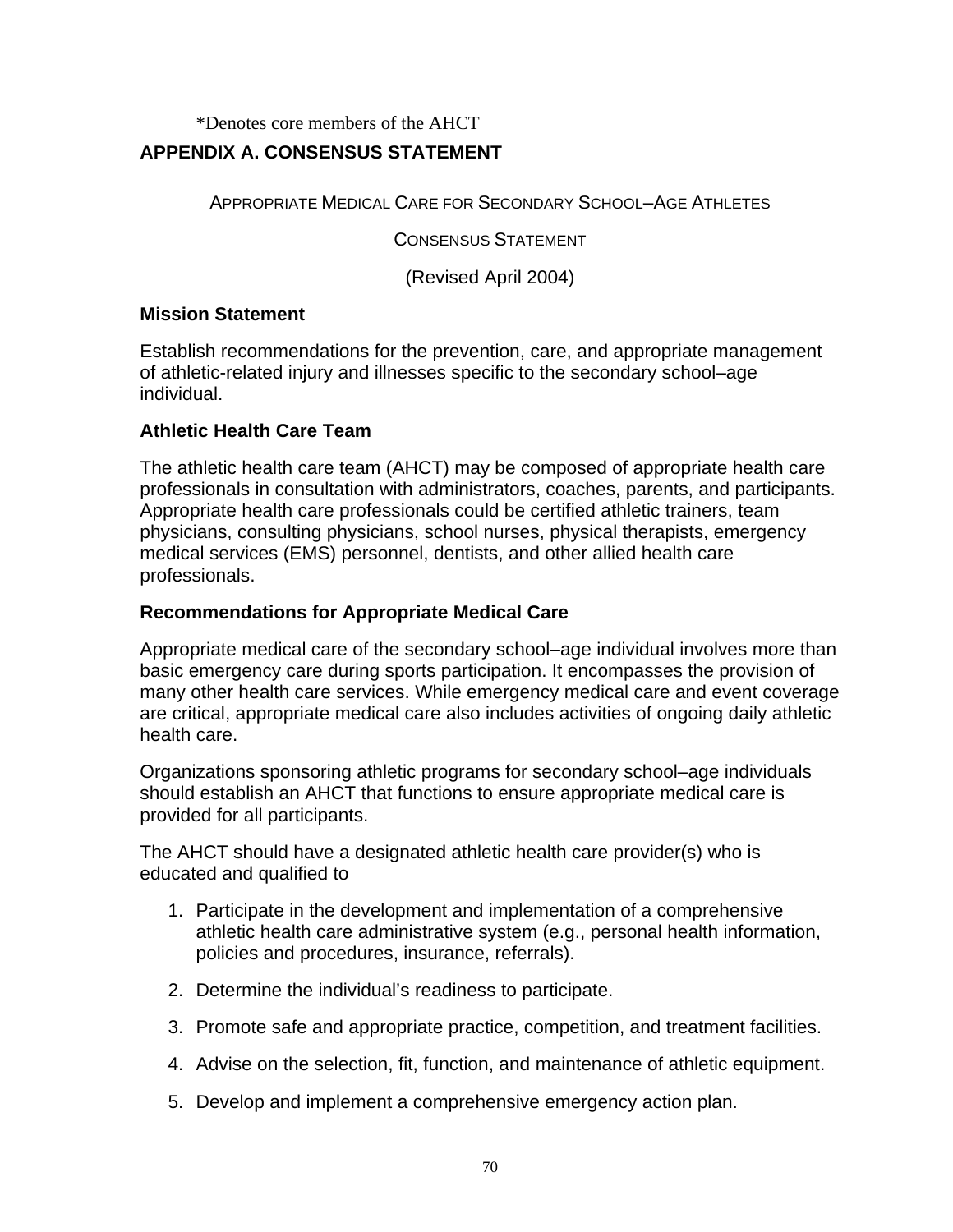- 6. Establish protocols regarding environmental conditions.
- 7. Provide for on-site recognition, evaluation, and immediate treatment of injury and illness, with appropriate referrals.
- 8. Facilitate rehabilitation and reconditioning.
- 9. Provide for psychosocial consultation and referral.
- 10. Provide scientifically sound nutritional counseling and education.
- 11. Develop injury and illness prevention strategies.

#### **Education**

Designated athletic health care providers shall maintain expertise through continuing education and professional development.

All coaches should be trained in first aid, cardiopulmonary resuscitation (CPR), and automated external defibrillator (AED) use; utilization of AHCT professionals; injury prevention; and modification of training in response to injury and illness.